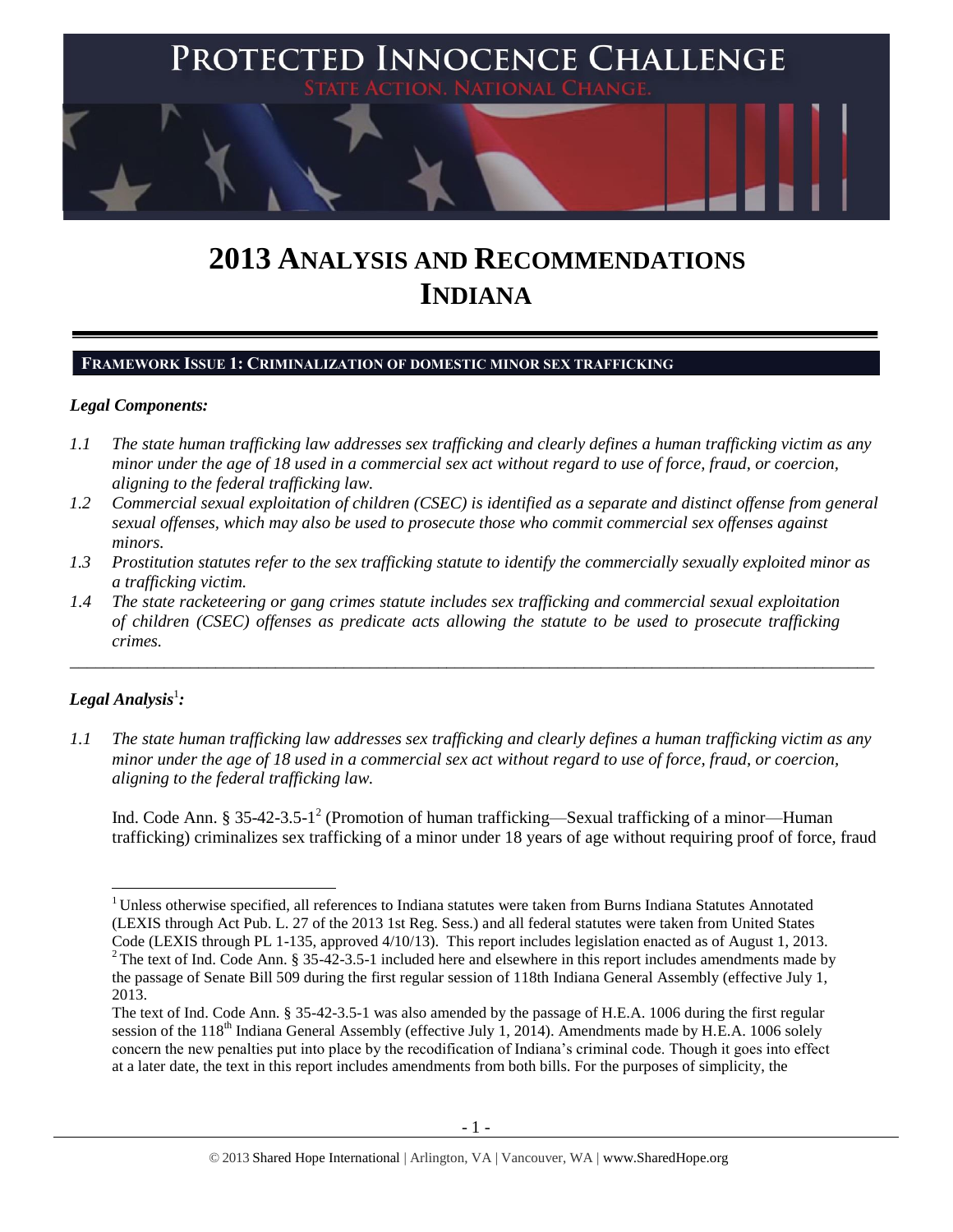or coercion under two subsections: "promotion of human trafficking of a minor" in subsection (b) and "sexual trafficking of a minor" in subsection  $(c)$ .

Subsection (b) provides,

A person who knowingly or intentionally recruits, harbors, or transports a child less than:

(1) eighteen (18) years of age with the intent of:

(A) engaging the child in:

(i) forced labor; or

(ii) involuntary servitude; or

(B) inducing or causing the child to:

(i) engage in prostitution; or

<span id="page-1-1"></span>(ii) engage in a performance or incident that includes sexual conduct In violation of IC 35-42-4- 4(b) (child exploitation); or

(2) sixteen (16) years of age with the intent of inducing or causing the child to participate in sexual conduct (as defined by IC 35-42-4-4<sup>3</sup>)

<span id="page-1-0"></span>commits promotion of human trafficking of a minor, a Level 3 felony. It is not a defense to a prosecution under this subsection that the child consented to engage in prostitution or to participate in sexual conduct.

For crimes committed after July 1, 2014 a Level 3 felony is punishable with an imprisonment term between 3- 20 years, "with the advisory sentence being six (6)," and a possible fine up to \$10,000. 4 Ind. Code Ann. §§ 35-  $42-3.5-1(a)$ ,  $35-50-2-5(b)$ .<sup>5</sup>

Subsection (c) states, "A person who is at least eighteen (18) years of age who knowingly or intentionally sells or transfers custody of a child less than eighteen (18) years of age for the purpose of prostitution or participating in sexual conduct (as defined by IC 35-42-4-4) commits sexual trafficking of a minor, a Level 2 felony." As a Level 2 felony, sexual trafficking of a minor is punishable by an imprisonment term of 10–30 years, "with the

penalties discussed in the body of the report throughout will make reference to the changes made by the passage of H.E.A. No. 1006 (effective July 1, 2014).

 $3$  Ind. Code Ann. § 35-42-4-4(4) defines sexual conduct as:

(A) sexual intercourse;

(B) deviate sexual conduct;

(C) exhibition of the:

 $\overline{\phantom{a}}$ 

(i) uncovered genitals; or

(ii) female breast with less than a fully opaque covering of any part of the nipple;

intended to satisfy or arouse the sexual desires of any person;"

This definition of sexual conduct in § 35-42-4-4(4) incorporates amendments made by the passage of S.E.A. No. 223 during the first regular session of the  $118<sup>th</sup>$  Indiana General Assembly (effective July 1, 2013).

Effective July 1, 2014, sexual conduct under § 35-42-4-4(4) will be defined as "sexual intercourse, other sexual conduct (as defined in IC 35-31.5-2-221.5), exhibition of the uncovered genitals; or female breast with less than fully opaque covering of any part of the nipple; intended to satisfy or arouse the sexual desires of any person, sadomasochistic abuse, sexual intercourse or other sexual conduct (as defined in IC 35-31.5-2-221.5) with an animal, or any fondling or touching of a child by another person or of another person by a child intended to arouse or satisfy the sexual desires of either the child or the other person."

The second definition under Ind. Code Ann. § 35-42-4-4 includes amendments made by the passage of H.E.A. No. 1006 during the first regular session of the  $118<sup>th</sup>$  Indiana General Assembly (effective July 1, 2014).

 $4$  If committed prior to July 1, 2014, the crime is a Class B felony, punishable by an imprisonment term of 6–20 years, "with the advisory sentence being ten (10) years," and a possible fine up to \$10,000. Ind. Code Ann. § 35-50- 2-5(a). After June 30, 2014 a Class B felony will be either a Level 3 or Level 4 felony. Ind. Code Ann. § 35-50-2- 5(a). *See infra* not[e 5.](#page-1-0)

 $\frac{5}{6}$  The text of Ind. Code Ann. § 35-50-2-5 included here and elsewhere in this report includes amendments made by the passage of H.E.A. No. 1006 during the second regular session of 118th Indiana General Assembly.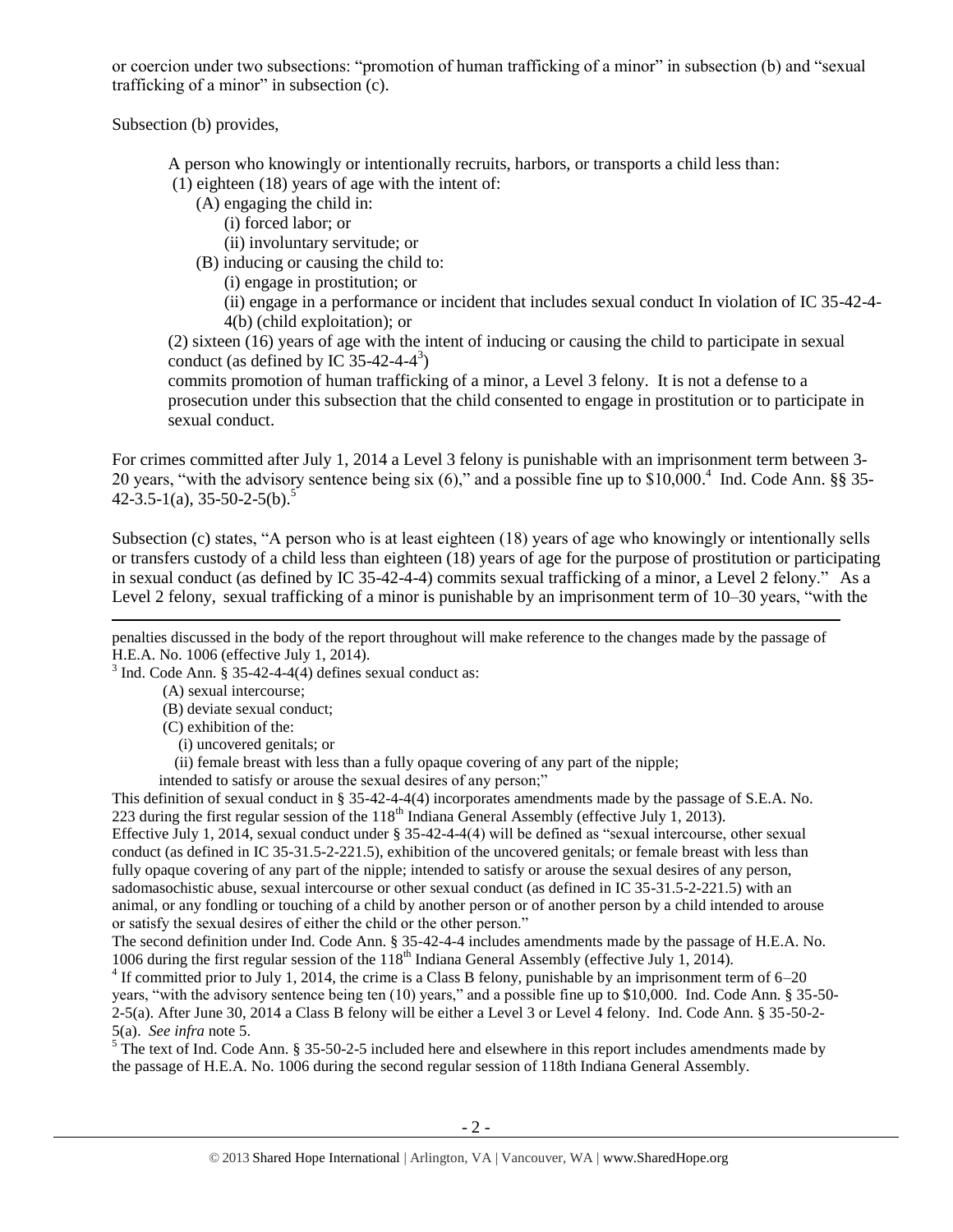<span id="page-2-5"></span><span id="page-2-4"></span>advisory sentence being 17 1/2 years," and a possible fine up to \$10,000. Ind. Code Ann. §§ 35-42-3.5-1(c), 35-50-2-4.5. 6

Ind. Code Ann. § 35-42-3.5-1(d) is age neutral and provides,

A person who knowingly or intentionally pays, offers to pay, or agrees to pay money or other property to another person for an individual who the person knows has been forced into:

- (1) forced labor;
- (2) involuntary servitude; or
- <span id="page-2-3"></span><span id="page-2-2"></span><span id="page-2-1"></span><span id="page-2-0"></span>(3) prostitution; commits human trafficking, a Level 5 felony.

As a Level 5 felony,<sup>7</sup> if committed after June 30, 2014, conviction is punishable by an imprisonment term of 1– 6 years, "with the advisory sentence being two (2) years," and a possible fine up to \$10,000. Ind. Code Ann. §§  $35-42-3.5-1(d)$ ,  $35-50-2-6(c)$ .<sup>8</sup>

Subsection (a), which is also age-neutral, provides,

A person who, by force, threat of force, or fraud, knowingly or intentionally recruits, harbors, or transports another person: by force, threat of force, or fraud:

- (1) to engage the other person in:
	- (A) forced labor; or
	- (B) involuntary servitude; or

(2) to force the other person into:

- (A) marriage; or
- (B) prostitution; or

<span id="page-2-6"></span>(C) participating in sexual conduct (as defined by IC 35-42-4-4); commits promotion of human trafficking, a Level  $4^9$  felony.

*1.2 Commercial sexual exploitation of children (CSEC) is identified as a separate and distinct offense from general sexual offenses, which may also be used to prosecute those who commit commercial sex offenses against minors.*

Two laws treat CSEC separately from non-commercial sex offenses in Indiana.

1. Ind. Code Ann.  $\S 35-45-4-4^{10}$  (Promoting prostitution) states,

<sup>&</sup>lt;sup>6</sup> If committed prior to July 1, 2013, this crime is punishable as Class A felony, punishable by 20 to 50 years, with a 30 year advisory sentence. Ind. Code Ann. §§ 35-50-2-4.

The text of Ind. Code Ann. § 35-50-2-4.5 included here and elsewhere in this report includes amendments made by the passage of H.E.A No. 1006 during the first regular session of 118th Indiana General Assembly.

<sup>&</sup>lt;sup>7</sup> If committed prior to July 1, 2014, the crime is a Class C felony punishable by an imprisonment term of 1–6 years, "with the advisory sentence being ten (2) years," and a possible fine up to \$10,000. Ind. Code Ann. §35-50-2-6(a). After June 30, 2014 many crimes previously classified as Class C felonies will become Level 5 felonies. Ind. Code Ann. §35-50-2-6(c).

*See infra* note [8.](#page-2-0)

<sup>&</sup>lt;sup>8</sup> The text of Ind. Code Ann. § 35-50-2-6 included here and elsewhere in this report includes amendments made by the passage of H.E.A. No. 1006 during the first regular session of 118th Indiana General Assembly.

<sup>9</sup> *See supra* note [4.](#page-1-1)

 $10$  The text of Ind. Code Ann. § 35-45-4-4 included here and elsewhere in this report includes amendments made by the passage of H.E.A. No. 1006 during the second regular session of 118th Indiana General Assembly (effective July 1, 2013).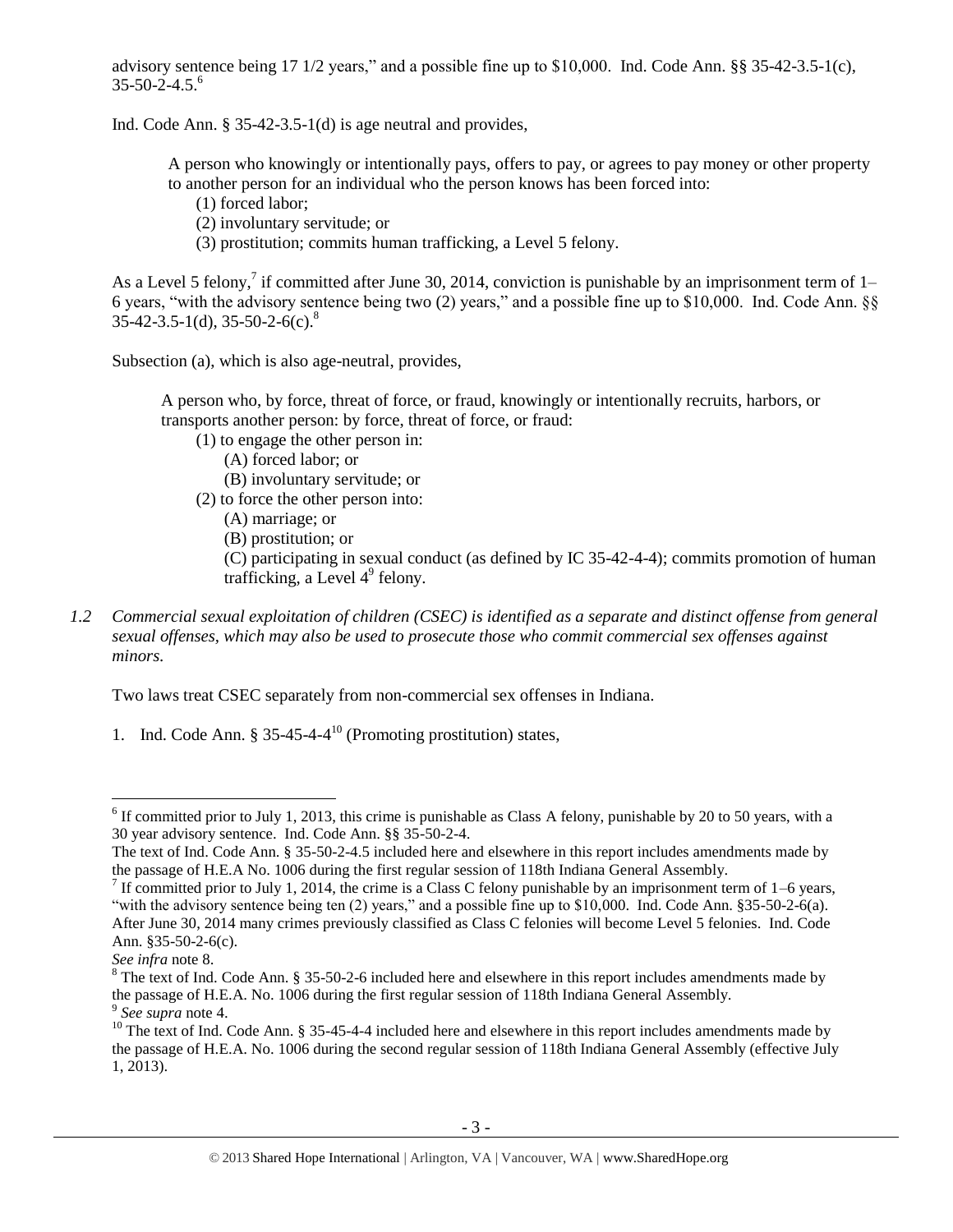A person who:

(1) Knowingly or intentionally entices or compels another person to become a prostitute;

(2) Knowingly or intentionally procures, or offers or agrees to procure, a person for another person for the purpose of prostitution;

(3) Having control over the use of a place, knowingly or intentionally permits another person to use the place for prostitution;

(4) Receives money or other property from a prostitute, without lawful consideration, knowing it was earned in whole or in part from prostitution; or

<span id="page-3-1"></span>(5) Knowingly or intentionally conducts or directs another person to a place for the purpose of prostitution.

commits promoting prostitution, a Level 5 felony. However, the offense is a Level 4 felony under subdivision (1) if the person enticed or compelled is under eighteen (18) years of age.

For crimes committed after June 30, 2014, a Level 4 felony is punishable by a prison term of between two and 12 years, and a fine of not more than \$10,000.<sup>11</sup> Ind. Code Ann. 35-50-2-5.5.<sup>12</sup> A Level 5 felony<sup>13</sup> is punishable by an imprisonment term of 1–6 years, with a 2 year advisory sentence, and a possible fine up to \$10,000. Ind. Code Ann. §§ 35-45-4-4, 35-50-2-6.<sup>14</sup>

2. Ind. Code Ann.  $\frac{835-42-4-4(b)^{15}}{Child(x)}$  (Child exploitation) states,

A person who:

<span id="page-3-2"></span><span id="page-3-0"></span>(1) Knowingly or intentionally manages, produces, sponsors, presents, exhibits, photographs, films, videotapes, or creates a digitized image of any performance<sup>16</sup> or incident that includes sexual conduct<sup>17</sup> by a child under eighteen (18) years of age;

Further amendments to § 35-45-4-4 were made by the passage of H.E.A. No. 1006 during the second regular session of 118th Indiana General Assembly, and are effective July 1, 2014. Because those Amendments revise and restructure the statute, they will be referred to in footnotes only throughout, for the purpose of clarity.

<sup>11</sup> *See supra* note [4.](#page-1-1)

 $\overline{\phantom{a}}$ 

<sup>12</sup> The text of Ind. Code Ann. § 35-50-2-5.5 included here and elsewhere in this report includes amendments made by the passage of H.E.A. No. 1006 during the second regular session of 118th Indiana General Assembly.

<sup>13</sup> *See supra* note [7.](#page-2-1)

Ind. Code Ann. § 35-42-4-4 was also amended by the passage of H.E.A. No. 1006 during the second regular session of 118th Indiana General Assembly. Those changes are effective July 1, 2014, and will be noted in footnotes only throughout the report.

Effective July 1, 2014 Ind. Code Ann. § 35-42-4-4(b) (child exploitation) is committed when a person "knowingly or intentionally:

 (1) manages, produces, sponsors, presents, exhibits, photographs, films, videotapes, or creates a digitized image of any performance or incident that includes sexual conduct by a child under eighteen (18) years of age;

 (2) disseminates, exhibits to another person, offers to disseminate or exhibit to another person, or sends or brings into Indiana for dissemination or exhibition matter that depicts or describes sexual conduct by a child under eighteen (18) years of age; or

 (3) makes available to another person a computer, knowing that the computer's fixed drive or peripheral device contains matter that depicts or describes sexual conduct by a child less than eighteen (18) years of age;"

<sup>16</sup> "Performance" is defined in Ind. Code Ann. § 35-42-4-4(a) by referring to Ind. Code Ann. § 35-49-1-7, which defines the term as "any play, motion picture, dance, or other exhibition or presentation, whether pictured, animated, or live, performed before an audience of one (1) or more persons."

<sup>14</sup> *See supra* note [8.](#page-2-0)

<sup>&</sup>lt;sup>15</sup> The text of Ind. Code Ann. § 35-42-4-4 included here and elsewhere in this report includes amendments made by the passage of S.E.A. No. 347 during the first regular session of the 118<sup>th</sup> Indiana General Assembly (effective July 1, 2013).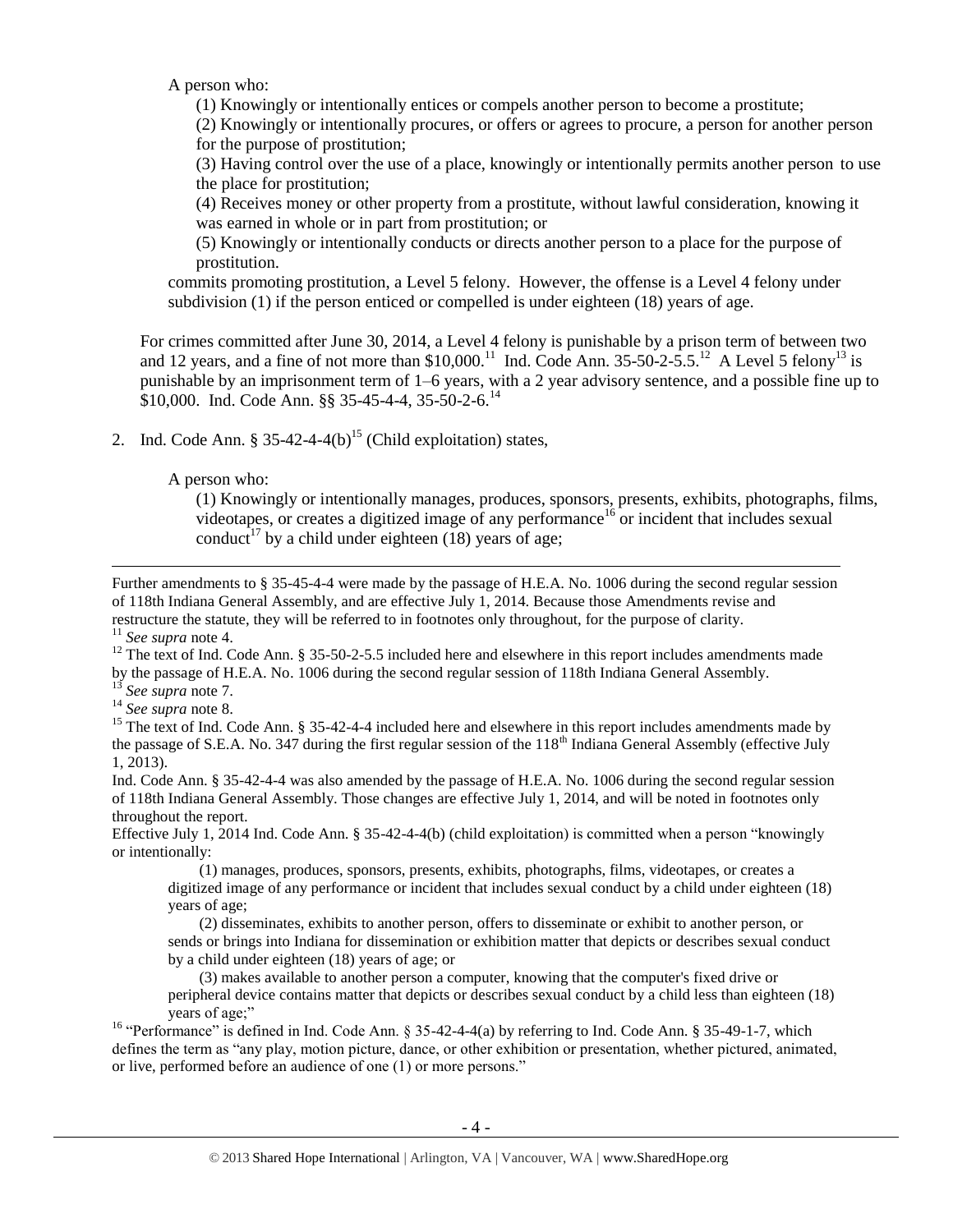(2) Knowingly or intentionally disseminates,  $^{18}$  exhibits to another person, offers to disseminate or exhibit to another person, or sends or brings into Indiana for dissemination or exhibition matter<sup>19</sup> that depicts or describes sexual conduct by a child under eighteen (18) years of age;

(3) Knowingly or intentionally makes available to another person a computer, knowing that the computer's fixed drive or peripheral device contains matter that depicts or describes sexual conduct by a child less than eighteen (18) years of age; or

(4) With the intent to satisfy or arouse the sexual desire of any person:

(A) Knowingly or intentionally:

- (i) manages,
- (ii) produces,
- (iii) sponsors,
- (iv) presents,
- (v) exhibits,
- (vi) photographs,
- (vii) films,
- (viii) videotapes; or
- (ix) creates a digitized image of;

any performance or incident that includes the uncovered genitals of a child less than eighteen (18) years of age or the exhibition of the female breast with less than a fully opaque covering of any part of the nipple by a child less than eighteen (18) years of age;

(B) knowingly or intentionally:

- (i) disseminates to another person;
- (ii) exhibits to another person;
- (iii) offers to disseminate or exhibit to another person; or
- (iv) sends or brings into Indiana for dissemination or exhibition;

matter that depicts the uncovered genitals of a child less than eighteen (18) years of age or the exhibition of the female breast with less than a fully opaque covering of any part of the nipple by a child less than eighteen (18) years of age; or

<sup>17</sup> "Sexual conduct" is defined in Ind. Code Ann. § 35-42-4-4(a)(4) as:

(A) sexual intercourse;

 $\overline{\phantom{a}}$ 

(B) deviate sexual conduct;

(C) exhibition of the:

(i) uncovered genitals; or

(ii) female breast with less than a fully opaque covering of any part of the nipple;

intended to satisfy or arouse the sexual desires of any person;

(D) sadomasochistic abuse;

(E) sexual intercourse or deviate sexual conduct with an animal; or

 (F) any fondling or touching of a child by another person or of another person by a child intended to arouse or satisfy the sexual desires of either the child or the other person."

After July 1, 2014, Ind. Code Ann. § 35-42-4-4(a)(4) will incorporate changes made by the passage of H.E.A. No. 1006 and will be defined as "sexual intercourse, other sexual conduct (as defined in IC-35-31.5-2-221.5), exhibition of the uncovered genitals intended to satisfy or arouse the sexual desires of any person, sadomasochistic abuse, sexual intercourse or other sexual conduct (as defined in IC-35-31.5-2-221.5) with an animal, or any fondling or touching of a child by another person or of another person by a child intended to arouse or satisfy the sexual desires of either the child or the other person."

<sup>18</sup> "Disseminate" is defined in Ind. Code Ann. § 35-42-4-4(a) as "to transfer possession for free or for a consideration."

<sup>19</sup> "Matter" is defined in Ind. Code Ann. § 35-42-4-4(a) by referring to Ind. Code Ann. § 35-49-1-3, which defines the term as "(1) any book, magazine, newspaper, or other printed or written material; (2) any picture, drawing, photograph, motion picture, digitized image, or other pictorial representation; (3) any statue or other figure; (4) any recording, transcription, or mechanical, chemical, or electrical reproduction; or (5) any other articles, equipment, machines, or materials."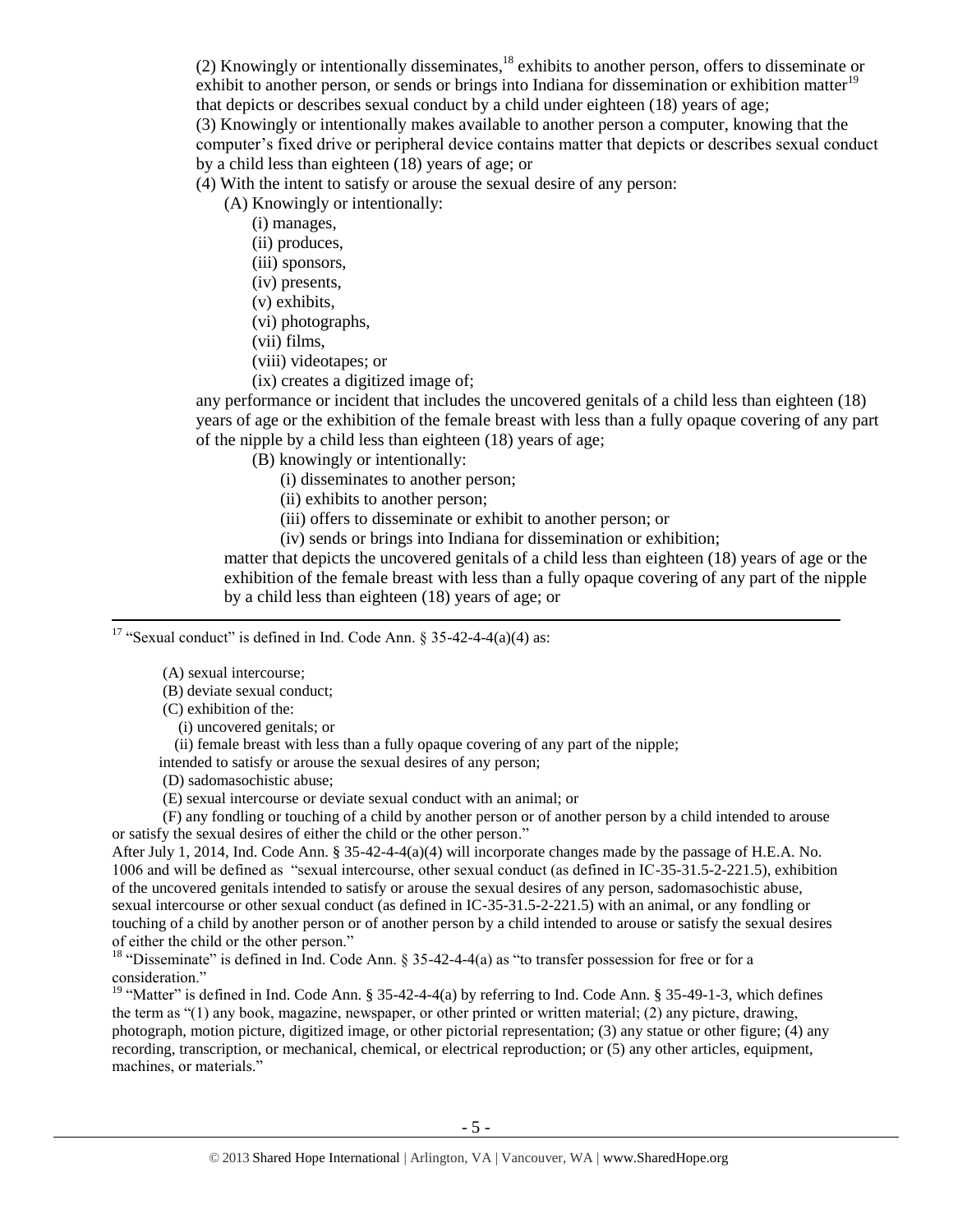(C) makes available to another person a computer, knowing that the computer's fixed drive or peripheral device contains matter that depicts the uncovered genitals of a child less than eighteen (18) years of age or the exhibition of the female breast with less than a fully opaque covering of any part of the nipple by a child less than eighteen (18) years of age; commits child exploitation, a Level 5 felony. $^{20}$ 

A Level 5 felony committed after June 30, 2014, is punishable by an imprisonment term of 1–6 years, with a 2 year advisory sentence, and a possible fine up to  $$10,000$ .<sup>21</sup> Ind. Code Ann. §§ 35-42-4-4(b), 35-50-2-6(a).

Certain non-commercial sexual offenses may be applicable in cases involving the commercial sexual exploitation of a child. These include the following:

1. Ind. Code Ann. § 35-42-4-6(b)<sup>22</sup> (Child solicitation), which states,

- (2) The defendant is not more than four (4) years older or younger than the person who is depicted in the image or who received the image.
- (3) The relationship between the defendant and the person who received the image or who is depicted in the image was a dating relationship or an ongoing personal relationship. For purposes of this subdivision, the term "ongoing personal relationship" does not include a family relationship.
- (4) The crime was committed by a person less than twenty-two (22) years of age.
- (5) The person receiving the image or who is depicted in the image acquiesced in the defendant's conduct.
- (g) The defense to a prosecution described in subsection (f) does not apply if:
	- (1) the person who receives the image disseminates it to a person other than the person:
		- (A) who sent the image; or
		- (B) who is depicted in the image;
	- (2) the image is of a person other than the person who sent the image or received the image; or
	- (3) the dissemination of the image violates:

. . .

(D) a no contact order in a dispositional decree issued under IC 31-34-20-1, IC 31-37-19-1, or IC 31-37-5-6 (or IC 31-6-4-15.4 or IC 31-6-4-15.9 before their repeal) or an order issued under IC 31-32-13 (or IC 31-6-7-14 before its repeal) that orders the person to refrain from direct or indirect contact with a child in need of services or a delinquent child;

. . . (I) a no contact order issued under IC 31-34-25 in a child in need of services proceeding or under IC 31-37-25 in a juvenile delinquency proceeding;

. . . .

<sup>21</sup> Prior to July 1, 2014, the crime is punishable as a Class C felony, punishable by imprisonment from 2 to 8 years, with a 4 year advisory sentence, and a possible fine up to \$10,000.

 $^{22}$ The text of Ind. Code Ann. § 35-42-4-6 included here and elsewhere in this report includes amendments made by the passage of S.E.A. No. 347 during the first regular session of 118th Indiana General Assembly and the passage of H.E.A. No. 1006 during the first regular session of 118th Indiana General Assembly.

<sup>&</sup>lt;sup>20</sup> Ind. Code Ann. § 35-42-4-4 contains defenses in subsections (e) and (f), and exceptions in subsection (g) to the defense in (f). In relevant part, the defense in (f) and the exceptions in (g) state,

<span id="page-5-0"></span><sup>(</sup>f) Except as provided in subsection (g), it is a defense to a prosecution under subsections (b)(1), (b)(2), or(c) if all the following apply:

<sup>(1)</sup> A cellular telephone, another wireless or cellular communications device, or a social networking web site was used to possess, produce, or disseminate the image.

<sup>(</sup>A) a protective order to prevent domestic or family violence issued under IC 34-26-5 (or, if the order involved a family or household member, under IC 34-26-2 or IC 34-4-5.1-5 before their repeal);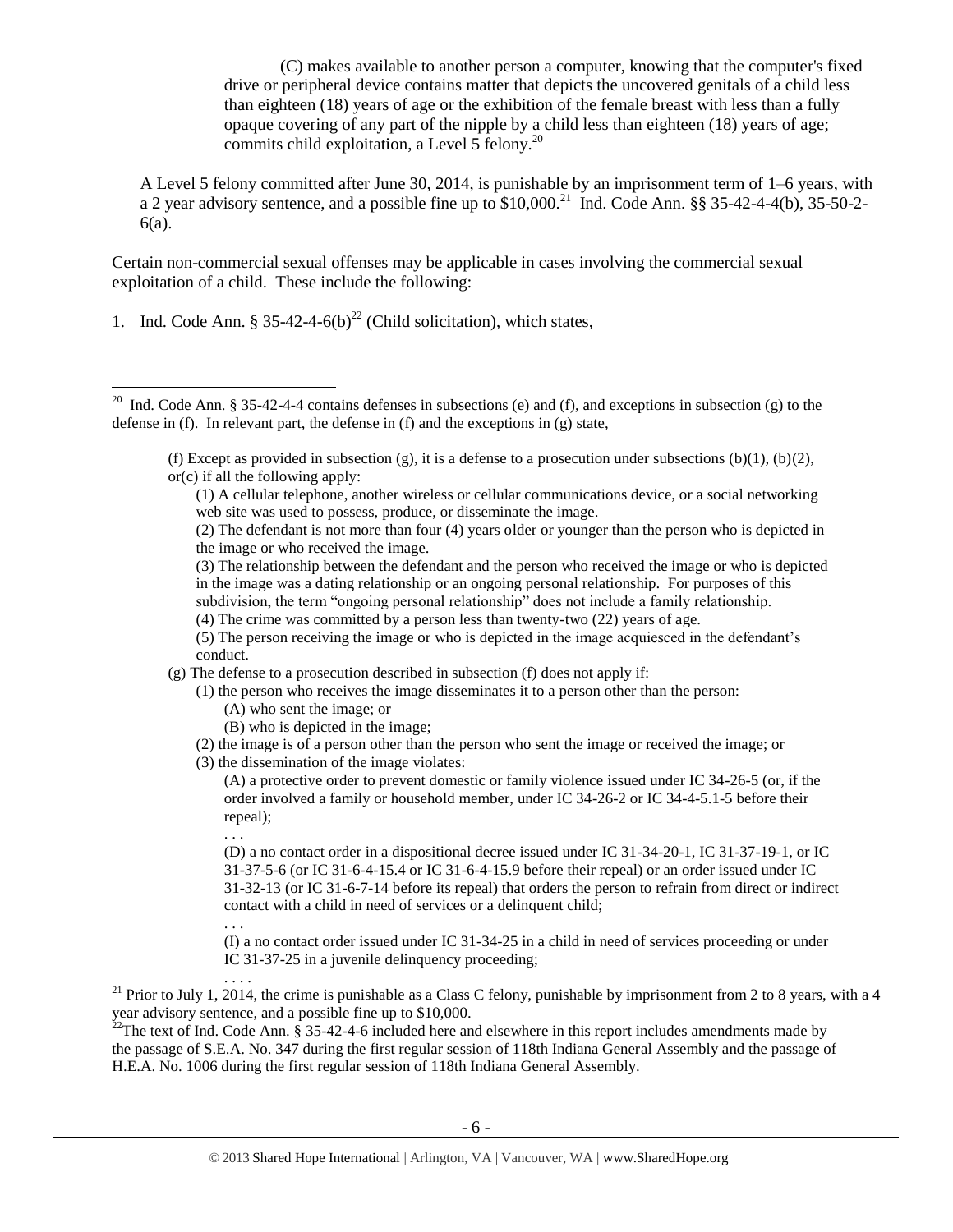A person eighteen (18) years of age or older who knowingly or intentionally solicits<sup>23</sup> a child under fourteen (14) years of age, or an individual the person believes to be a child under fourteen (14) years of age, to engage in:

<span id="page-6-2"></span>(1) sexual intercourse;

(2) other sexual conduct ( as defined in IC 35-31.5-2-221.5); or

<span id="page-6-3"></span><span id="page-6-0"></span>(3) any fondling or touching intended to arouse or satisfy the sexual desires of either the child or the older person;

<span id="page-6-1"></span>commits child solicitation, a Level 5 felony .

A Level 6 felony<sup>24</sup> is punishable by an imprisonment term of 6 months to  $2\frac{1}{2}$  years, with a 1 year advisory sentence, and a possible fine up to \$10,000. Ind. Code Ann. §§ 35-42-4-6(b), 35-50-2-7(c).<sup>25</sup>

Similarly, Ind. Code Ann. § 35-42-4-6(c) (Child solicitation) states,

A person at least twenty-one (21) years of age who knowingly or intentionally solicits a child at least fourteen (14) years of age but less than sixteen (16) years of age, or an individual the person believes to be a child at least fourteen (14) years of age but less than sixteen (16) years of age, to engage in: sexual intercourse, deviate sexual conduct, or any fondling or touching intended to arouse or satisfy the sexual desires of either the child or the older person; commits child solicitation, a Level 5 felony. . . .

<span id="page-6-4"></span>A Level 5 felony, committed after June 30, 2014, will be punished by "…between six (6) months and two and one-half  $(2 \frac{1}{2})$  years, with the advisory sentence being 1 year. In addition, the person may be fined not more than then thousand dollars (\$10,000)."

2. Ind. Code Ann. § 35-42-4-9 (a)<sup>26</sup> (Sexual misconduct with a minor) states in part, "A person at least eighteen (18) years of age who, with a child at least fourteen (14) years of age but less than sixteen (16) years of age, performs or submits to sexual intercourse or deviate sexual conduct commits sexual misconduct with a minor . . . ." <sup>27</sup> A violation generally is a Level 5 felony punishable by an imprisonment

 $\overline{\phantom{a}}$ 

 $23$  "Solicit" is defined as "to command, authorize, urge, incite, request, or advise an individual to perform" any of the acts described in Ind. Code Ann. § 35-42-4-6(b) or (c). Ind. Code Ann. § 35-42-4-6(a).

 $^{24}$  If committed prior to July 1, 2014, this crime is a Class D felony, punishable by imprisonment from 6 months to 3 years, with the possibility of a fine no more than 10,000 dollars. Ind. Code Ann. §35-50-2-7(a). *See infra note [25.](#page-6-0)*

 $^{25}$  The text of Ind. Code Ann. § 35-50-2-7 included here and elsewhere in this report includes amendments made by the passage of H.E.A. Nos. 1006 and 1482 during the first regular session of 118th Indiana General Assembly (effective July 1, 1013).

 $^{26}$  The text of Ind. Code Ann. § 35-42-4-9 included here and elsewhere in this report includes amendments made by the passage of H.E.A. No. 1006 during the first regular session of 118th Indiana General Assembly.

 $^{27}$  There are several defenses to Ind. Code Ann. § 35-42-4-9 set out in that section. In relevant part, they include,

<sup>(</sup>c) It is a defense that the accused person reasonably believed that the child was at least sixteen (16) years of age at the time of the conduct. However, this subsection does not apply to an offense described in subsection (a) $(2)$  or (b) $(2)$ .

<sup>(</sup>d) It is a defense that the child is or has ever been married. However, this subsection does not apply to an offense described in subsection  $(a)(2)$  or  $(b)(2)$ .

<sup>(</sup>e) It is a defense to a prosecution under this section if all the following apply:

<sup>(1)</sup> The person is not more than four (4) years older than the victim.

<sup>(2)</sup> The relationship between the person and the victim was a dating relationship or an ongoing personal relationship. The term "ongoing personal relationship" does not include a family relationship.

<sup>(3)</sup> The crime:

<sup>(</sup>A) was not committed by a person who is at least twenty-one (21) years of age;

<sup>(</sup>B) was not committed by using or threatening the use of deadly force;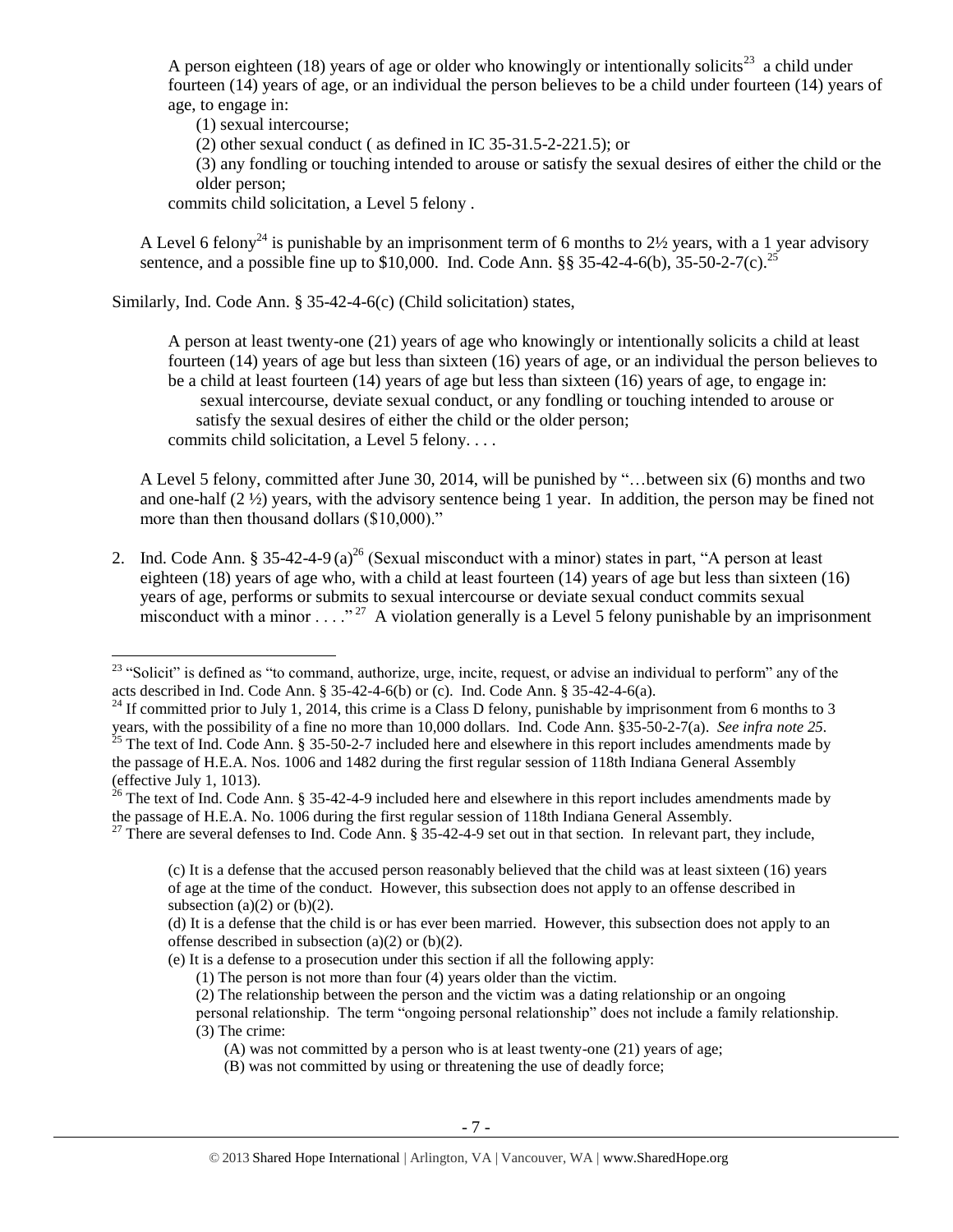<span id="page-7-2"></span>term of 1–6 years, with a 2 year advisory sentence, and a possible fine up to \$10,000.<sup>28</sup> Ind. Code Ann. §§ 35-42-4-9(a), 35-50-2-6(a).

- 3. Similarly, Ind. Code Ann. § 35-42-4-9(b) (Sexual misconduct with a minor) states, "A person at least eighteen (18) years of age who, with a child at least fourteen (14) years of age but less than sixteen (16) years of age, performs or submits to any fondling or touching, of either the child or the older person, with intent to arouse or to satisfy the sexual desires of either the child or the older person, commits sexual misconduct with a minor . . . ." A violation generally is a Level  $6^{29}$  felony punishable by an imprisonment term of 6 months to 2 $\frac{1}{2}$  years, with a 1 year advisory sentence, and a possible fine up to \$10,000.<sup>30</sup> Ind. Code Ann. §§ 35-42-4-9(b), 35-50-2-7(a).
- 4. Ind. Code Ann. § 35-42-4-13(c)<sup>31</sup> (Inappropriate communication with child) makes it illegal if a person 18 or older, other than a parent, guardian, or custodian of the child, or a person acting with the child's parent, guardian's, or custodian's permission, "knowingly or intentionally communicates with an individual whom the person believes to be a child less than fourteen  $(14)$  years of age concerning sexual activity<sup>32</sup> with the intent to gratify the sexual desires of the person or the individual  $\ldots$ ."<sup>33</sup> A violation is generally a Class A

 $\overline{\phantom{a}}$ 

(E) was not facilitated by furnishing the victim, without the victim's knowledge, with a drug (as defined in IC 16-42-19-2(1)) or a controlled substance (as defined in IC 35-48-1-9) or knowing that the victim was furnished with the drug or controlled substance without the victim's knowledge; and

(F) was not committed by a person having a position of authority or substantial influence over the victim.

(4) The person has not committed another sex offense (as defined in IC 11-8-8-5.2) (including a

delinquent act that would be a sex offense if committed by an adult) against any other person. <sup>28</sup> The penalty for an offense in violation of Ind. Code Ann. § 35-42-4-9(a) is enhanced one degree if the offender is at least 21, and four degrees if it involves deadly force, a deadly weapon, serious bodily injury, or drugs or controlled substances being given to the victim without the victim's knowledge.

<sup>29</sup> If committed prior to July 1, 2014, this crime is a Class D felony, punishable by imprisonment from 6 months to 3 years, with the possibility of a fine no more than 10,000 dollars. Ind. Code Ann. §35-50-2-7(a).

 $30$  The penalty for an offense in violation of Ind. Code Ann. § 35-42-4-9(b) is enhanced one degree if the offender is at least 21, and four degrees if it involves deadly force, a deadly weapon, or drugs or controlled substances being given to the victim without the victim's knowledge.

 $31$  The text of Ind. Code Ann. § 35-42-4-13 included here and elsewhere in this report includes amendments made by the passage of S.E.A. No. 347 during the first regular session during the first regular session of 118th Indiana General Assembly. (Effective July 1, 2013). The text of Ind. Code Ann. § 35-42-4-13 was also amended by the passage of H.E.A. No. 1006 during the first regular session of 118th Indiana General Assembly. (Effective July 1, 2014). When it differs from the statutory language brought into effect by S.E.A. No. 347, that language will be quoted in footnotes throughout the report.

 $32$  "Sexual activity" is defined as "sexual intercourse, other sexual conduct (as defined in IC 35-31.5-2-221.5), or the fondling or touching of the buttocks, genitals, or female breasts." Ind. Code Ann. § 35-42-4-13(b). The text of Ind. Code Ann. § 35-42-4-13 included here and elsewhere in this report includes amendments made by the passage of S.E.A. No. 347 during the first regular session and the passage of H.E.A. No. 1006 during the first regular session of 118th Indiana General Assembly (effective July 1, 2014).

<sup>33</sup> H.E.A. No. 1006, effective July 1, 2014, amends this part of Ind. Code Ann. § 35-42-4-13 to read: "(c) A person at least twenty-one (21) years of age who knowingly or intentionally communicates with an individual whom the person believes to be a child less than fourteen (14) years of age concerning sexual activity with the intent to gratify the sexual desires of the person or the individual commits inappropriate communication with a child, a Class B misdemeanor. However, the offense is a Class A misdemeanor if the person commits the offense by using a computer network (as defined in IC 35-43-2-3(a))." A Class B misdemeanor is punishable by a sentence of up to 180 days' imprisonment and a possible fine up to \$1,000. If the buyer communicates with the victim via computer network, the offense increases to a Class A misdemeanor with up to one year imprisonment and a maximum fine of \$5,000. Ind. Code Ann. §§ 35-42-4-13(c), 35-50-3-2.

<span id="page-7-4"></span><span id="page-7-3"></span><span id="page-7-1"></span><span id="page-7-0"></span><sup>(</sup>C) was not committed while armed with a deadly weapon;

<sup>(</sup>D) did not result in serious bodily injury;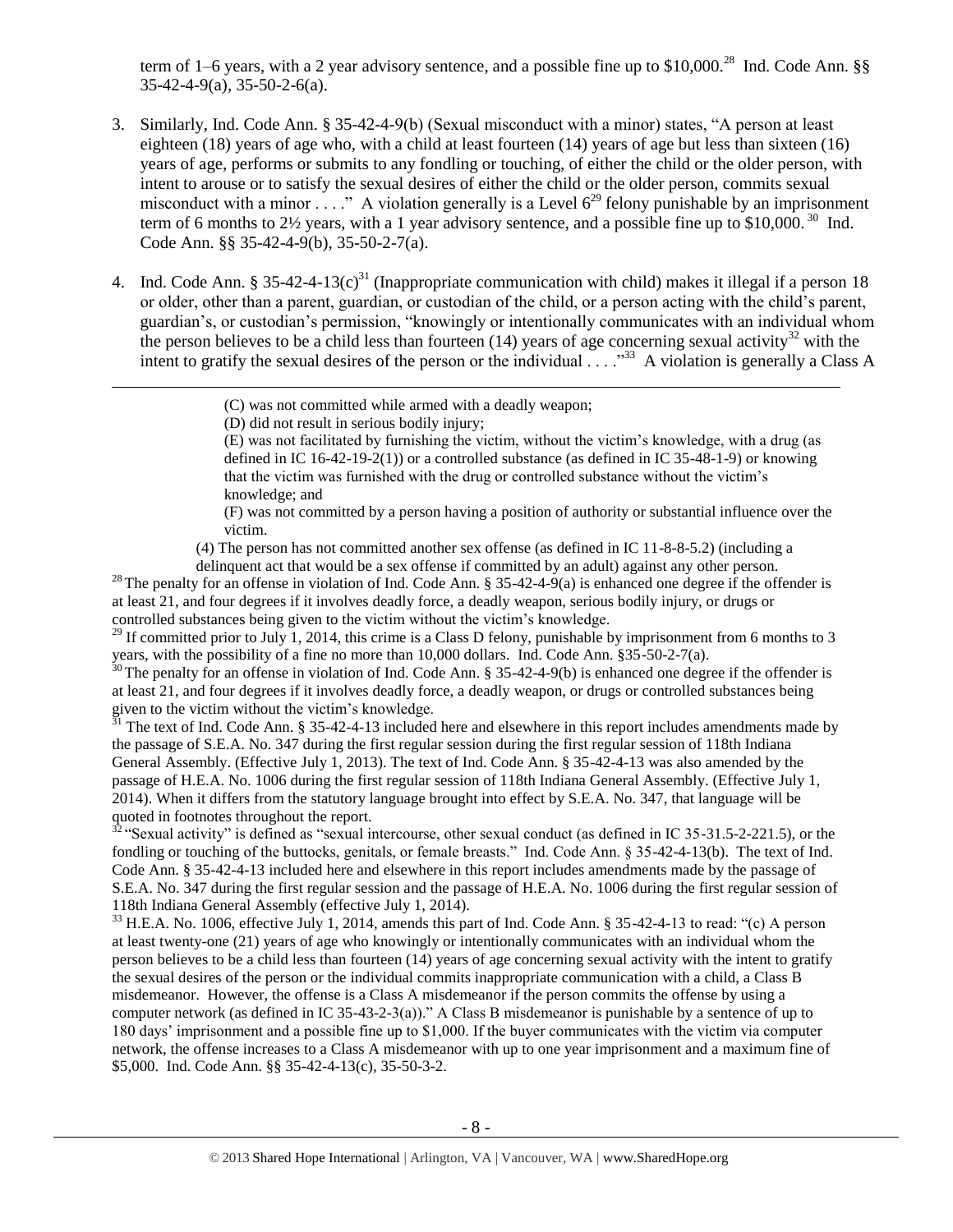<span id="page-8-0"></span>misdemeanor if the person commits the offense by using a computer network (as defined in IC 35-43-2- 3(a)); and is a Class D felony if the person has a prior unrelated conviction for a sex offense (as defined in IC 11-8-8-5.2). Ind. Code Ann. §§ 35-42-4-13(c), 35-50-3-3.

5. Ind. Code Ann. § 35-42-4-3(a)<sup>34</sup> (Child molesting) makes it illegal if a person "knowingly or intentionally performs or submits to sexual intercourse or other sexual conduct" if the child is under 14. Generally, a violation is a Level 3 felony<sup>35</sup> punishable by an imprisonment term of 3–20 years, with a 6 year advisory sentence, and a possible fine up to  $$10,000$ .<sup>36</sup> Ind. Code Ann. §§ 35-42-4-3(a), 35-50-2-5.

<span id="page-8-2"></span><span id="page-8-1"></span>Similarly, Ind. Code Ann. § 35-42-4-3(b) (Child molesting) makes it illegal if a person "performs or submits to any fondling or touching, of either the child or the older person, with intent to arouse or to satisfy the sexual desires of either the child or the older person" if the child is under 14. Generally, a violation is a Level 4 felony<sup>37</sup> punishable by an imprisonment term of 2-12 years, with a 4 year advisory sentence, and a possible fine up to \$10,000. Ind. Code Ann. §§ 35-42-4-3(b), 35-50-2-6(a).<sup>38</sup>

- 6. Under Ind. Code Ann. § 35-42-4-5(a)<sup>39</sup> (Vicarious sexual gratification), "A person eighteen (18) years of age or older who knowingly or intentionally directs, aids, induces, or causes a child under the age of sixteen (16) to touch or fondle himself or herself or another child under the age of sixteen (16) with intent to arouse or satisfy the sexual desires of a child or the older person commits vicarious sexual gratification . . . ." A violation is ordinarily a Level 5 felony punishable by an imprisonment term of 1 to 6 years, with a 2 year advisory sentence, and a possible fine up to  $$10,000$ .<sup>40</sup> Ind. Code Ann. §§ 35-42-4-5(a), 35-50-2-6(c).
- 7. Ind. Code Ann. § 35-42-4-5(b) (Vicarious sexual gratification) states,

A person eighteen (18) years of age or older who knowingly or intentionally directs, aids, induces, or causes a child under the age of sixteen (16) to:

- <span id="page-8-3"></span>(1) engage in sexual intercourse with another child under sixteen (16) years of age;
- (2) engage in sexual conduct with an animal other than a human being; or

(3) engage in other sexual conduct (as defined in IC 35-31.5-2-221.5) with another person; with intent to arouse or satisfy the sexual desires of a child or the older person commits vicarious sexual gratification, a Level 4 felony. . . .

 $\overline{\phantom{a}}$ 

 $34$  The text of Ind. Code Ann. § 35-42-4-3 included here and elsewhere in this report includes amendments made by the passage of S.E.A. No. 347 during the first regular session and H.E.A. No. 1006 during the first regular session of 118th Indiana General Assembly (effective July 1, 2014). The text quoted in this report assumes that both sets of additions and amendments, because they are not contradictory, will be included in a final codified version of the text.

<sup>35</sup> *See supra* note [4.](#page-1-1)

 $36$  Pursuant to Ind. Code Ann. § 35-42-4-3(a), the penalty for an offense is enhanced to a Level 1 felony if "(1) it is committed by a person at least twenty-one (21) years of age; (2) it is committed by using or threatening the use of deadly force or while armed with a deadly weapon; (3) it results in serious bodily injury" or it involves drugs or a controlled substance being given to the victim without the victim's knowledge. *See supra* not[e 31.](#page-7-0)

 $37$  If committed prior to July 1, 2014, this crime is a Class C felony punishable by imprisonment between two and eight years, and a fine of not more than \$10,000. Ind. Code Ann. § 35-50-2-6(a). *See supra* note [8.](#page-2-2)

<sup>&</sup>lt;sup>38</sup> Pursuant to Ind. Code Ann. § 35-42-4-3(b) the offense increases to a Level 2 felony when conditions of deadly force, a deadly weapon, or drugs given to the victim without his or her knowledge are present. Ind. Code Ann. § 35- 42-4-3(b)(1). *See supra* note [31.](#page-7-0)

 $39$  The text of Ind. Code Ann. § 35-42-4-5 included here and elsewhere in this report includes amendments made by the passage of H.E.A. No. 1006 during the second regular session of 118th Indiana General Assembly.

 $^{40}$  Pursuant to Ind. Code Ann. § 35-42-4-5(a), the penalty for this offense is enhanced one degree if the child is under the age of 14 and two degrees if deadly force, a deadly weapon, or drugs or controlled substances given to the victim without his or her knowledge are involved. If serious bodily injury results, it is a Level 2 felony.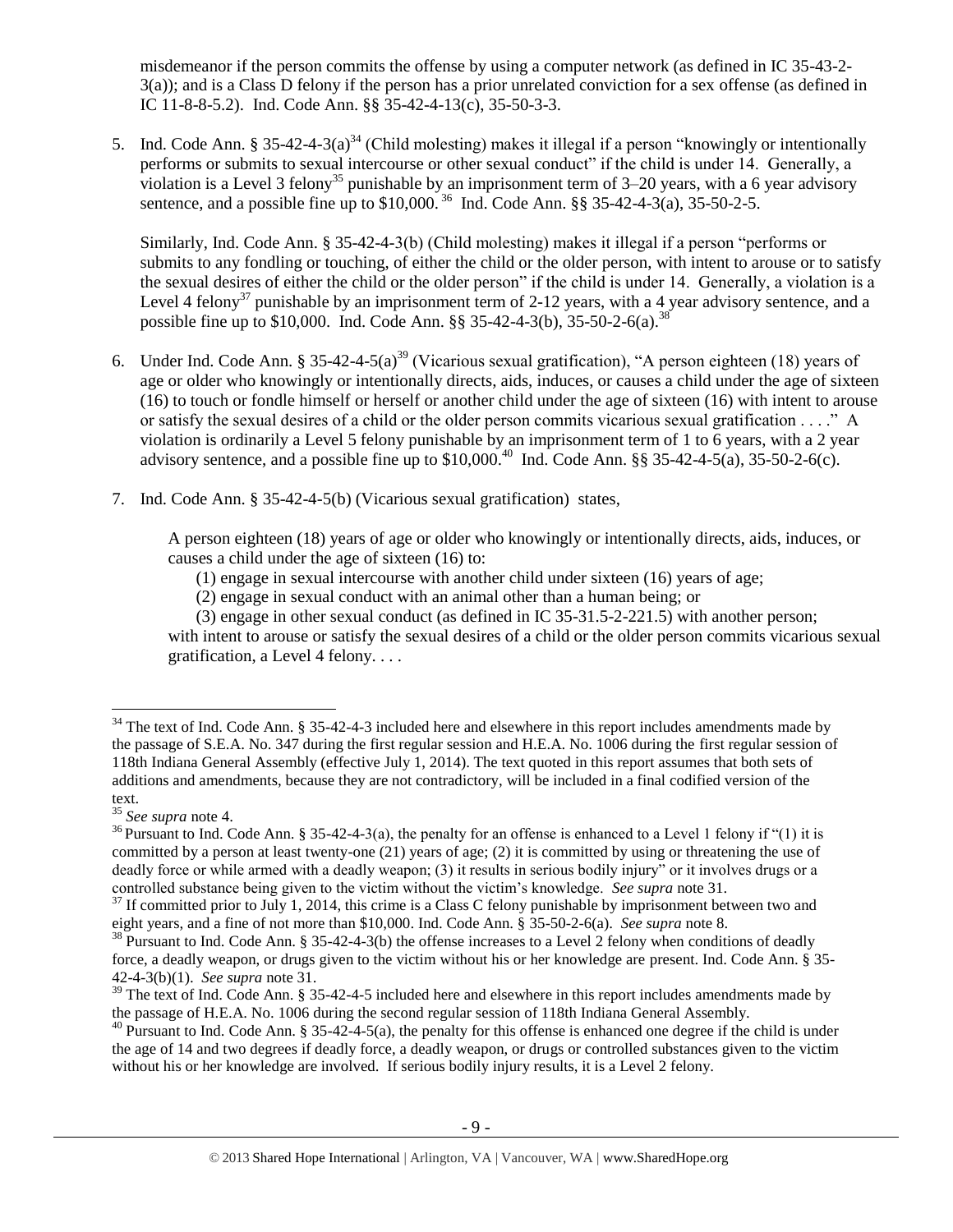<span id="page-9-0"></span>A violation is ordinarily a Level 4 felony punishable by an imprisonment term of between two and 12 years, with a 4 year advisory sentence, and a possible fine up to  $$10,000$ .<sup>41</sup> Ind. Code Ann. §§ 35-42-4-5(b), 35-50-2-5.5.

It is also unlawful under Ind. Code Ann. § 35-42-4-5(c) (Vicarious sexual gratification) when an adult "knowingly or intentionally: (1) engages in sexual intercourse; (2) engages in other sexual conduct (as defined in IC 35-31.5-2-221.5) ; or (3) touches or fondles the person's own body; in the presence of a child less than fourteen (14) years of age with the intent to arouse or satisfy the sexual desires of the child or the older person . . . ." A violation is a Level 6 felony carrying an imprisonment term of 6 months to 2½ years, with a one year advisory sentence, and a possible fine up to  $$10,000.<sup>42</sup>$  Ind. Code Ann. §§ 35-42-4-5(c), 35- $50-2-7(b)$ .

*1.3 Prostitution statutes refer to the sex trafficking statute to identify the commercially sexually exploited minor as a trafficking victim.* 

Ind. Code Ann. § 35-45-4- $2^{43}$  (Prostitution) does not refer to the human trafficking law when the person charged is a minor under 18.

- <span id="page-9-2"></span>1.3.1 Recommendation: Amend Ind. Code Ann. § 35-45-4-2 (Prostitution), when the person charged is a minor, to refer to Ind. Code Ann. § 35-42-3.5-1 to clarify the status of the victim as a trafficking victim.
- *1.4 The state racketeering or gang crimes statute includes sex trafficking and commercial sexual exploitation of children (CSEC) offenses as predicate acts allowing the statute to be used to prosecute trafficking crimes.*

Ind. Code Ann. § 35-45-6-2<sup>44</sup> (Corrupt business influence) states,

A person:

<span id="page-9-1"></span>(1) who has knowingly or intentionally received any proceeds directly or indirectly derived from a pattern of racketeering activity, and who uses or invests those proceeds or the proceeds derived from them to acquire an interest in property or to establish or to operate an enterprise; (2) who through a pattern of racketeering activity, knowingly or intentionally acquires or maintains, either directly or indirectly, an interest in or control of property or an enterprise; or (3) who is employed by or associated with an enterprise, and who knowingly or intentionally conducts or otherwise participates in the activities of that enterprise through a pattern of racketeering activity;

commits corrupt business influence, a Level 5 felony.

Pursuant to Ind. Code Ann. § 35-45-6-1(e), "racketeering activity means to commit, to attempt to commit, to conspire to commit a violation of, or aiding and abetting in a violation of any of the following:

. . . (8) Human and sexual trafficking crimes (IC 35-42-3.5).

 $\overline{\phantom{a}}$ 

<sup>&</sup>lt;sup>41</sup> Pursuant to Ind. Code Ann.  $\S 35-42-4-5(b)$ , the offense is raised one degree if the victim is less than 14 and four degrees if it committed with deadly force, a deadly weapon, results in serious bodily injury, or if drugs or controlled substances were given to the victim without his or her knowledge.

<sup>42</sup> *See supra* note [24.](#page-6-1)

<sup>&</sup>lt;sup>43</sup> The text of Ind. Code Ann. § 35-45-4-2 included here and elsewhere in this report includes amendments made by the passage of H.E.A. No. 1006 during the first regular session of 118th Indiana General Assembly.

<sup>&</sup>lt;sup>44</sup> The text of Ind. Code Ann. § 35-45-6-2 included here and elsewhere in this report includes amendments made by the passage of H.E.A. No. 1006 during the first regular session of 118th Indiana General Assembly.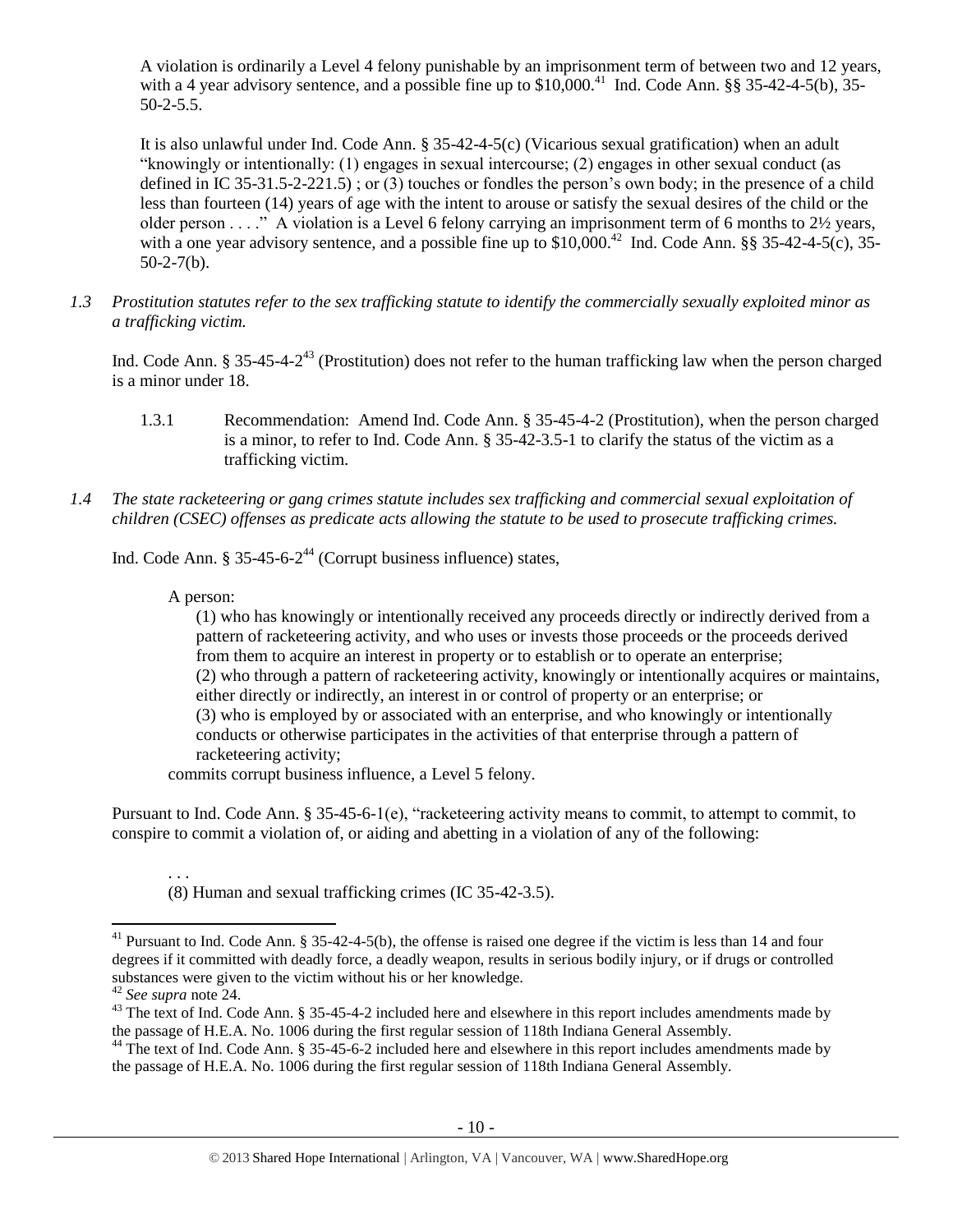(9) Child exploitation (IC 35-42-4-4) (24) Promoting prostitution (IC 35-45-4-4).

A "pattern of racketeering activity" is defined in Ind. Code Ann. § 35-45-6-1(d) (Definitions) as "engaging in at least two (2) incidents of racketeering activity that have the same or similar intent, result, accomplice, victim, or method of commission, or that are otherwise interrelated by distinguishing characteristics that are not isolated incidents." The definition also states, "[T]he incidents are a pattern of racketeering activity only if at least one (1) of the incidents occurred after August 31, 1980, and if the last of the incidents occurred within five (5) years after a prior incident of racketeering activity."

Ind. Code Ann. § 35-45-6-2 (Corrupt business influence) makes it a Level 5 felony if a person, among other things, "knowingly or intentionally received any proceeds directly or indirectly derived from a pattern of racketeering activity, and . . . uses or invests those proceeds or the proceeds derived from them to acquire an interest in property or to establish or to operate an enterprise." A Level 5 felony<sup>45</sup> is punishable by an imprisonment term of 1–6 years, "with the advisory sentence being two (2) years," and a possible fine up to \$10,000. Ind. Code Ann. §§ 35-45-6-2, 35-50-2-6(a).<sup>46</sup>

Where the alleged enterprise is a criminal gang,<sup>47</sup> other statutes also apply. Ind. Code Ann. § 35-45-9-3(c)<sup>48</sup> states, "A person who knowingly or intentionally commits an act (1) with the intent to benefit, promote, or further the interests of a criminal gang; or (2) for the purpose of increasing the person's own standing or position within a criminal gang; commits criminal gang activity."

"Criminal gang" is defined as "a group with at least three  $(3)$  members that specifically:  $(1)$  either:  $(A)$ promotes, sponsors, or assists in; or (B) participates in; or (2) requires as condition of membership or continued membership; the commission of a felony or an act that would be a felony if committed by an adult . . . ." Ind. Code Ann. § 35-45-9-1. Criminal gang activity is a Level  $6^{49}$  felony, which is punishable by an imprisonment term of 6 months to 2½ years, with a one year advisory sentence, and a possible fine up to \$10,000. Ind. Code Ann. § 35-50-2-7(b).<sup>50</sup>

 $\overline{\phantom{a}}$ 

<sup>49</sup> *See supra* note [29.](#page-7-1)

<sup>45</sup> *See supra* note [7.](#page-2-3)

<sup>46</sup> *See supra* note [8.](#page-2-0)

<sup>&</sup>lt;sup>47</sup> Additionally, it is illegal to "knowingly or intentionally solicits, recruits, entices, or intimidates another to join a criminal gang or remain in a criminal gang" is guilty of criminal gang recruitment, a Level 6 felony punishable by an imprisonment term of 6 months to 3 years, with a 1½ year advisory sentence, and a possible fine up to \$10,000. Ind. Code Ann. §§ 35- 45-9-5, 35-50-2-7(a).

<sup>&</sup>lt;sup>48</sup> The text of Ind. Code Ann. § 35-45-9-3 included here and elsewhere in this report includes amendments made by the passage of H.E.A. No. 1006 during the first regular session of 118th Indiana General Assembly.

<sup>50</sup> *See supra* note [25.](#page-6-0)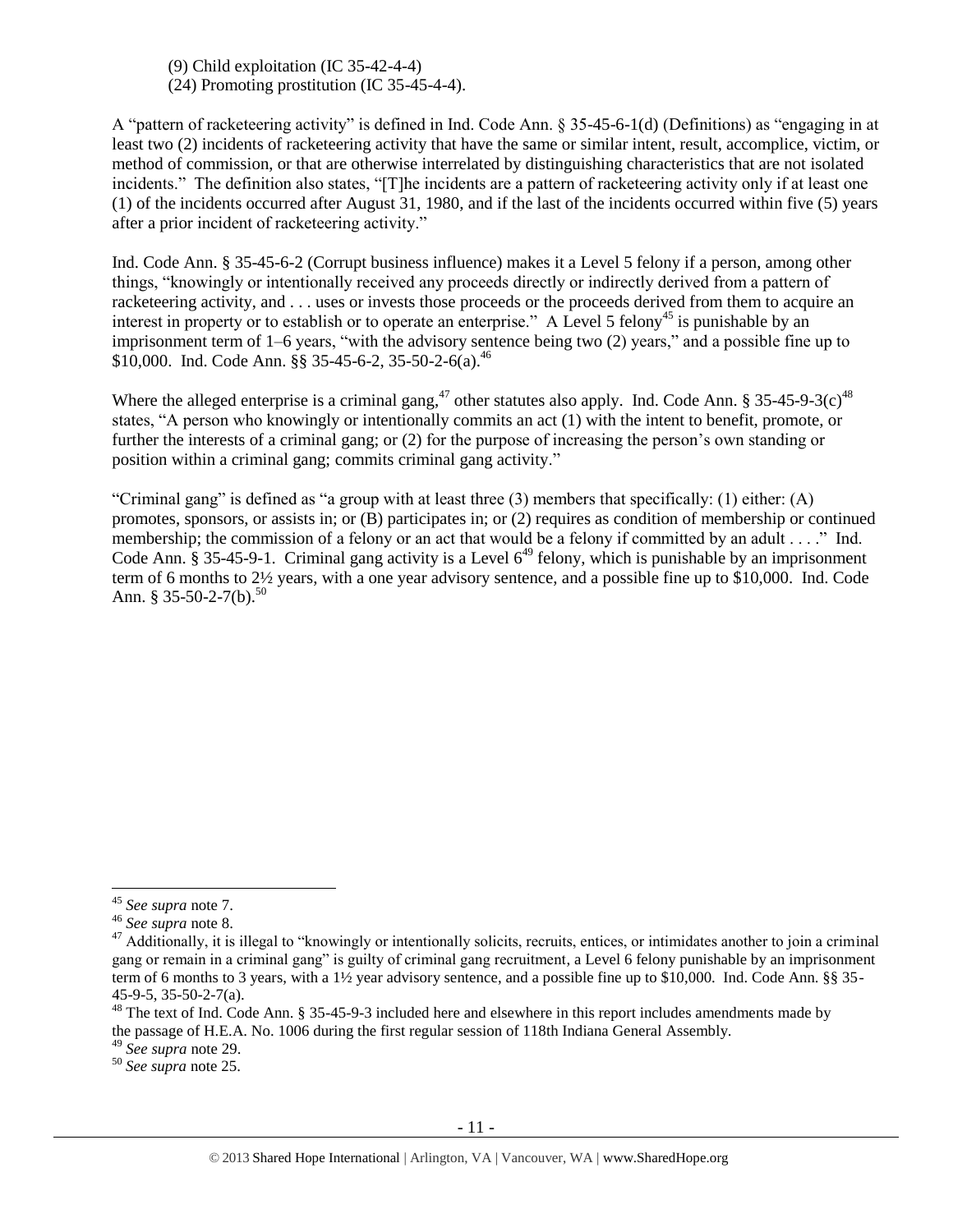#### **FRAMEWORK ISSUE 2: CRIMINAL PROVISIONS ADDRESSING DEMAND**

## *Legal Components:*

- *2.1 The state sex trafficking law can be applied to buyers of commercial sex acts with a victim of domestic minor sex trafficking.*
- *2.2 Buyers of commercial sex acts with a minor can be prosecuted under commercial sexual exploitation of children (CSEC) laws.*
- *2.3 Solicitation of prostitution laws differentiate between buying sex acts with an adult and buying sex acts with a minor under 18.*
- *2.4 Penalties for buyers of commercial sex acts with minors are as high as federal penalties.*
- *2.5 Using the Internet to lure, entice, or purchase, or attempt to lure, entice, or purchase commercial sex acts with a minor is a separate crime or results in an enhanced penalty for buyers.*
- *2.6 No age mistake defense is permitted for a buyer of commercial sex acts with any minor under 18.*
- *2.7 Base penalties for buying sex acts with a minor under 18 are sufficiently high and not reduced for older minors.*
- *2.8 Financial penalties for buyers of commercial sex acts with minors are sufficiently high to make it difficult for buyers to hide the crime.*
- *2.9 Buying and possessing child pornography carries penalties as high as similar federal offenses.*
- *2.10 Convicted buyers of commercial sex acts with minors and child pornography are required to register as sex offenders.*

\_\_\_\_\_\_\_\_\_\_\_\_\_\_\_\_\_\_\_\_\_\_\_\_\_\_\_\_\_\_\_\_\_\_\_\_\_\_\_\_\_\_\_\_\_\_\_\_\_\_\_\_\_\_\_\_\_\_\_\_\_\_\_\_\_\_\_\_\_\_\_\_\_\_\_\_\_\_\_\_\_\_\_\_\_\_\_\_\_\_\_\_\_\_

# *Legal Analysis:*

*2.1 The state sex trafficking law can be applied to buyers of commercial sex acts with a victim of domestic minor sex trafficking.* 

Ind. Code Ann. § 35-42-3.5-1(d)<sup>51</sup> (Promotion of human trafficking—Sexual trafficking of a minor—Human trafficking) makes it a crime to purchase sex with a trafficking victim when force was used. That section states, "A person who knowingly or intentionally pays, offers to pay, or agrees to pay money or other property to another person for an individual who the person knows has been forced into: (1) forced labor; (2) involuntary servitude; or (3) prostitution; commits human trafficking, a Level  $5^{52}$  felony."

However, Ind. Code Ann. § 35-42-3.5-1(d) does not distinguish between or provide heightened penalties for buyers of prostitution with a minor as opposed to buyers of prostitution with an adult. Moreover, subsection (d) of the human trafficking statute requires the buyer to have knowledge that the victim was forced into prostitution by restricting its application to a person who knowingly purchases sex with "an individual who the person knows has been forced into . . . prostitution." Ind. Code Ann. § 35-42-3.5-1(d)(3). As a Level 5 felony, a violation is punishable by an imprisonment term of 1–6 years, a 2-year advisory sentence, and a possible fine up to \$10,000. Ind. Code Ann. §§ 35-42-3.5-1(d), 35-50-2-6(a).<sup>53</sup>

2.1.1 Recommendation: Amend Ind. Code Ann. § 35-42-3.5-1(d) to provide heightened penalties for the crime of buying commercial sex acts with a minor and to remove the requirement that the defendant had knowledge that the victim was forced into prostitution when the victim is a minor.

l

<sup>51</sup> *See supra* note [2](#page-0-0)*.*

<sup>52</sup> *See supra* note [7.](#page-2-3)

<sup>53</sup> *See supra* note [8.](#page-2-0)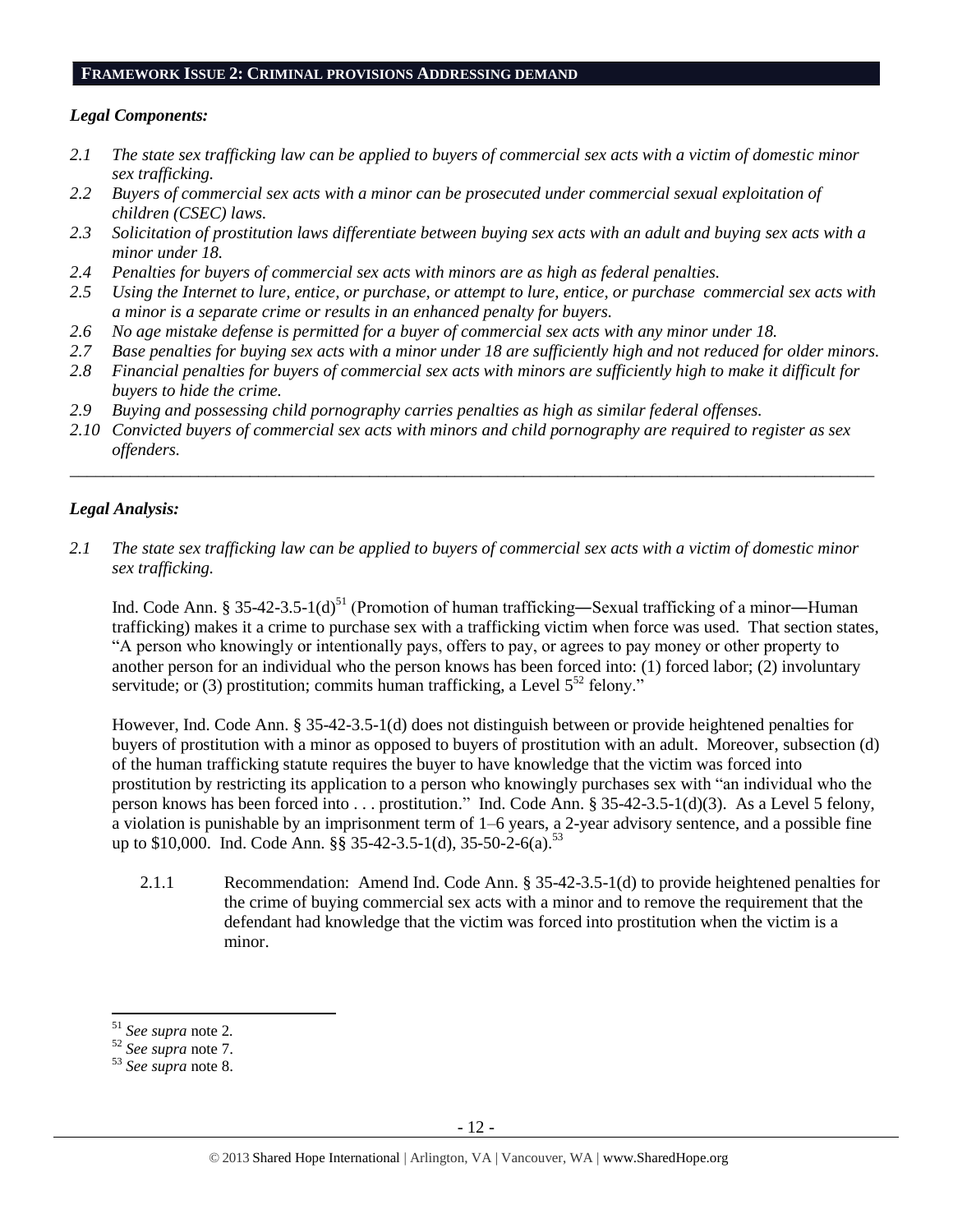# *2.2 Buyers of commercial sex acts with a minor can be prosecuted under commercial sexual exploitation of children (CSEC) laws.*

Indiana's CSEC offenses do not make it a crime to purchase commercial sex acts with a minor. While not expressly commercial, Ind. Code Ann. § 35-42-4-6(b)<sup>54</sup> (Child solicitation) makes it illegal if an adult "knowingly or intentionally solicits<sup>55</sup> a child under fourteen (14) years of age, or an individual the person believes to be a child under fourteen (14) years of age, to engage in: sexual intercourse; other sexual conduct (as defined in IC 35-31.5-2-221.5);<sup>56</sup> or any fondling or touching intended to arouse or satisfy the sexual desires of either the child or the older person." Similarly, Ind. Code Ann. § 35-42-4-6(c) makes it illegal if a person 21 years of age or older "knowingly or intentionally solicits a child at least fourteen (14) years of age but less than sixteen (16) years of age, or an individual the person believes to be a child at least fourteen (14) years of age but less than sixteen (16) years of age, to engage in: (1) sexual intercourse; (2) other sexual conduct; or (3) any fondling or touching intended to arouse or satisfy the sexual desires of either the child or the older person." Ind. Code Ann. § 35-42-4-6(c).

Both of the above offenses are ordinarily Level 6 felonies punishable by an imprisonment term of 6 months to  $2\frac{1}{2}$  years, with a 1 year advisory sentence, and a possible fine up to \$10,000.<sup>57</sup> Ind. Code Ann. §§ 35-42-4-6(b),  $(c), 35 - 50 - 2 - 7(a).$ <sup>58</sup>

Additionally if a person solicits a child or person they believe to be younger than 14 years of age "to engage in sexual intercourse or other sexual conduct (as defined in IC 35-31.5-2-221.5) and: meet the child or individual person believed to be a child; or has a previous unrelated conviction for committing an offense under this section" after June 30, 2014 they have committed a Level 3 felony.<sup>59</sup> A Level 3 felony sentence can range from the fixed term of 3 to 20 years, with an advisory term of 6 years. The person may also be fined up to 10,000 dollars. Ind. Code Ann.  $\S 35-50-2-5.^{60}$  Ind. Code Ann.  $\S 35-42-4-6^{61}$  additionally adds that the person whom solicits the "child or individual person believed to be a child at least fourteen (14) but less than sixteen (16) years of age to engage in sexual intercourse or other sexual conduct (as defined in IC 35-31.5-2-221.5) and makes the solicitation by using a computer network (as defined in IC 35-43-2-3-(a))" a Level 5 felony. A Level 5 felony sentence ranges from 1-6 years with an advisory sentence of 2 years, additionally the person may be fined up to 10,000 dollars. Ind. Code Ann. § 35-50-2-6(c).<sup>62</sup> However, there is still a divisional difference between the solicitation of an older and younger minor, as 16 and 17 year old minors are not included. Ind. Code Ann. § 35-42-4-6.

Other non-commercial sexual offense laws could also be used to prosecute buyers of sex with minors. However, most apply only to minors under the ages of 14 or 16. Specifically, buyers of sex with a younger minor may be prosecuted under Ind. Code Ann. § 35-42-4-9(a) (Sexual misconduct with a minor), § 35-42-4- 9(b) (Sexual misconduct with a minor), § 35-42-4-3 (Child molesting), § 35-42-4-5(a) (Vicarious sexual gratification), and § 35-42-4-13(c) (Inappropriate communication with child). Violations of these laws range from Class B misdemeanors to Level 2 felonies, and penalties range from an imprisonment term of 180 days–50 years with possible fines between \$1,000 and \$10,000. $^{63}$ 

 $\overline{\phantom{a}}$ 

<sup>54</sup> *See supra* note [22.](#page-5-0) 

<sup>55</sup> *See supra* note [23.](#page-6-2)

<sup>56</sup> *See supra* note [17.](#page-3-0) 

<sup>57</sup> *See supra* note [29.](#page-7-1) 

<sup>58</sup> *See supra* note [25.](#page-6-3)

<sup>59</sup> *See supra* note [4.](#page-1-1)

<sup>60</sup> *See supra* note [5.](#page-1-0)

<sup>61</sup> *See supra* note [22.](#page-5-0)

<sup>62</sup> *See supra* note [8.](#page-2-2)

<sup>&</sup>lt;sup>63</sup> See supra Section 1.2 for a full description of these offenses.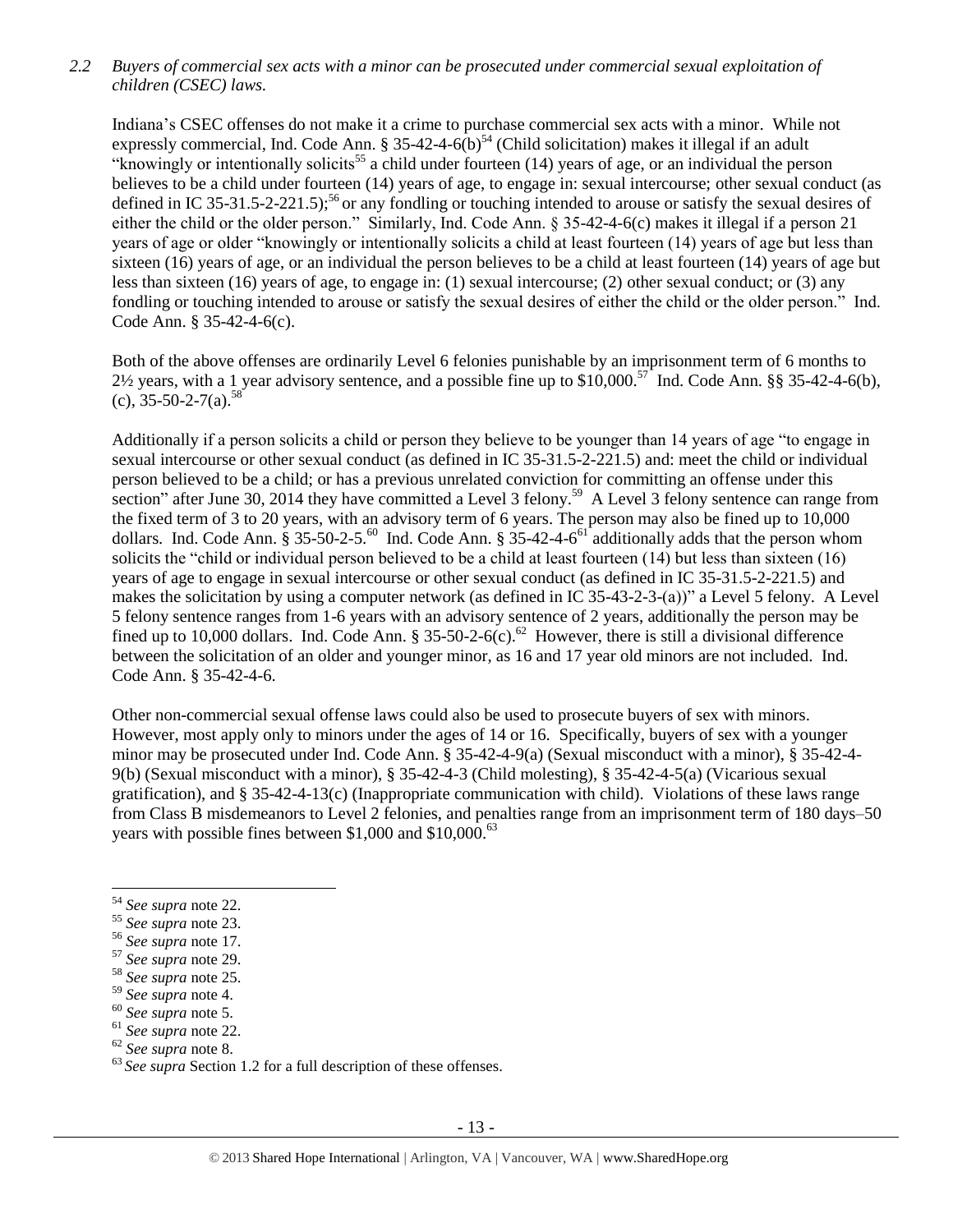- 2.2.1 Recommendation: Enact a law that separately criminalizes buying sex with a minor.
- *2.3 Solicitation of prostitution laws differentiate between buying sex acts with an adult and buying sex acts with a minor under 18.*

Ind. Code Ann. § 35-45-4-3<sup>64</sup> (Patronizing a prostitute) does not differentiate between buying sex with an adult and the buying of sex with a minor. It is a Class A misdemeanor when a person

<span id="page-13-0"></span>knowingly or intentionally pays, or offers or agrees to pay, money or other property to another person: (1) For having engaged in, or on the understanding that the other person will engage in, sexual intercourse or other sexual conduct (as defined in IC-35-31.5-2-211.5) with the person or with any other person; or (2) For having fondled, or on the understanding that the other person will fondle, the genitals of the

person or any other person. Ind. Code Ann. § 35-45-4-3.

A violation is punishable by a prison sentence up to 1 year and a possible fine not to exceed \$5,000. Ind. Code Ann. §§ 35-45-4-3, 35-50-3-2. Buyers with two prior convictions will be charged with a Level  $6^{65}$  felony punishable by an imprisonment term of 6 months to 2½ years, with a one year advisory sentence and a possible fine up to \$10,000. Ind. Code Ann.  $\S$ § 35-50-2-7(a),<sup>66</sup> 35-45-4-3. These penalties apply regardless of the prostituted person's age.

- 2.3.1 Recommendation: Amend Ind. Code Ann. § 35-45-4-3 (Patronizing a prostitute) to refer cases of patronizing a prostitute where the victim is under 18 to Ind. Code Ann. § 35-42-3.5-1 (Promotion of human trafficking—Sexual trafficking of a minor—Human trafficking) to clarify that purchasing sex with a minor is trafficking.
- *2.4 Penalties for buyers of commercial sex acts with minors are as high as federal penalties.*

When applicable to buyers, a violation of Ind. Code Ann. § 35-42-3.5-1(d)<sup>67</sup> (Promotion of human trafficking— Sexual trafficking of a minor—Human trafficking) is a Level 5 felony<sup>68</sup> punishable by an imprisonment term of 1–6 years, with a 2 year advisory sentence, and a possible fine up to \$10,000. Ind. Code Ann. §§ 35-42-3.5-  $1(d)$ , 35-50-2-6(a).<sup>69</sup>

Several non-commercial sexual offenses may apply to buyers, including violations of Ind. Code Ann. § 35-42-  $4-3(a)^{70}$  (Child molesting), which is a Level 3 felony,<sup>71</sup> and Ind. Code Ann. § 35-42-4-9(a)<sup>72</sup> and (b) (Sexual misconduct with a minor), which are Level 5 and  $6^{73}$  felonies respectively. These felonies carry sentences of 3– 20 years, 1–6 years, and 6 months to 2½ years respectively and possible fines up to \$10,000, subject to certain penalty enhancements.<sup>74</sup> Ind. Code Ann. §§ 35-50-2-5,<sup>75</sup> 35-50-2-6(a), 35-50-2-7(a).<sup>76</sup>

 $\overline{\phantom{a}}$  $64$  The text of Ind. Code Ann. § 35-45-4-3 included here and elsewhere in this report includes amendments made by the passage of H.E.A. No. 1006 during the first regular session of 118th Indiana General Assembly.

<sup>65</sup> *See supra* note [29.](#page-7-1)

<sup>66</sup> *See supra* note [25.](#page-6-3)

<sup>67</sup> *See supra* note [2.](#page-0-0)

<sup>68</sup> *See supra* note [7.](#page-2-3)

<sup>69</sup> *See supra* note [8.](#page-2-0)

<sup>70</sup> *See supra* note [34.](#page-8-0)

<sup>71</sup> *See supra* note [4.](#page-1-1)

<sup>72</sup> *See supra* note [26.](#page-6-4)

<sup>73</sup> *See supra* notes [7](#page-2-3) an[d 29.](#page-7-1)

<sup>74</sup> *See supra* notes [28,](#page-7-2) [30,](#page-7-3) and [36.](#page-8-1)

<sup>75</sup> *See supra* note [5.](#page-1-0)

<sup>76</sup> *See supra* note [25.](#page-6-3)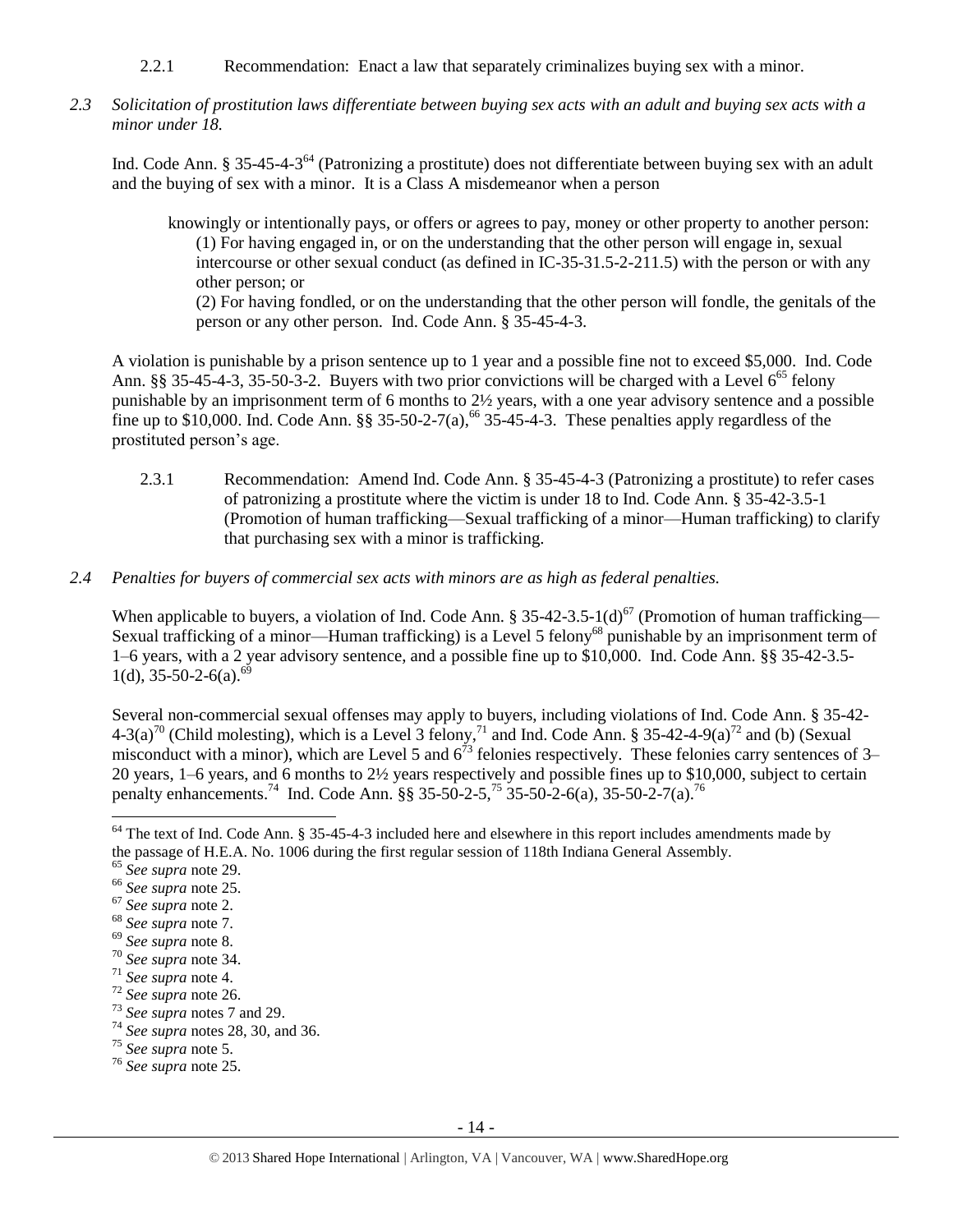An adult buyer convicted under Ind. Code Ann. § 35-42-4-6(b)<sup>77</sup> or (c) (Child solicitation) is guilty of a Level  $5^{78}$  felony, which is punishable by a possible fine up to \$10,000 and an imprisonment term of 6 months to 2½ years, with a one year advisory sentence. Ind. Code Ann. §§ 35-42-4-6(b), 35-42-4-6(c), 35-50-2-7(a).

A conviction under Ind. Code Ann. § 35-42-4-5(a)<sup>79</sup> (Vicarious sexual gratification) is punishable as a Level  $5^{80}$ felony by an imprisonment term of 6 months to 2½ years, with a one year advisory sentence, and a possible fine up to \$10,000, and subject to certain penalty enhancements.<sup>81</sup> Ind. Code Ann. §§ 35-42-4-5(a), 35-50-2-7(a). A conviction under Ind. Code Ann. § 35-42-4-5(b) is punishable as a Level 4 felony<sup>82</sup> by an imprisonment term of 2–12 years, with a 4-year advisory sentence, and a possible fine up to \$10,000, and certain penalty enhancements.<sup>83</sup> Ind. Code Ann. §§ 35-42-4-5(b), 35-50-2-5.5.<sup>84</sup>

A conviction under Ind. Code Ann. § 35-42-4-5(c) is punishable as a Level  $6^{85}$  felony by an imprisonment term of 6 months to 2½ years, with a one-year advisory sentence, and a possible fine up to \$10,000. Ind. Code Ann. §§ 35-42-4-5(c), 35-50-2-7(b).

A conviction under Ind. Code Ann. § 35-42-4-13(c)<sup>86</sup> (Inappropriate communication with child), is punishable as a Class A misdemeanor if done over a computer network (as defined in IC 35-43-2-3(a)); and a Class D felony if the person has a prior unrelated conviction for a sex offense.<sup>87</sup> Ind. Code Ann. §§ 35-42-4-13(c), 35-50-3-3.

<span id="page-14-0"></span>In comparison, if the victim is under the age of 14, a conviction under the Trafficking Victims Protection Act (TVPA),<sup>88</sup> for child sex trafficking is punishable by 15 years to life imprisonment and a fine not to exceed \$250,000. 18 U.S.C. §§ 1591(b)(1),  $3559(a)(1)$ ,  $3571(b)(3)$ . If the victim is between the ages of 14–17, a conviction is punishable by 10 years to life imprisonment and a fine not to exceed \$250,000. 18 U.S.C. §§ 1591(b)(2),  $3559(a)(1)$ ,  $3571(b)(3)$ . A conviction is punishable by mandatory life imprisonment, however, if the buyer has a prior conviction for a federal sex offense $^{89}$  against a minor. 18

<span id="page-14-1"></span> $\overline{a}$ 

- <sup>78</sup> *See supra* note [24.](#page-6-1)
- <sup>79</sup> *See supra* note [39.](#page-8-2)
- <sup>80</sup> *See supra* note [24.](#page-6-1)

 $^{87}$  H.E.A. No. 1006, effective July 1, 2014, amends this part of Ind. Code Ann. § 35-42-4-13 to state that the offense is a Class B misdemeanor punishable as by up to 180 days' imprisonment and a maximum fine of \$1,000. If committed over a computer network the offense is a Class A misdemeanor.

<sup>88</sup> Trafficking Victims Protection Act (TVPA) of 2000, Pub. L. No. 106-386, 114 Stat. 1464, 1466 (codified in scattered sections of 18 and 22 U.S.C.).

<sup>89</sup> Pursuant to 18 U.S.C. § 3559(e)(2), "federal sex offense" is defined as

an offense under section 1591 [18 USCS § 1591] (relating to sex trafficking of children), 2241 [18 USCS § 2241] (relating to aggravated sexual abuse),  $2242$  [18 USCS § 2242] (relating to sexual abuse),  $2244(a)(1)$ [18 USCS § 2244(a)(1)] (relating to abusive sexual contact), 2245 [18 USCS § 2245] (relating to sexual abuse resulting in death), 2251 [18 USCS § 2251] (relating to sexual exploitation of children), 2251A [18 USCS § 2251A] (relating to selling or buying of children), 2422(b) [18 USCS § 2422(b)] (relating to coercion and enticement of a minor into prostitution), or  $2423(a)$  [18 USCS §  $2423(a)$ ] (relating to transportation of minors).

<sup>77</sup> *See supra* note [22.](#page-5-0)

<sup>81</sup> *See supra* note [40.](#page-8-3)

<sup>82</sup> *See supra* note [7.](#page-2-3)

<sup>83</sup> *See supra* note [41.](#page-9-0)

<sup>&</sup>lt;sup>84</sup> See supra note [12.](#page-3-1)

<sup>85</sup> *See supra* note [24.](#page-6-1)

<sup>86</sup> *See supra* note [31.](#page-7-0)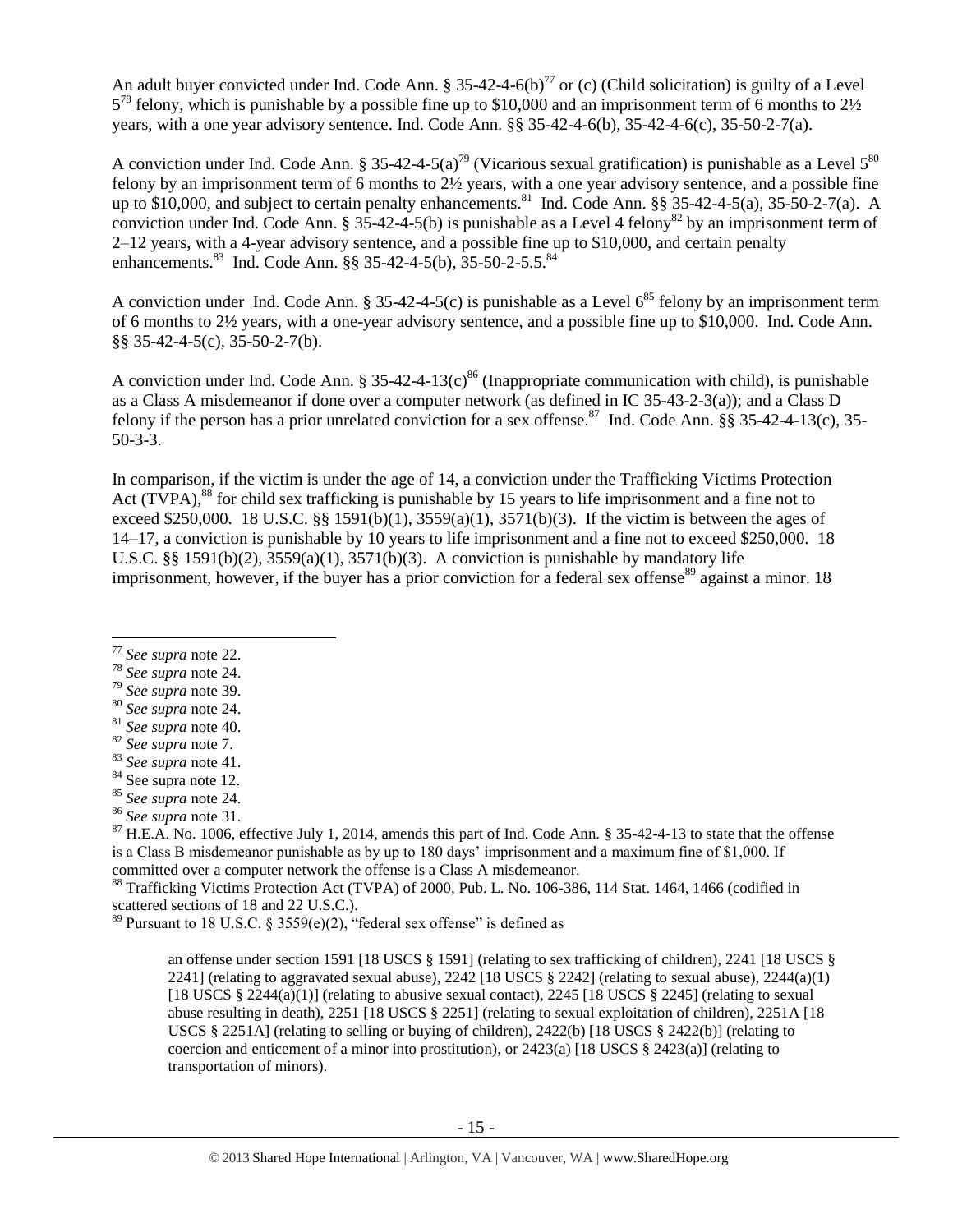U.S.C. § 3559(e)(1). To the extent buyers can be prosecuted under other federal CSEC laws,  $^{90}$  a conviction is punishable by penalties ranging from a fine not to exceed \$250,000 to life imprisonment and a fine not to exceed  $$250,000.<sup>91</sup>$ 

2.4.1 Recommendation: Bring all penalties for sex trafficking of a minor and CSEC up to the highest level under these statutes for the purchase of sex acts with a minor.

# *2.5 Using the Internet to lure, entice, or purchase, or attempt to lure, entice, or purchase commercial sex acts with a minor is a separate crime or results in an enhanced penalty for buyers.*

No Indiana law independently makes it a crime to use the Internet to lure, entice, recruit, or purchase commercial sex acts with a minor. However, several laws include penalty enhancements for the buyers using the Internet to commit an offense.

Under Ind. Code Ann. § 35-42-4-13(c)<sup>92</sup> (Inappropriate communication with child), the penalty is raised from a Class B misdemeanor, which carries a sentence of no more than 180 days' imprisonment and a possible fine up to \$1,000, to a Class A misdemeanor, which carries a sentence of no more than 1 year imprisonment and a possible fine up to \$5,000, if "the person commits the offense by using a computer network (as defined in IC  $35-43-2-3(a)$ .  $\frac{1}{2}$ 

Similarly, Ind. Code Ann. § 35-42-4-6<sup>94</sup> (Child solicitation), imposes a penalty enhancement for a buyer who uses a computer network to solicit a minor or "individual believed to be a child at least fourteen (14) but less than sixteen (16) years of age to engage in sexual intercourse," making the crime a Level 5 felony,  $95$  punishable by a possible fine up to \$10,000 and an imprisonment term of 1–6 years, "with the advisory sentence being two (2) years." Ind. Code Ann. §§ 35-42-4-9(b)-(c), 35-50-2-6(a).<sup>96</sup> A buyer who did not use a computer network to solicit the child would only be guilty of a Level  $6^{97}$  felony, which is punishable by a possible fine up to \$10,000 and an imprisonment term of 6 months to 2½ years, with a one-year advisory sentence. Ind. Code Ann.  $\S$ § 35-42-4-9(b)-(c), 35-50-2-7(a).<sup>98</sup>

2.5.1 Recommendation: Amend Ind. Code Ann. § 35-42-4-13(c) (Inappropriate communication with child) and Ind. Code Ann. § 35-42-4-6 (Child solicitation) to provide heightened penalties comparable to federal penalties when the Internet is used to lure, entice, recruit, or purchase commercial sex acts with a minor.

 $\overline{\phantom{a}}$ 

<sup>&</sup>lt;sup>90</sup> 18 U.S.C. §§ 2251A(b) (Selling or buying of children), 2251(a) (Sexual exploitation of children), 2423(a) (Transportation of a minor with intent for minor to engage in criminal sexual activity), 2422(a) (Coercion and enticement), 2252(a)(2), (a)(4) (Certain activities relating to material involving the sexual exploitation of minors).

 $91$  18 U.S.C. §§ 2251A(b) (conviction punishable by imprisonment for 30 years to life and a fine), 2251(e) (conviction punishable by imprisonment for 15–30 years and a fine), 2423(a) (conviction punishable by imprisonment for 10 years to life and a fine), 2422(a) (conviction punishable by a fine, imprisonment up to 20 years, or both),  $2252(a)(2)$ , (4) (stating that a conviction under subsection (a)(2) is punishable by imprisonment for 5–20 years and a fine, while a conviction under subsection (a)(4) is punishable by imprisonment up to 10 years, a fine, or both.); *see also* 18 U.S.C §§ 3559(a)(1) (classifying all of the above listed offenses as felonies), 3571(b)(3) (providing a fine up to \$250,000 for any felony conviction).

<sup>92</sup> *See supra* note [31.](#page-7-0)

<sup>93</sup> *See supra* note [33.](#page-7-4)

<sup>&</sup>lt;sup>94</sup> See supra note [22.](#page-5-0)

<sup>95</sup> *See supra* note [7.](#page-2-3)

<sup>96</sup> *See supra* note [8.](#page-2-0)

<sup>97</sup> *See supra* note [29.](#page-7-1)

<sup>98</sup> *See supra* note [25.](#page-6-3)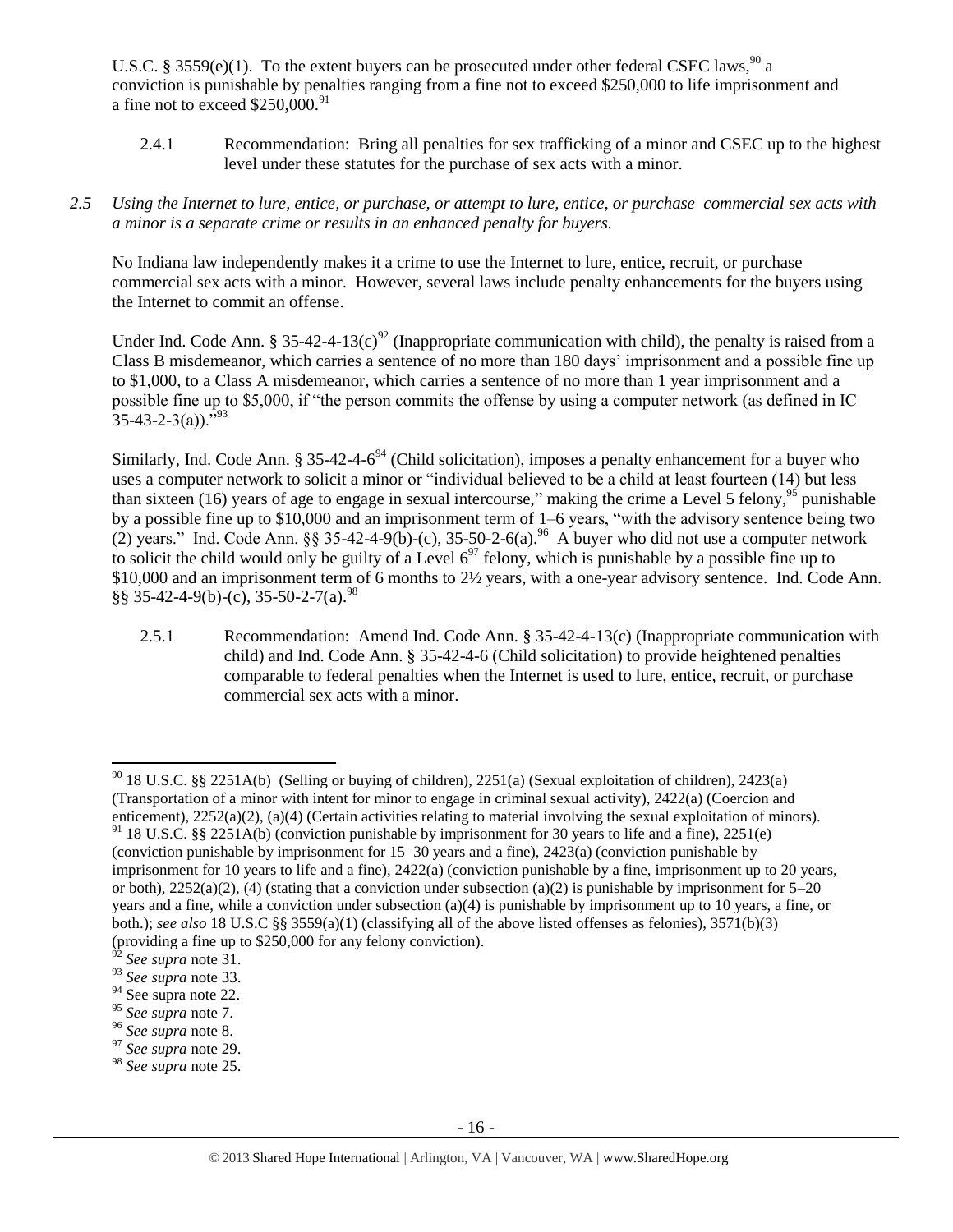# *2.6 No age mistake defense is permitted for a buyer of commercial sex acts with any minor under 18.*

Ind. Code Ann. § 35-42-3.5-1<sup>99</sup> (Promotion of human trafficking—Sexual trafficking of a minor—Human trafficking) is silent on the availability of a mistake of age defense for a person prosecuted under these statutes for sex trafficking a minor under 18. A mistake of age defense is not expressly provided for in Ind. Code Ann. § 35-42-4-6(a) or (b) (Child solicitation) or § 35-42-4-13(c)<sup>100</sup> (Inappropriate communication with child), as these provisions apply where the buyer *believes* the victim to be under the relevant age.

Some sexual offense laws, however, do expressly provide buyers with the defense of mistake of age. For some violations of Ind. Code Ann. § 35-42-4-9(a)<sup>101</sup> and (b) (Sexual misconduct with a minor) and § 35-42-4-3(a)<sup>102</sup> and (b) (Child molesting), buyers who "reasonably believed" that the child was at least 16 years old at the time of the offense may assert the defense of mistake of age. Ind. Code Ann. §§ 35-42-4-9(c), 35-42-4-3(c).

In any case, Ind. Code Ann. § 35-41-3-7 (Mistake of fact) states, "It is a defense that the person who engaged in the prohibited conduct was reasonably mistaken about a matter of fact, if the mistake negates the culpability required for commission of the offense."

- 2.6.1 Recommendation: Enact a law expressly prohibiting the defense of mistake of age in any prosecution for purchasing commercial sex acts with a minor.
- *2.7 Base penalties for buying sex acts with a minor under 18 are sufficiently high and not reduced for older minors.*

Ind. Code Ann. § 35-42-3.5-1(d)<sup>103</sup> (Promotion of human trafficking—Sexual trafficking of a minor—Human trafficking) does not distinguish between purchasing sex with a minor and purchasing sex with an adult. A buyer convicted of this offense faces a Level 5 felony<sup>104</sup> punishable by an imprisonment term of 1–6 years, with a 2-year advisory sentence, and a possible fine up to \$10,000, regardless of the age of the victim. Ind. Code Ann. §§ 35-42-3.5-1(d), 35-50-2-6(a).<sup>105</sup>

None of Indiana's CSEC laws make it a crime to purchase commercial sex acts with a minor.<sup>106</sup> Therefore, buyers who purchase sex with minors over the age of 16 would be prosecuted under Ind. Code Ann. § 35-45-4-  $3^{107}$  (Patronizing a prostitute). A conviction under Ind. Code Ann. § 35-42-4-6<sup>108</sup> is punishable as a Level 5<sup>109</sup> felony by an imprisonment term of one to six years, with a two-year advisory sentence, absent any penalty enhancements, and a possible fine up to \$10,000, whereas a conviction under Ind. Code Ann. § 35-45-4-3 is punishable as a Class A misdemeanor by a sentence no greater than 1 year imprisonment and a possible fine up to \$5,000. Ind. Code Ann. §§ 35-42-4-6(b)-(c), 35-45-4-3, 35-50-2-6(c), 35-50-3-2.

2.7.1 Recommendation: Enact a law that makes it a crime to buy sex with minors and imposes substantial penalties for any offense involving a minor under 18.

 $\overline{\phantom{a}}$ 

<sup>105</sup> *See supra* not[e 8.](#page-2-0)

<sup>99</sup> *See supra* note [2.](#page-0-0)

<sup>100</sup> *See supra* not[e 31.](#page-7-0)

<sup>101</sup> *See supra* not[e 26.](#page-6-4)

<sup>102</sup> *See supra* not[e 34.](#page-8-0)

<sup>103</sup> *See supra* not[e 2.](#page-0-0)

<sup>104</sup> *See supra* not[e 7.](#page-2-3)

<sup>106</sup> *See supra* Section 2.2.

<sup>107</sup> *See supra* not[e 64.](#page-13-0)

<sup>108</sup> *See supra* not[e 22.](#page-5-0)

<sup>109</sup> *See supra* note [24.](#page-6-1)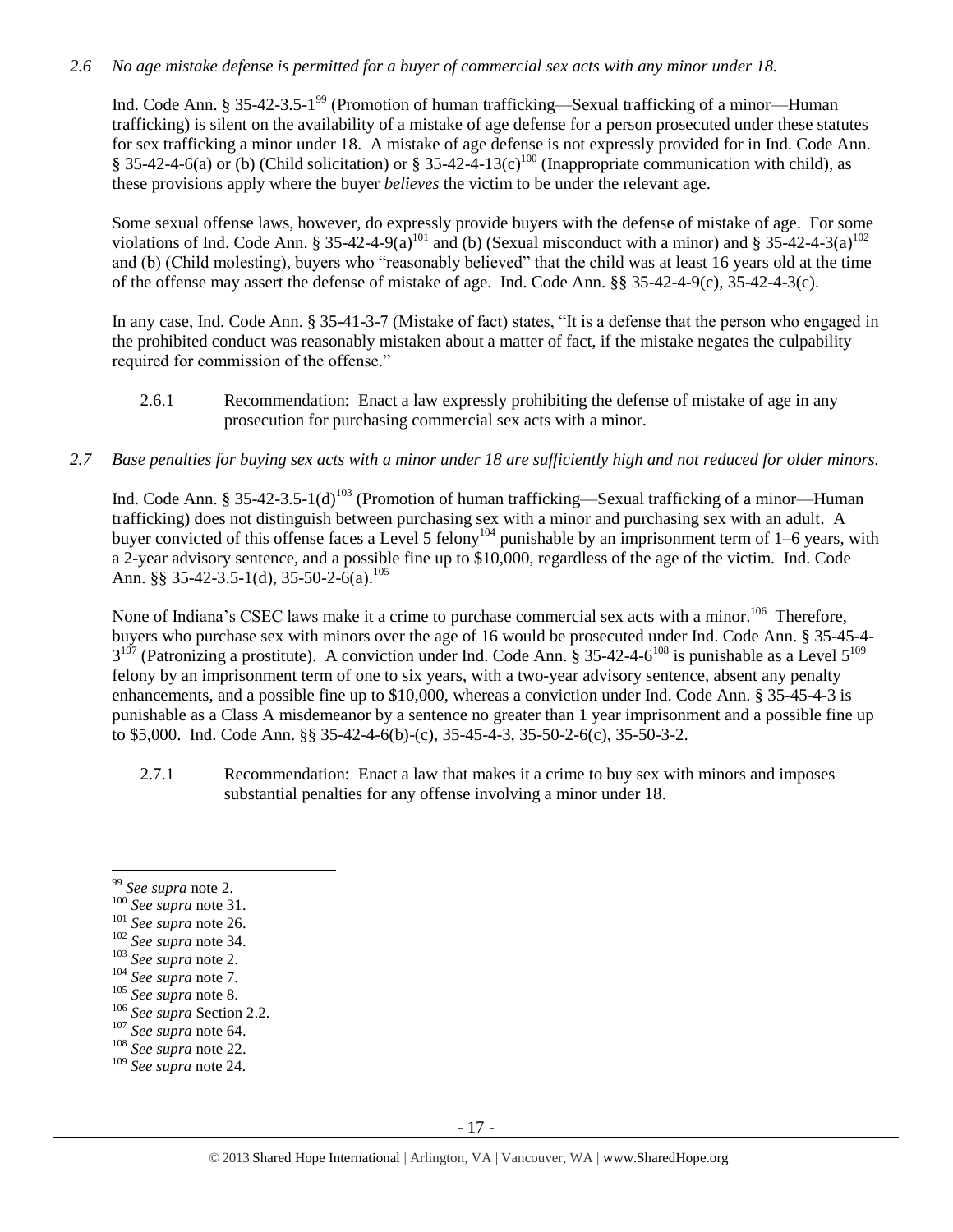*2.8 Financial penalties for buyers of commercial sex acts with minors are sufficiently high to make it difficult for buyers to hide the crime.*

<span id="page-17-0"></span>Buyers of sex with minors convicted of Level 1, 3, 5, or 6, felonies (i.e. human trafficking, third violations of patronizing a prostitute, child solicitation, sexual misconduct with a minor, child molesting, vicarious sexual gratification, and child exploitation) may be ordered to pay a possible fine not exceeding \$10,000. Ind. Code Ann. §§ 35-50-2-4 to -7. <sup>110</sup> Those convicted of Class A misdemeanors (patronizing a prostitute for a first or second time and inappropriate communication with a child using a computer network) can be ordered to pay a possible fine up to \$5,000, while those convicted of Class B misdemeanors (inappropriate communication with a child without use of a computer network) can be required to pay a possible fine up to \$1,000. Ind. Code Ann. §§ 35-50-3-2, 35-50-3-3.

A court shall order a buyer convicted of violating Indiana's human trafficking law to make restitution to the victim Ind. Code Ann. § 35-42-3.5-2 (Restitution to victim) states, "In addition to any sentence or fine imposed for a conviction of an offense under Section 1 [IC 35-42-3.5-1 (Promotion of human trafficking—Sexual trafficking of a minor—Human trafficking)] of this chapter, the court shall order the person convicted to make restitution to the victim of the crime under IC 35-50-5-3." Ind. Code Ann. § 35-50-5-3(k) states,

The court shall order a person convicted of an offense under IC 35-42-3.5 to make restitution to the victim of the crime in an amount equal to the greater of the following:

(1) The gross income or value to the person of the victim's labor or services.

(2) The value of the victim's labor as guaranteed under the minimum wage and overtime provisions of:

(A) the federal Fair Labor Standards Act of 1938, as amended (29 U.S.C. 201-209); or

(B) IC 22-2-2 (Minimum Wage); whichever is greater.

Restitution may be ordered, at the discretion of the court, for violations of CSEC and sexual offense laws under Ind. Code Ann. § 35-50-5-3(a) (Restitution orders), which permits the court to order a defendant convicted of a felony or misdemeanor to make restitution to the victim. In determining the amount of restitution a defendant must pay, pursuant to Ind. Code Ann. § 35-50-5-3(a), the court will consider the following:

(1) property damages of the victim incurred as a result of the crime, based on the actual cost of repair (or replacement if repair is inappropriate);

(2) medical and hospital costs incurred by the victim (before the date of sentencing) as a result of the crime;

(3) the cost of medical laboratory tests to determine if the crime has caused the victim to contract a disease or other medical condition;

(4) earnings lost by the victim (before the date of sentencing) as a result of the crime including earnings lost while the victim was hospitalized or participating in the investigation or trial of the crime; and (5) funeral, burial, or cremation costs incurred by the family or estate of a homicide victim as a result of the crime.

Buyers are also subject to some limited seizure provisions, which are civil and discretionary in nature. Vehicles used by buyers to "(A) commit, attempt to commit, or conspire to commit; (B) facilitate the commission of; or (C) escape from the commission of . . . child molesting (IC 35-42-4-3), or child exploitation (IC 35-42-4-4) [including possession of child pornography]" may be seized pursuant to Ind. Code Ann.  $\S 34-24-1(1a)(4)$ (Property which may be seized). Pursuant to Ind. Code Ann. §34-24-1-9, "The money received under this subsection must be used solely for the benefit of any agency directly participating in the seizure or forfeiture for

l <sup>110</sup> The text of Ind. Code Ann. §§ 35-50-2-4 to 35-50-2-7 included here and elsewhere in this report includes amendments made by the passage of H.E.A No. 1006 during the first regular session of 118th Indiana General Assembly.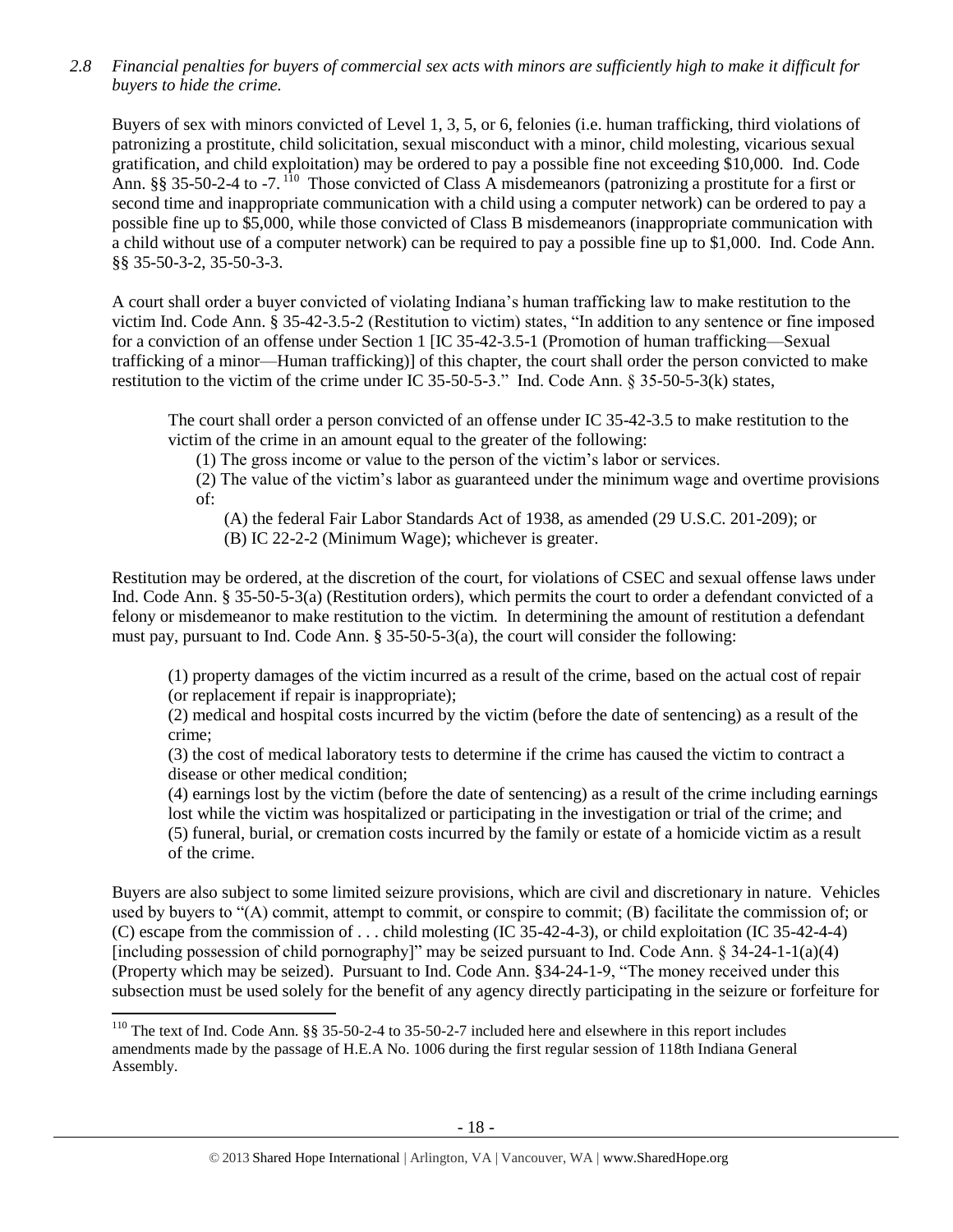purposes consistent with federal laws and regulations." Seizure of forfeitable property is governed by Ind. Code Ann. § 34-24-1-9.

# *2.9 Buying and possessing child pornography carries penalties as high as similar federal offenses.*

Although purchasing child pornography is not individually criminalized, possession of child pornography is unlawful under Ind. Code Ann.  $\S 35-42-4-(c)^{111}$  (Child exploitation). The provision states that it is illegal for a person to knowingly or intentionally possess pornography<sup>112</sup> "that depicts or describes sexual conduct by a child who the person knows is less than sixteen (16) years of age or who appears to be less than sixteen (16) years of age, and that lacks serious literary, artistic, political, or scientific value." A violation is a Level  $6^{113}$  felony punishable by an imprisonment term of 6 months to 2½ years, with a one- year advisory sentence, and a maximum fine of \$10,000. Ind. Code Ann. §§ 35-42-4-4(c), 35-50-2-7(a).<sup>114</sup>

In comparison, a federal conviction for possession of child pornography<sup>115</sup> is generally punishable by imprisonment for  $5-20$  years and a fine not to exceed \$250,000.<sup>116</sup> Subsequent convictions, however, are punishable by imprisonment up to 40 years and a fine not to exceed  $$250,000$ .<sup>117</sup>

2.9.1 Recommendation: Amend Ind. Code Ann. § 35-42-4-4 (Child exploitation) to align with federal penalties.

## *2.10 Convicted buyers of commercial sex acts with minors and child pornography are required to register as sex offenders.*

Pursuant to Ind. Code Ann. § 11-8-8-7(a) (Persons who must register), "A sex or violent offender who resides in Indiana," who is or intends to be employed for a certain time period in Indiana, or "who is enrolled or intends to be enrolled" as a student must register under the sex offender chapter. A "sex or violent offender" is defined to include, among others, persons convicted under Ind. Code Ann. § 35-42-4-3 (Child molesting), § 35-42-4-5 (Vicarious sexual gratification), § 35-42-4-6 (Child solicitation), § 35-42-4-9 (Sexual misconduct with a minor as a Class A, Class B, (for a crime committed before July 1, 2014) or a Level 1, Level 2, Level 4, or Level 5

<sup>116</sup> 18 U.S.C. §§ 2252(b) (stating that a conviction under subsection (a)(2) is punishable by imprisonment for 5–20 years and a fine, while a conviction under subsection (a)(4) is punishable by imprisonment up to 10 years, a fine, or both),  $2252A(b)(1)$  (a conviction is punishable by imprisonment for 5–20 years and a fine), 1466A(a), (b) (stating that a conviction under subsection (a) is "subject to the penalties provided in section  $2252A(b)(1)$ ," imprisonment for 5–20 years and a fine, while a conviction under subsection (b) is "subject to the penalties provided in section 2252A(b)(2)," imprisonment up to 10 years, a fine, or both); *see also* 18 U.S.C §§ 3559(a)(1) (classifying all of the above listed offenses as felonies), 3571(b)(3) (providing a fine up to \$250,000 for any felony conviction).

<sup>117</sup> 18 U.S.C. §§ 2252(b) (stating if a person has a prior conviction under subsection (a)(2), or a list of other statutes, a conviction is punishable by a fine and imprisonment for 15–40 years, but if a person has a prior conviction under subsection (a)(4), or a list of other statutes, a conviction is punishable by a fine and imprisonment for  $10-20$  years),  $2252A(b)(1)$  (stating if a person has a prior conviction under subsection (a)(2), (a)(3), or a list of other statutes, a conviction is punishable by a fine and imprisonment for  $15-40$  years),  $1466A(a)$ , (b) (stating that the penalty scheme for section 2252A(b) applies); *see also* 18 U.S.C §§ 3559(a)(1) (classifying all of the above listed offenses as felonies), 3571(b)(3) (providing a fine up to \$250,000 for any felony conviction).

 $\overline{\phantom{a}}$ <sup>111</sup> *See supra* not[e 15.](#page-3-2)

<sup>&</sup>lt;sup>112</sup> Ind. Code Ann. § 35-42-4-4(c) (Child exploitation) defines "child pornography" as "(1) a picture; (2) a drawing; (3) a photograph; (4) a negative image; (5) undeveloped film; (6) a motion picture; (7) a videotape; (8) a digitized image; or (9) any pictorial representation . . . ."

<sup>113</sup> *See supra* not[e 29.](#page-7-1)

<sup>114</sup> *See supra* not[e 25.](#page-6-3)

<sup>&</sup>lt;sup>115</sup> 18 U.S.C. §§ 2252(a)(2), (a)(4) (Certain activities relating to material involving the sexual exploitation of minors),  $2252A(a)(2)$ –(3) (Certain activities relating to material constituting or containing child pornography), 1466A(a), (b) (Obscene visual representations of the sexual abuse of children).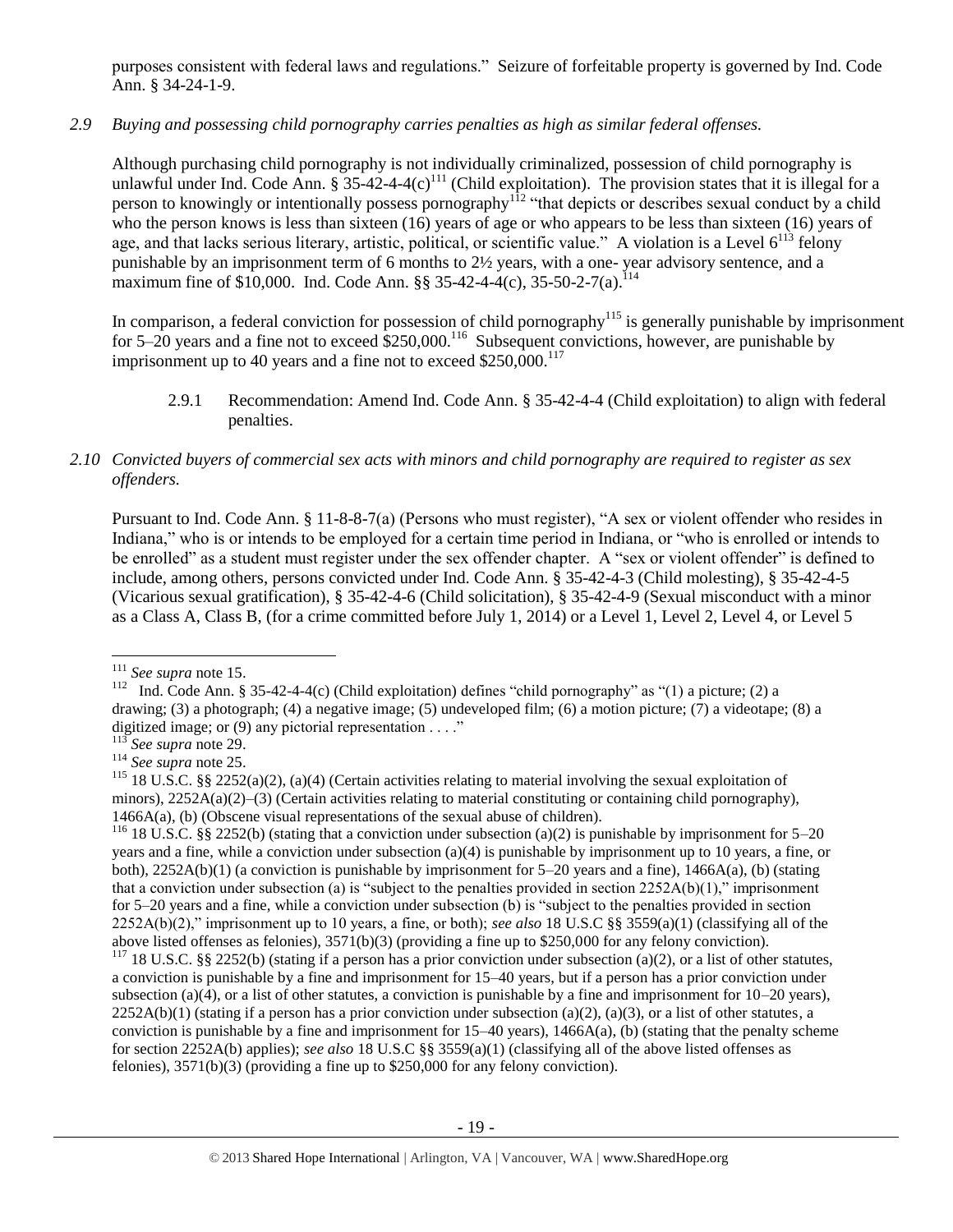<span id="page-19-0"></span>felony (for a crime committed after June 30, 2014), except for under some circumstances where the person convicted is not more than 5 years older than the victim), § 35-44.1—3-10(c) (Sexual misconduct by a service provider with a detained child), § 35-42-4-4(c) (Possession of child pornography), 35-42-3.5-1(c) (Sexual trafficking of a minor), and § 35-42-3.5-1(d)(3) (Human trafficking, where the victim is under 18). Ind. Code Ann. § 11-8-8-5(a)(3), (5), (6), (8), (13), (17), (20).<sup>118</sup> A buyer convicted of these offenses will also be deemed a "sex offender" under Ind. Code Ann. §§ 11-8-8-4.5(a)(3), (5), (6), (8), (13), (17), (18).

l  $118$  The text of Ind. Code Ann. § 11-8-8-5 included here and elsewhere in this report includes amendments made by the passage of H.E.A. No. 1006 during the first regular session and H.E.A. No. 1053 of 118th Indiana General Assembly.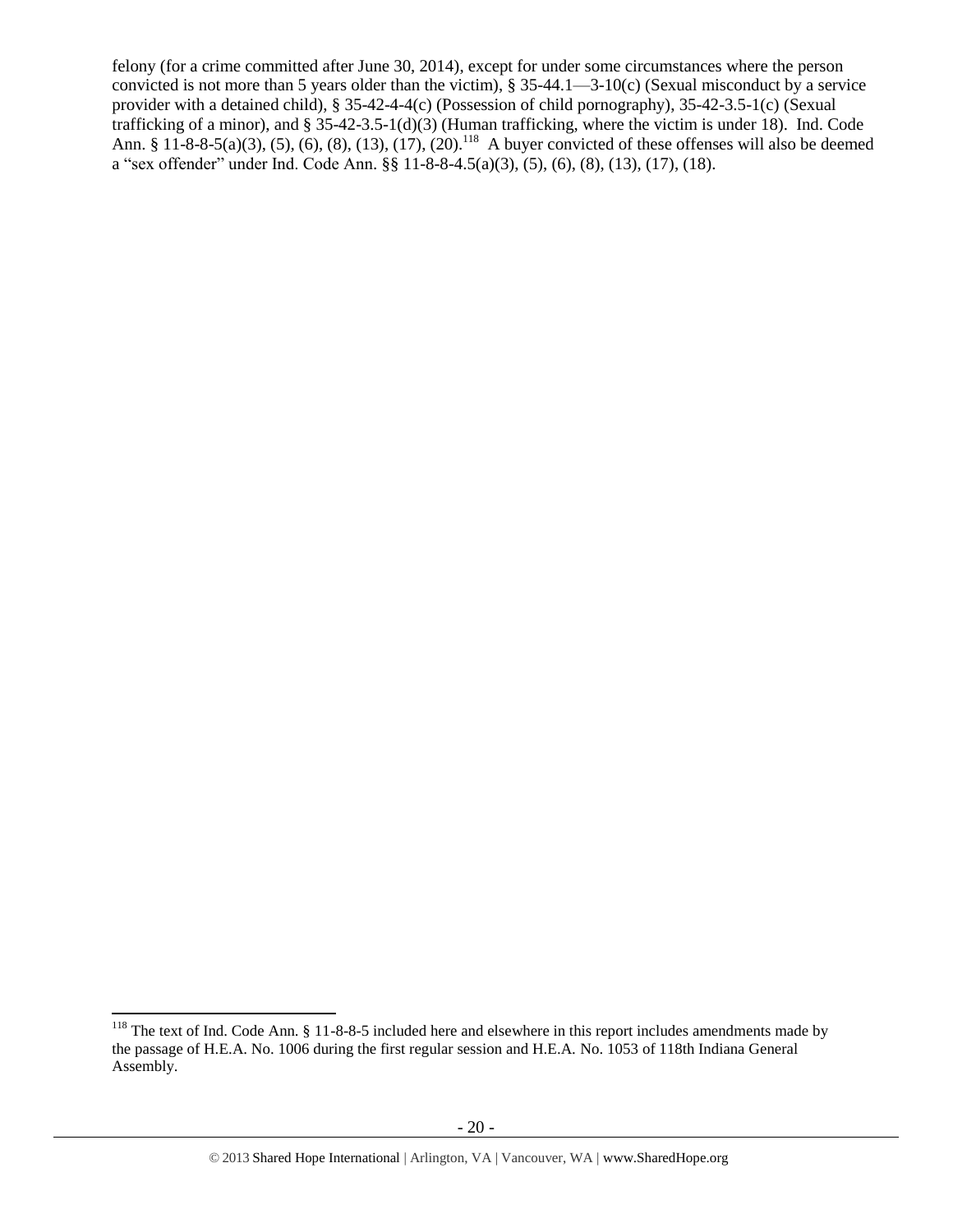#### **FRAMEWORK ISSUE 3: CRIMINAL PROVISIONS FOR TRAFFICKERS**

#### *Legal Components:*

- *3.1 Penalties for trafficking a child for sexual exploitation are as high as federal trafficking offenders.*
- *3.2 Creating and distributing child pornography carries penalties as high as those for sex trafficking of a minor and commercial sexual exploitation of a child, as well as similar federal offenses.*
- *3.3 Use of the Internet to lure, entice, recruit or purchase commercial sex acts with a minor is a separate crime or results in an enhanced penalty for traffickers.*
- *3.4 Financial penalties for traffickers are sufficiently high to expose the crime and reach assets for forfeiture and vehicles for impound.*
- *3.5 Sex offender registry laws include domestic minor sex trafficking as an offense for which the perpetrator must register.*
- *3.6 Laws relating to termination of parental rights for certain offenses include sex trafficking or commercial sexual exploitation of children (CSEC) offenses in order to remove the children of traffickers from their control and potential exploitation.*

*\_\_\_\_\_\_\_\_\_\_\_\_\_\_\_\_\_\_\_\_\_\_\_\_\_\_\_\_\_\_\_\_\_\_\_\_\_\_\_\_\_\_\_\_\_\_\_\_\_\_\_\_\_\_\_\_\_\_\_\_\_\_\_\_\_\_\_\_\_\_\_\_\_\_\_\_\_\_\_\_\_\_\_\_\_\_\_\_\_\_\_\_\_\_*

#### *Legal Analysis:*

*3.1 Penalties for trafficking a child for sexual exploitation are as high as for federal trafficking offenders.* 

A trafficker can be prosecuted under Ind. Code Ann. § 35-42-3.5-1(a)(2)(B),  $(C)^{119}$  (Promotion of human trafficking—Sexual trafficking of a minor—Human trafficking) if one "by force, threat of force, or fraud, knowingly or intentionally recruits, harbors, or transports another person. . . to force the other person into . . . prostitution; or . . . participating in sexual conduct (as defined by IC 35-42-4-4 [Child exploitation])." Promotion of human trafficking is a Level 4 felony<sup>120</sup> punishable by an imprisonment term of 2–12 years, with a 4 year advisory sentence, and a possible fine up to \$10,000. Ind. Code Ann. §§ 35-42-3.5-1(a), 35-50-2-55.<sup>121</sup> In addition, "[a] person who knowingly or intentionally pays, offers to pay, or agrees to pay money or other property for an individual who the person knows has been forced into . . . prostitution; commits human trafficking, a Level  $5^{122}$  felony," which is punishable by an imprisonment term of 2–8 years, with a 4-year advisory sentence, and a possible fine up to \$10,000. Ind. Code Ann.  $\S$ § 35-42-3.5-1(d), 35-50-2-6(a). <sup>123</sup>

Ind. Code Ann. §§ 35-42-3.5-1(b), (c) are drafted to more specifically target domestic minor sex trafficking. If a trafficker is "at least eighteen (18) years of age" and "knowingly or intentionally sells or transfers custody of a child less than eighteen (18) years of age for the purpose of prostitution or participating in sexual conduct," the trafficker could be convicted of "sexual trafficking of a minor, a Level  $2^{124}$  felony," which is punishable by an imprisonment term of 10–30 years, with a 17½ year advisory sentence, and a possible fine up to \$10,000. Ind. Code Ann. §§ 35-42-3.5-1(c), 35-50-2-4.5.<sup>125</sup> Lastly, a trafficker could be convicted of promotion of human trafficking of a minor under § 35-42-3.5-1(b) for recruiting, harboring, or transporting a minor under 16 years of age "with the intent of:

(A) engaging the child in:

l

- <sup>123</sup> *See supra* not[e 8.](#page-2-0)
- <sup>124</sup> *See supra* not[e 6.](#page-2-4)

<sup>119</sup> *See supra* not[e 2.](#page-0-0)

<sup>120</sup>*See supra* note [4.](#page-1-1)

<sup>121</sup> *See supra* not[e 12.](#page-3-1)

<sup>122</sup> *See supra* not[e 7.](#page-2-3)

<sup>125</sup> *See supra* not[e 6.](#page-2-5)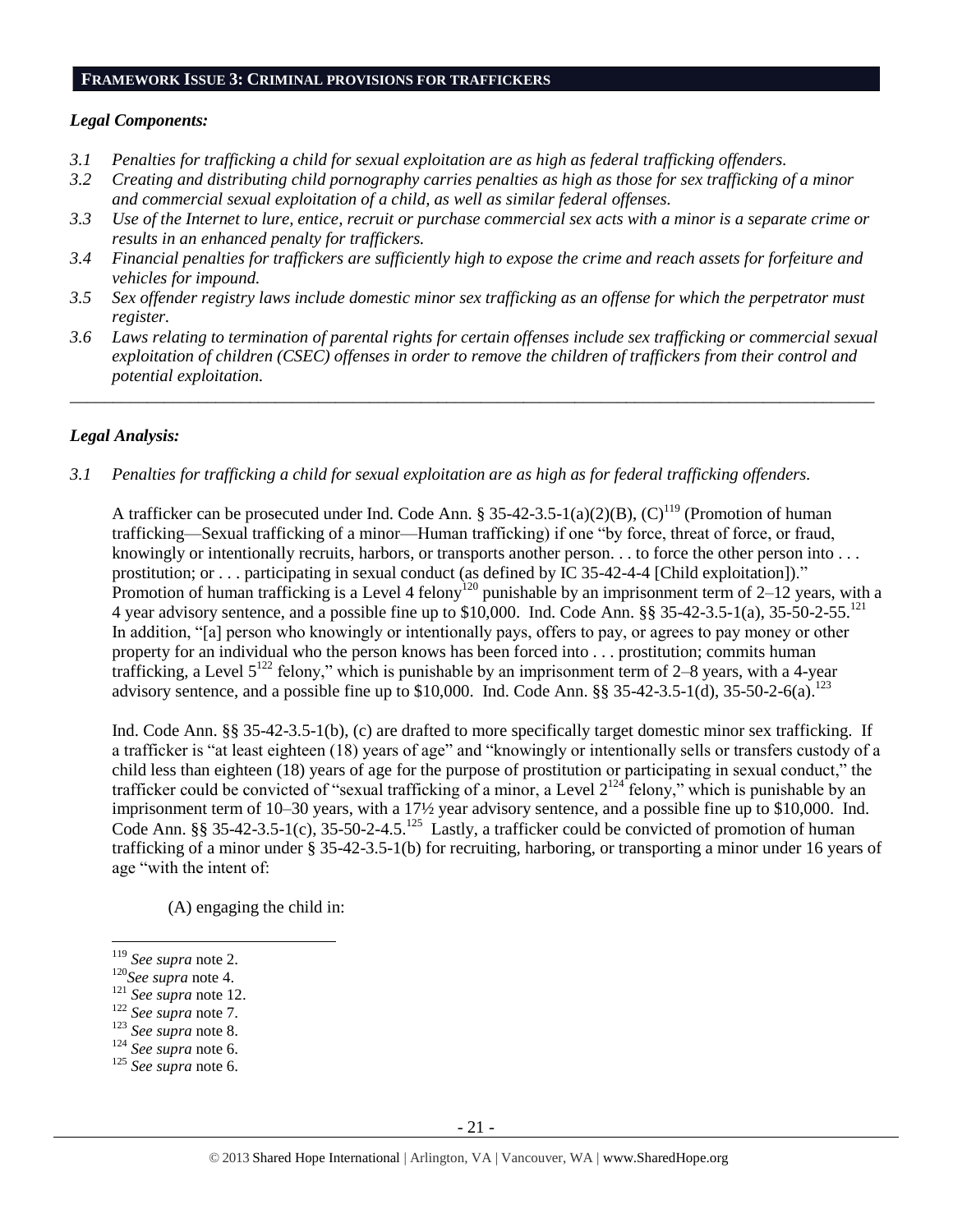(i) forced labor; or

(ii) involuntary servitude; or

(B) inducing or causing the child to:

(i) engage in prostitution; or

(ii) engaging in a performance or incident that includes sexual conduct in violation of IC 35-42-4- 4(b) (child exploitation); or sixteen (16) years of age with the intent of inducing or causing the child to participate in sexual conduct (as defined by IC 35-42-4-4);

Promotion of human trafficking of a minor under § 35-42-3.5-1(b) is a Level  $3^{126}$  felony punishable by an imprisonment term of 3–20 years, with a 6 year advisory sentence, and a possible fine up to \$10,000. Ind. Code Ann. §§ 35-42-3.5-1(b), 35-50-2-5.

Traffickers may also face prosecution under a number of other laws. A trafficker convicted under Ind. Code Ann. § 35-45-4-4<sup>127</sup> (Promoting prostitution) ordinarily faces punishment for a Level  $5^{128}$  felony. Ind. Code Ann. § 35-45-4-4. However, if the trafficker "entices or compels" a person under 18 "to become a prostitute," the trafficker will be guilty of a Level  $4^{129}$  felony punishable by an imprisonment term of 2–12 years, with a 4 year advisory sentence and a possible fine up to \$10,000. Ind. Code Ann. §§ 35-45-4-4, 35-50-2-5.

In addition, because Ind. Code Ann. § 35-42-4-6(a)<sup>130</sup> (Child solicitation) defines "solicit" broadly,<sup>131</sup> subsections (b) and (c) also could apply to traffickers. A trafficker 18 or older who solicits a child under 14, or a trafficker 21 or older who solicits a child between  $14-15$ , is guilty of a Level  $5^{132}$  felony punishable by an imprisonment term of one to six years, with a two year advisory sentence and a possible fine up to \$10,000. Ind. Code Ann. §§ 35-42-4-6(b)-(c), 35-50-2-6(c).

In addition, under Ind. Code Ann. § 35-45-15-5(a)<sup>133</sup>, a person commits money laundering if, "knowingly or intentionally," he does any of the following:

<span id="page-21-0"></span>(1) acquires or maintains an interest in, receives, conceals, possesses, transfers, or transports the proceeds of criminal activity;

(2) conducts, supervises, or facilitates a transaction involving the proceeds of criminal activity; or (3) invests, expends, receives, or offers to invest, expend, or receive, the proceeds of criminal activity or funds that are the proceeds of criminal activity, and the person knows that the proceeds or funds are the result of criminal activity;

. . . .

"Criminal activity" is defined as including "any offense . . . classified as a felony under Indiana or United States law," while "proceeds" is defined as "funds acquired or derived directly or indirectly from, produced through, or realized through an act." Ind. Code Ann. §§ 35-45-15-1, 35-45-15-4. Based on those definitions, a trafficker who receives money from domestic minor human sex trafficking could be convicted of money laundering, generally a Level  $6^{134}$  felony punishable by an imprisonment term of 6 months to 2½ years, with a 1 year advisory sentence, and a fine up to \$10,000. Ind. Code Ann. §§ 35-45-15-5(a), 35-50-2-7(a). The offense is

 $\overline{\phantom{a}}$ 

<sup>134</sup> *See supra* note [29.](#page-7-1)

<sup>126</sup> *See supra* not[e 4.](#page-1-1)

<sup>127</sup> *See supra* not[e 10.](#page-2-6)

<sup>128</sup> *See supra* not[e 7.](#page-2-3)

<sup>129</sup> *See supra* not[e 4.](#page-1-1)

<sup>130</sup> *See supra* not[e 22.](#page-5-0)

<sup>131</sup> *See supra* not[e 23.](#page-6-2)

<sup>132</sup> *See supra* not[e 24.](#page-6-1)

<sup>&</sup>lt;sup>133</sup> The text of Ind. Code Ann. § 35-45-15-5 included here and elsewhere in this report includes amendments made

by the passage of H.E.A. No. 1006 during the first regular session of 118th Indiana General Assembly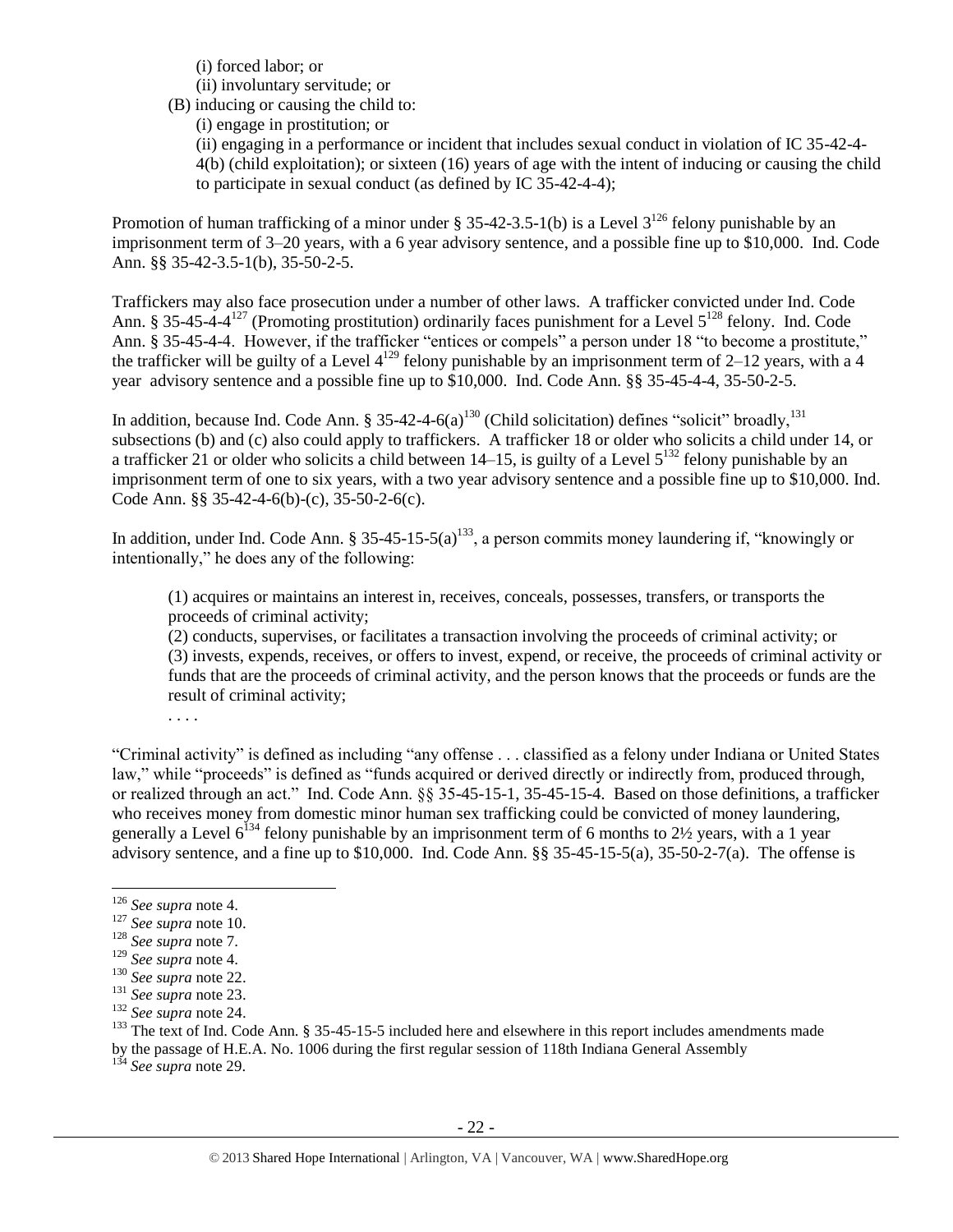also subject to penalty enhancements, including where the proceeds are at least \$50,000, which increases the offense to a Level  $5^{135}$  felony punishable by an imprisonment term of 1–6 years, with a 2 year advisory sentence, and a possible fine up to \$10,000. Ind. Code Ann. §§ 35-45-15-5(a), 35-50-2-6(c).

In comparison, if the victim is under the age of 14, a conviction under the Trafficking Victims Protection Act  $(TVPA)^{136}$  for child sex trafficking is punishable by 15 years to life imprisonment and a fine not to exceed \$250,000. 18 U.S.C. §§ 1591(b)(1), 3559(a)(1), 3571(b)(3). If the victim is between the ages of 14–17 a conviction is punishable by 10 years to life imprisonment and a fine not to exceed \$250,000. 18 U.S.C. §§ 1591(b)(2), 3559(a)(1), 3571(b)(3). A conviction is punishable by mandatory life imprisonment however, if the trafficker has a prior conviction for a federal sex offense<sup>137</sup> against a minor.

# *3.2 Creating and distributing child pornography carries penalties as high as similar federal offenses.*

Traffickers who create or distribute child pornography in violation of Ind. Code Ann. § 35-42-4-4(b)<sup>138</sup> (Child exploitation) can be subject to a Level  $5^{139}$  felony punishable by an imprisonment term of 1–6 years, "with the advisory sentence being four (2) years," and a possible fine up to \$10,000. Ind. Code Ann. §§ 35-42-4-4(b), 35-  $50-2-6(c).$ <sup>140</sup>

<span id="page-22-1"></span><span id="page-22-0"></span>Also, Ind. Code Ann. § 35-49-3-2<sup>141</sup> (Obscene performance) states, "A person who knowingly or intentionally engages in, participates in, manages, produces, sponsors, presents, exhibits, photographs, films, or videotapes any obscene performance<sup>142</sup> commits a Class A misdemeanor. However, the offense is a Level  $6^{143}$  felony if the obscene performance depicts or describes sexual conduct involving any person who is or appears to be under sixteen (18) years of age."

In comparison, if the victim is under the age of 14, a conviction under the TVPA for child sex trafficking is punishable by 15 years to life imprisonment and a fine not to exceed \$250,000. 18 U.S.C. §§ 1591(b)(1), 3559(a)(1), 3571(b)(3). If the victim is between the ages of  $14-17$  a conviction is punishable by 10 years to life imprisonment and a fine not to exceed \$250,000. 18 U.S.C. §§ 1591(b)(2), 3559(a)(1), 3571(b)(3). A conviction is punishable by mandatory life imprisonment however, if the trafficker has a prior

 $\overline{\phantom{a}}$ 

H.E.A. No. 1053 raises the age of the exploited minor from under 16 to under 18, and is effective July 1, 2013. H.E.A. 1006 is effective July 1, 2014. It changes the statute to reflect the new system of penalties, but appears to revert back to "under 16" as the triggering age.

<sup>142</sup> "Performance' means any play, motion picture, dance, or other exhibition or presentation, whether pictured, animated, or live, performed before an audience of one (1) or more persons." Ind. Code Ann. § 35-49-1-7. Additionally, pursuant to Ind. Code Ann. § 35-49-2-1 (Obscene matter or performance),

A matter or performance is obscene for purposes of this article if:

- (1) The average person, applying contemporary community standards, finds that the dominant theme of the matter or performance, taken as a whole, appeals to the prurient interest in sex;
- (2) The matter or performance depicts or describes, in a patently offensive way, sexual conduct; and

(3) The matter or performance, taken as a whole, lacks serious literary, artistic, political, or scientific value.

<sup>143</sup> *See supra* not[e 29.](#page-7-1)

<sup>135</sup> *See supra* note [7.](#page-2-3)

<sup>136</sup> *See supra* not[e 88.](#page-14-0)

<sup>137</sup> *See supra* not[e 89.](#page-14-1)

<sup>138</sup> *See supra* not[e 10.](#page-2-6)

<sup>139</sup> *See supra* not[e 7.](#page-2-3)

<sup>140</sup> *See supra* not[e 8.](#page-2-0)

<sup>&</sup>lt;sup>141</sup> The text of Ind. Code Ann. § 35-49-3-2 included here and elsewhere in this report includes amendments made by the passage of H.E.A. No. 1006 during the first regular session and H.E.A. No. 1053 during the first regular session of 118th Indiana General Assembly.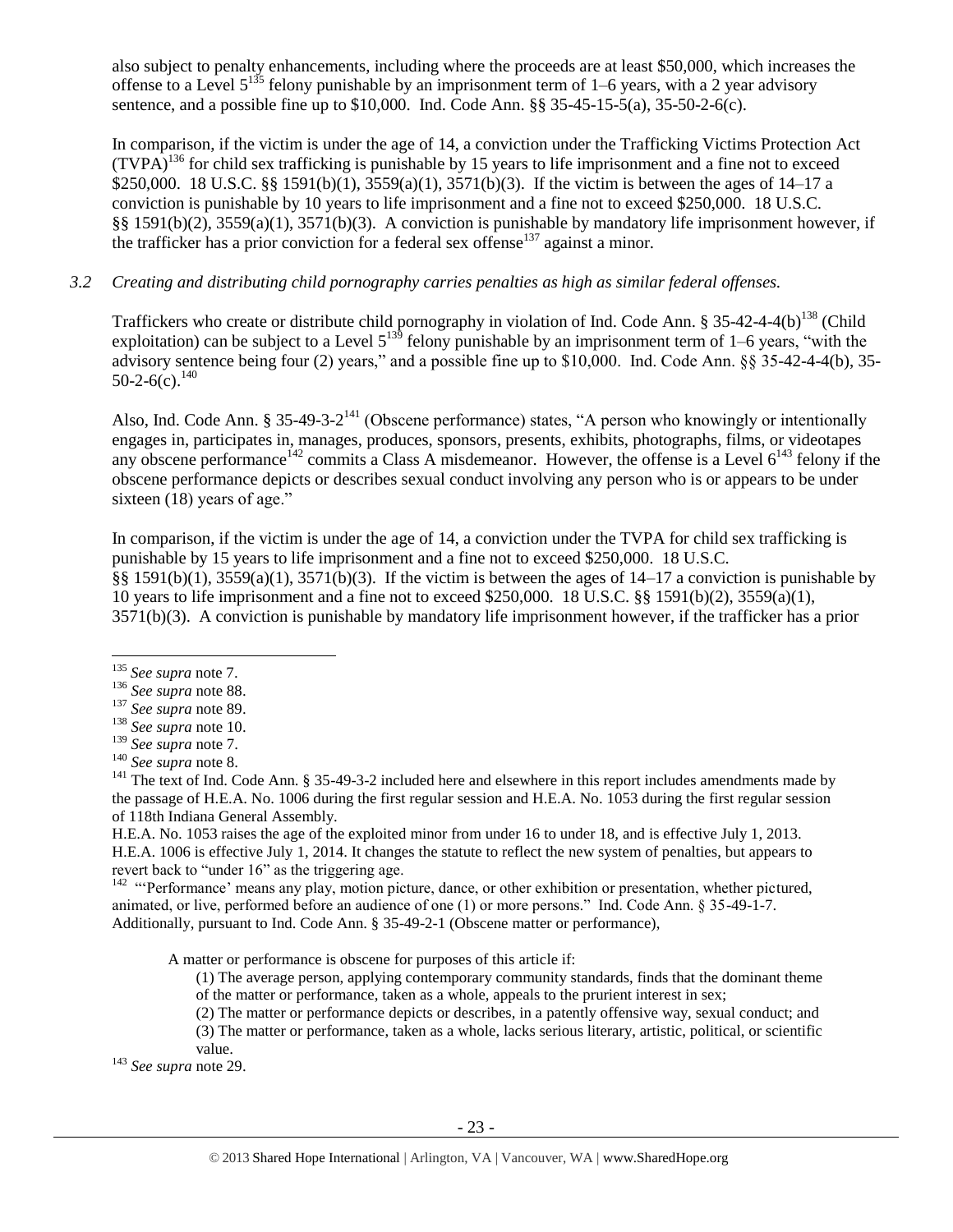conviction for a federal sex offense<sup>144</sup> against a minor. Additionally, a federal conviction for distribution of child pornography<sup>145</sup> is generally punishable by imprisonment for  $5-20$  years and a fine not to exceed 250,000.<sup>146</sup> Subsequent convictions, however, are punishable by imprisonment up to 40 years and a fine not to exceed \$250,000.<sup>147</sup>

*3.3 Using the Internet to lure, entice, recruit, or sell commercial sex acts with a minor is a separate crime or results in an enhanced penalty for traffickers.*

No Indiana law independently criminalizes the use of the Internet to lure, entice, recruit, or purchase commercial sex acts with a minor, however, two laws include penalty enhancements when the Internet is used to commit the offense.

Ind. Code Ann. § 35-42-4-6<sup>148</sup> (Child solicitation), imposes a penalty enhancement for a trafficker who uses a computer network<sup>149</sup> to solicit a minor or individual that is believed to be a child under 16 to engage in sexual intercourse, making the crime a Level  $5^{150}$  felony, punishable by a possible fine up to \$10,000 and an imprisonment term of 1–6 years, with a 2 year advisory sentence. Ind. Code Ann. §§ 35-42-4-9(b), (c),<sup>151</sup> 35- $50-2-6(a)$ .<sup>152</sup> A trafficker who did not use a computer network to solicit the child would only be guilty of a Level  $6^{153}$  felony, which is punishable by a possible fine up to \$10,000 and an imprisonment term of 6 months to 2½ years, with a 1 year advisory sentence. Ind. Code Ann. §§ 35-42-4-9(b), (c), 35-50-2-7(b). 154

Ind. Code Ann. § 35-42-4-13(c)<sup>155</sup> (Inappropriate communication with child) imposes a penalty enhancement where a defendant uses a computer network. The use of a computer network enhances the crime from a Class B misdemeanor to a Class A misdemeanor, punishable by imprisonment up to 1 year and a possible fine not to exceed \$5,000. Ind. Code Ann. §§ 35-42-4-13(c), 35-50-3-2.

3.3.1 Recommendation: Amend Ind. Code Ann. § 35-42-4-13(c) (Inappropriate communication with child) and Ind. Code Ann. § 35-42-4-6 (Child solicitation)to provide heightened penalties

 $\overline{\phantom{a}}$ <sup>144</sup> *See supra* not[e 89.](#page-14-1)

<sup>&</sup>lt;sup>145</sup> 18 U.S.C. §§ 2252(a)(1), (a)(2), (a)(3) (Certain activities relating to material involving the sexual exploitation of minors), 2252A(a)(2)–(3) (Certain activities relating to material constituting or containing child pornography), 1466A(a) (Obscene visual representations of the sexual abuse of children).

<sup>&</sup>lt;sup>146</sup> 18 U.S.C. §§ 2252(b) (stating that a conviction under subsection (a)(1), (a)(2) or (a)(3) is punishable by imprisonment for 5–20 years and a fine), 2252A(b)(1) (a conviction is punishable by imprisonment for 5–20 years and a fine),  $1466A(a)$ , (b) (stating that a conviction under subsection (a) is "subject to the penalties provided in section 2252A(b)(1)," imprisonment for 5–20 years and a fine, while a conviction under subsection (b) is "subject to the penalties provided in section 2252A(b)(2)," imprisonment up to 10 years, a fine, or both); *see also* 18 U.S.C §§  $3559(a)(1)$  (classifying all of the above listed offenses as felonies),  $3571(b)(3)$  (providing a fine up to \$250,000 for any felony conviction).

<sup>&</sup>lt;sup>147</sup> 18 U.S.C. §§ 2252(b) (stating if a person has a prior conviction under subsection (a)(1), (a)(2), or (a)(3) or a list of other statutes, a conviction is punishable by a fine and imprisonment for  $15-40$  years),  $2252A(b)(1)$  (stating if a person has a prior conviction under subsection (a)(2), (a)(3), or a list of other statutes, a conviction is punishable by a fine and imprisonment for 15–40 years), 1466A(a), (b) (stating that the penalty scheme for section 2252A(b) applies); *see also* 18 U.S.C §§ 3559(a)(1) (classifying all of the above listed offenses as felonies), 3571(b)(3) (providing a fine up to \$250,000 for any felony conviction).

See supra not[e 22.](#page-5-0)

<sup>149</sup> *See supra* Section 2.4.

<sup>150</sup> *See supra* note [7.](#page-2-3)

<sup>151</sup> *See supra* not[e 26.](#page-6-4)

<sup>152</sup> *See supra* not[e 8.](#page-2-0)

<sup>153</sup> *See supra* not[e 29.](#page-7-1)

<sup>154</sup> *See supra* not[e 25.](#page-6-0)

<sup>155</sup> *See supra* not[e 31.](#page-7-0)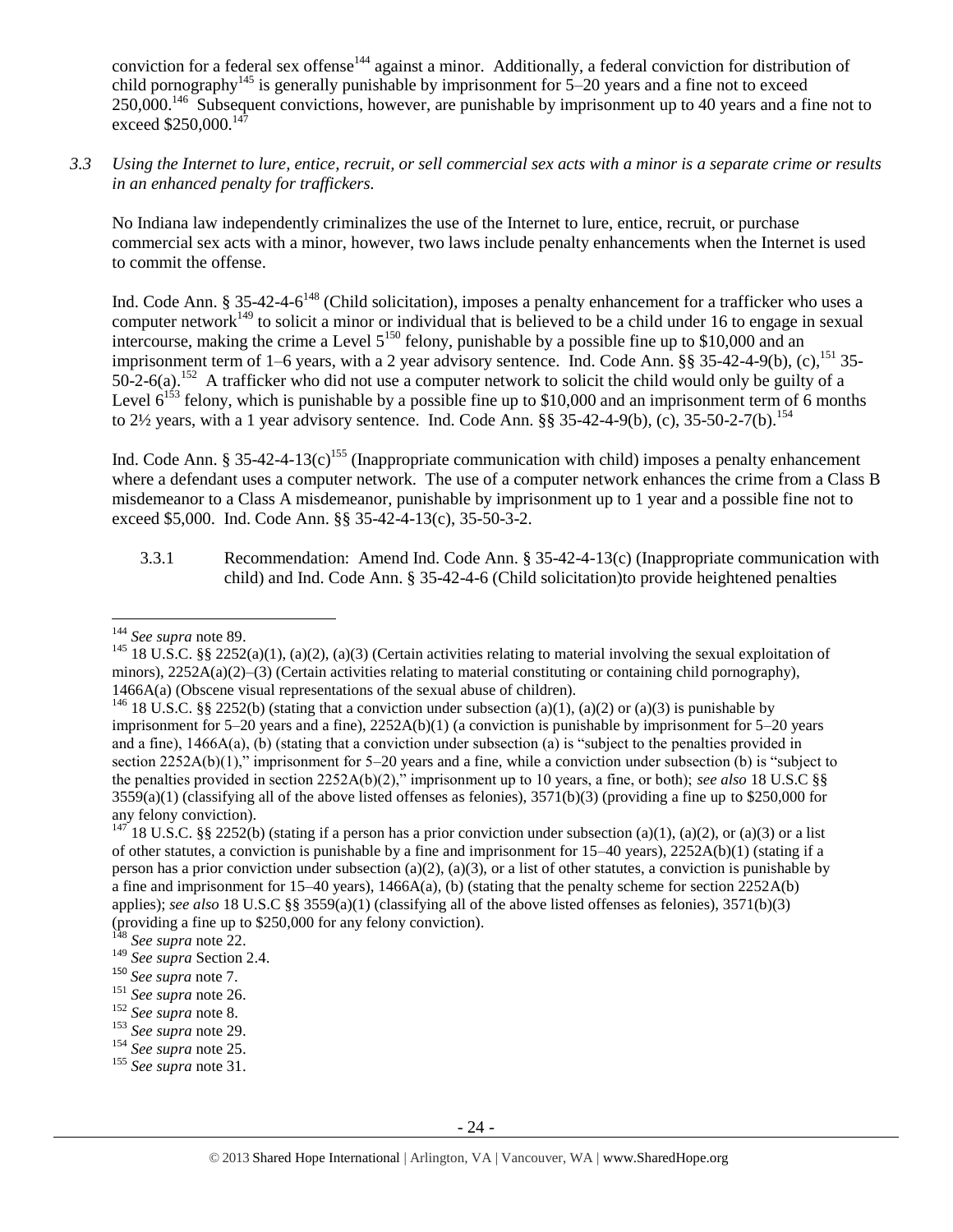comparable to federal penalties when the Internet is used to lure, entice or recruit commercial sex acts with a minor.

# *3.4 Financial penalties for traffickers, including asset forfeiture, are sufficiently high.*

Traffickers convicted of crimes related to domestic minor sex trafficking under Indiana law may be ordered to pay fines, make restitution to the victim, and forfeit proceeds of the crime or property used in connection with the crime. Traffickers convicted under Ind. Code Ann. § 35-42-3.5-1<sup>156</sup> (Promotion of human trafficking— Sexual trafficking of a minor—Human trafficking), § 35-45-4-4<sup>157</sup> (Promoting prostitution), § 35-52-4-6 (Child solicitation), § 35-42-4-4(b) (Child exploitation), or § 35-45-15-5 (Money laundering), all felonies, can be ordered to pay a possible fine up to \$10,000. Ind. Code Ann. §§ 35-50-2-4 to -7.<sup>158</sup> Additionally, under Ind. Code Ann. § 35-50-5-2 (Fines as alternative penalty for felony or misdemeanor), "In the alternative to the provisions concerning fines in this article, a person may be fined a sum equal to twice his pecuniary gain, or twice the pecuniary loss sustained by victims of the offense he committed."

A court shall order a trafficker convicted of violating Indiana's human trafficking law to make restitution to the victim of the crime. Ind. Code Ann. § 35-42-3.5-2 (Restitution to victim) states, "In addition to any sentence or fine imposed for a conviction of an offense under section 1 [IC 35-42-3.5-1 (Promotion of human trafficking— Sexual trafficking of a minor—Human trafficking)] of this chapter, the court shall order the person convicted to make restitution to the victim of the crime under IC 35-50-5-3." Ind. Code Ann. § 35-50-5-3(k) states,

The court shall order a person convicted of an offense under IC 35-42-3.5 to make restitution to the victim of the crime in an amount equal to the greater of the following:

(1) The gross income or value to the person of the victim's labor or services.

(2) The value of the victim's labor as guaranteed under the minimum wage and overtime provisions of:

(A) the federal Fair Labor Standards Act of 1938, as amended (29 U.S.C. 201-209); or

(B) IC 22-2-2 (Minimum Wage); whichever is greater.

Restitution may be ordered, at the court's discretion, for violations of CSEC, sexual offense laws, or criminal gang recruitment under Ind. Code Ann. § 35-50-5-3(a) (Restitution orders), which permits the court to order a defendant convicted of a felony or misdemeanor to make restitution to the victim. In determining the amount of restitution a defendant must pay, pursuant to Ind. Code Ann. § 35-50-5-3(a), the court will consider the following:

(1) property damages of the victim incurred as a result of the crime, based on the actual cost of repair (or replacement if repair is inappropriate);

(2) medical and hospital costs incurred by the victim (before the date of sentencing) as a result of the crime;

(3) the cost of medical laboratory tests to determine if the crime has caused the victim to contract a disease or other medical condition;

(4) earnings lost by the victim (before the date of sentencing) as a result of the crime including earnings lost while the victim was hospitalized or participating in the investigation or trial of the crime; and (5) funeral, burial, or cremation costs incurred by the family or estate of a homicide victim as a result of the crime.

Moreover, restitution is mandatory for criminal gang members. Pursuant to Ind. Code Ann. § 35-45-9-6, "In addition to any sentence or fine imposed on a criminal gang member for committing a felony or misdemeanor,

l <sup>156</sup> *See supra* not[e 2.](#page-0-0)

<sup>157</sup> *See supra* not[e 10.](#page-2-6)

<sup>158</sup> *See supra* not[e 110.](#page-17-0)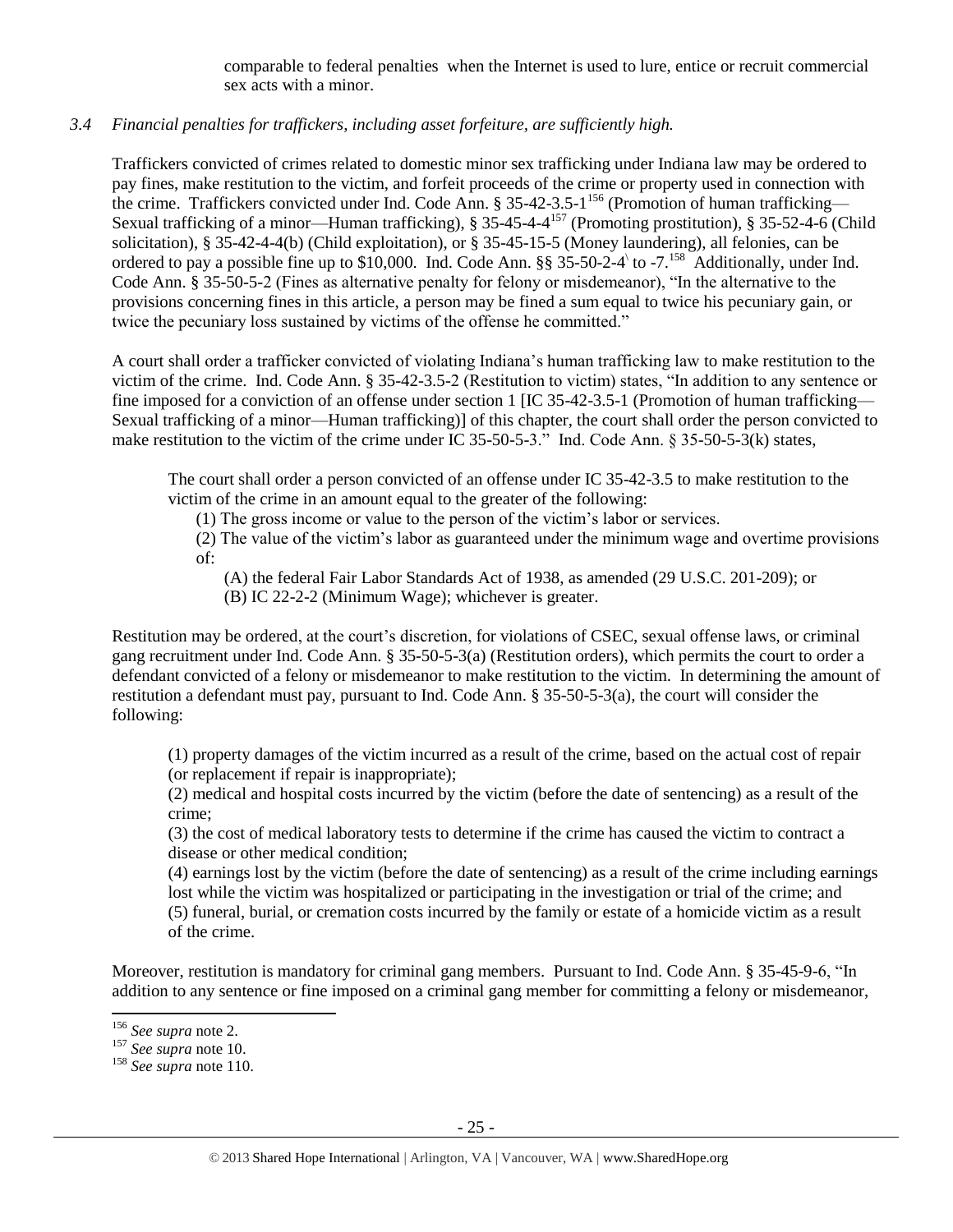the court shall order a criminal gang member convicted of a felony or misdemeanor to make restitution to the victim of the crime under IC 35-50-5-3."

Several forfeiture provisions, which are civil and discretionary in nature, apply to traffickers. Ind. Code Ann. § 34-24-1-1(a)(3) (Property which may be seized) permits seizure of "[a]ny portion of real or personal property purchased with money that is traceable as a proceed of a violation of a criminal statute." Furthermore, vehicles used by traffickers to "(A) commit, attempt to commit, or conspire to commit; (B) facilitate the commission of; or (C) escape from the commission of; ... kidnapping (IC 35-42-3-2) ... child molesting (IC 35-42-4-3), or child exploitation (IC 35-42-4-4)" may also be seized. Ind. Code Ann. § 34-24-1-1(a)(4). In addition, "[a]ny equipment, including computer equipment and cellular telephones, used for or intended for use in preparing, photographing, recording, videotaping, digitizing, printing, copying, or disseminating matter in violation of IC 35-42-4 [Sex crimes]" may be seized, but only if it is proven "by a preponderance of the evidence that the owner of the equipment knowingly permitted the equipment to be used to engage in conduct that subjects it to seizure under subsection (a)(10)." Ind. Code Ann. § 34-24-1-1(a)(10), (c). Pursuant to Ind. Code Ann. §34-24- 1-9, "The money received under this subsection must be used solely for the benefit of any agency directly participating in the seizure or forfeiture for purposes consistent with federal laws and regulations." Seizure of such forfeitable property is governed by Ind. Code Ann. § 34-24-1-9.

# *3.5 Convicted traffickers are required to register as sex offenders.*

Pursuant to Ind. Code Ann. § 11-8-8-7(a) (Persons who must register), "A sex or violent offender who resides in Indiana," who is or intends to be employed for a certain time period in Indiana, or "who is enrolled or intends to be enrolled" as a student must register under the sex offender chapter. A "sex or violent offender" is defined to include, among others, persons convicted under Ind. Code Ann. § 35-42-4-4(b) (Child exploitation), § 35-42-4- 6 (Child solicitation),  $\S 35-45-4-4^{159}$  (Promoting prostitution when the prostituted person is a minor),  $\S 35-$ 44.1—3-10(c) (Sexual misconduct by a service provider with a detained child), § 35-42-3.5-1(a)(2) (Promotion of human trafficking if the victim is less than eighteen (18) years of age, § 35-42-3.5-1(c) (Sexual trafficking of a minor), §35-42-3.5-1(d)(3) (Human trafficking).<sup>160</sup> Ind. Code Ann. § 11-8-8-5(a)(4), (6), (14), (15), (16).<sup>161</sup> A trafficker convicted of these offenses will also be deemed a "sex offender" under Ind. Code Ann. § 11-8-8- 4.5(a) (4), (6), (14), (15), (16).

*3.6 Laws relating to termination of parental rights for certain offenses include sex trafficking or commercial sexual exploitation of children (CSEC) offenses in order to remove the children of traffickers from their control and potential exploitation.* 

Ind. Code Ann. § 31-35-3-1 (Applicability of chapter) states, "This chapter applies the termination of the parent-child relationship between an individual convicted of an offense listed in section 4(1) [IC 31-35-3-4(1)] of this chapter and a child described in section  $4(2)$  [IC 31-35-3-4(2)] of this chapter." The list of offenses in Ind. Code Ann. § 31-35-3-4(1) (Filing of a petition) does not include violations of Ind. Code Ann. § 35-42-3.5-1 (Promotion of human trafficking—Sexual trafficking of a minor—Human trafficking), § 35-42-4-6 (Child solicitation) or § 35-45-4-4<sup>162</sup> (Promoting prostitution). However, the list does include Ind. Code Ann. § 35-42-4-4 (Child exploitation), § 35-42-4-3 (Child molesting), and § 35-42-4-9 (Sexual misconduct with a minor).<sup>163</sup> Under Ind. Code Ann. § 31-35-3-4(2), the victim must be under 16 and the offender's child or the offender's spouse's child. If the requirements of Ind. Code Ann. § 31-35-3-4 are met, "the attorney for the department, the

l

<sup>159</sup> *See supra* not[e 10.](#page-2-6)

<sup>160</sup> *See supra* not[e 2.](#page-0-0)

<sup>161</sup> *See supra* not[e 118.](#page-19-0)

<sup>162</sup> *See supra* not[e 10.](#page-2-6)

<sup>&</sup>lt;sup>163</sup> Other crimes constituting grounds for a petition for terminating parental rights include Ind. Code Ann. § 35-42-1-1 (Murder), § 35-42-1-1 (Causing suicide), § 35-42-1-3 (Voluntary manslaughter), § 35-42-1-4 (Involuntary manslaughter), § 35-42-4-1 (Rape), and § 35-46-1-3 (Incest). Ind. Code Ann. § 31-35-3-4.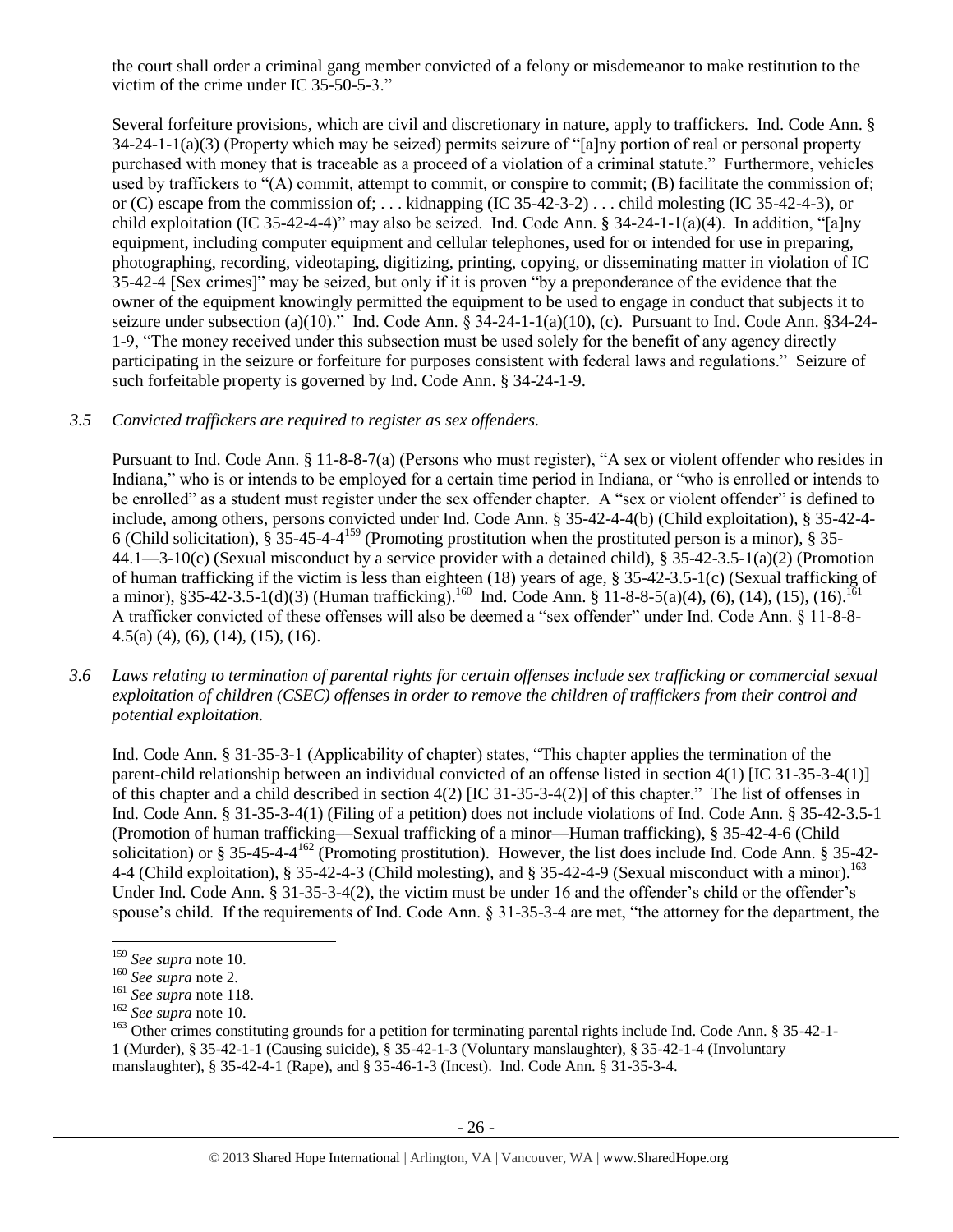child's guardian ad litem, or the court appointed special advocate may file a petition with the juvenile or probate court to terminate the parent-child relationship of the individual who has committed the offense with the victim of the offense, the victim's siblings, or any biological or adoptive child of that individual." Ind. Code Ann. § 31-35-3-4. "If the court finds that the allegations in a petition described in section 4 [IC 31-35-3-4] of this chapter are true, the court shall terminate the parent-child relationship." Ind. Code Ann. § 31-35-3-9(a).

<span id="page-26-0"></span>In addition, chapter 2, pursuant to Ind. Code Ann. § 31-35-2-1 (Applicability of chapter), "applies to the termination of the parent-child relationship involving: (1) a delinquent child; or (2) a child in need of services." Ind. Code Ann. §  $31-34-1-3(a)(1)^{164}$  (Victim of sex offenses) defines a "child in need of services" as, among other things, a child who, before the age of 18, is the victim of a specified sex offense, including victims of Ind. Code Ann. § 35-42-4-3 (Child molesting), § 35-42-4-4 (Child exploitation), § 35-42-4-9 (Sexual misconduct with a minor), § 35-45-4-2 (Prostitution), or "the law of another jurisdiction . . . that is substantially equivalent to any of the offenses listed," and who "needs care, treatment, or rehabilitation that: (A) the child is not receiving; and (B) is unlikely to be provided or accepted without the coercive intervention of the court." A petition may be filed to terminate parental rights to a delinquent child or a child in need of services, by the department's attorney or the child's guardian ad litem or court appointed special advocate. Ind. Code Ann. §31- 35-2-4(a). Pursuant to Ind. Code Ann. § 31-35-2-4(b)(2) (Petition; contents), among other things,

The petition [filed for in the case of a delinquent child or a child in need of services] must allege: (A) that one (1) of the following is true:

(i) The child has been removed from the parent for at least six (6) months under a dispositional decree.

(ii) A court has entered a finding under IC 31-34-21-5.6 [When efforts to reunify or preserve family not required] that reasonable efforts for family preservation or reunification are not required, including a description of the court's finding, the date of the finding, and the manner in which the finding was made.

(iii) The child has been removed from the parent and has been under the supervision of a county office of family and children or probation department for at least fifteen (15) months of the most recent twenty-two (22) months, beginning with the date the child is removed from the home as a result of the child being alleged to be a child in need of services or a delinquent child;

(B) that one (1) of the following is true:

(i) There is a reasonable probability that the conditions that resulted in the child's removal or the reasons for placement outside the home of the parents will not be remedied.

(ii) There is a reasonable probability that the continuation of the parent-child relationship poses a threat to the well-being of the child.

(iii) The child has, on two (2) separate occasions, been adjudicated a child in need of services; (C) that termination is in the best interests of the child; and

(D) that there is a satisfactory plan for the care and treatment of the child.

Where the court determines that the allegations in the petition, as provided under Ind. Code Ann. § 31-35-2-4, are true, and no exceptions under Ind. Code Ann. § 31-35-2-4.5(d) exist, the court will terminate parental rights to a delinquent child or a child in need of services. Ind. Code Ann. § 31-35-2-8(a).

l <sup>164</sup> The text of Ind. Code Ann. § 31-34-1-3 included here and elsewhere in this report includes amendments made by the passage of H.E.A. 1006 during the first regular session and H.E.A. 1053 during the first regular session of the 118 the Indiana General Assembly.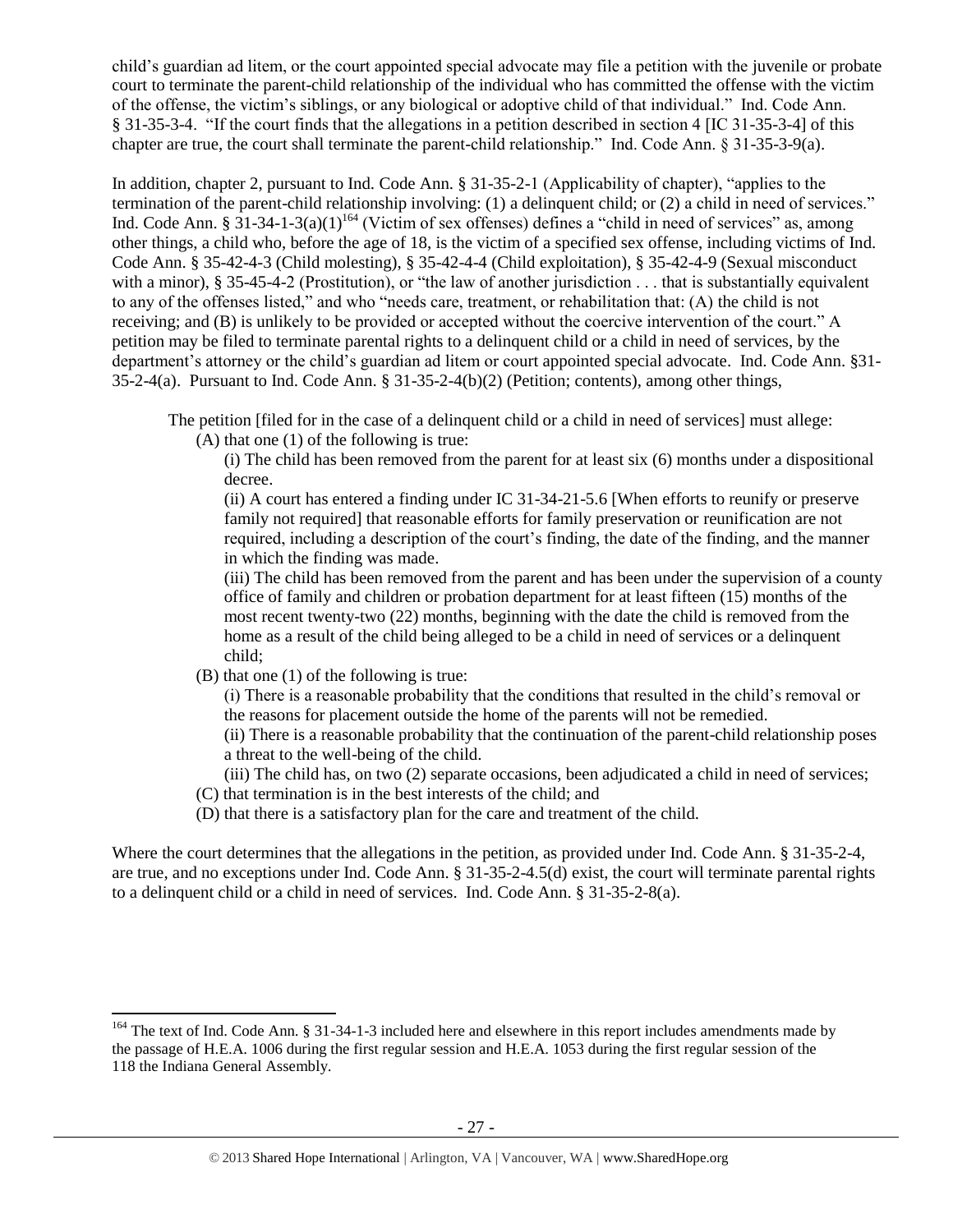#### **FRAMEWORK ISSUE 4: CRIMINAL PROVISIONS FOR FACILITATORS**

#### *Legal Components:*

- *4.1 The acts of assisting, enabling, or financially benefitting from child sex trafficking are included as criminal offenses in the state sex trafficking statute.*
- *4.2 Financial penalties, including asset forfeiture laws, are in place for those who benefit financially from or aid and assist in committing domestic minor sex trafficking.*

*\_\_\_\_\_\_\_\_\_\_\_\_\_\_\_\_\_\_\_\_\_\_\_\_\_\_\_\_\_\_\_\_\_\_\_\_\_\_\_\_\_\_\_\_\_\_\_\_\_\_\_\_\_\_\_\_\_\_\_\_\_\_\_\_\_\_\_\_\_\_\_\_\_\_\_\_\_\_\_\_\_\_\_\_\_\_\_\_\_\_\_\_\_\_*

- *4.3 Promoting and selling child sex tourism is illegal.*
- *4.4 Promoting and selling child pornography is illegal.*

#### *Legal Analysis:*

*4.1 The acts of assisting, enabling, or financially benefitting from child sex trafficking are included as criminal offenses in the state sex trafficking statute.*

Ind. Code Ann. § 35-42-3.5-1<sup>165</sup> (Promotion of human trafficking—Sexual trafficking of a minor—Human trafficking) may apply to some facilitators, such as those who harbor or transport victims, but it does not include language aimed at those who knowingly benefit from trafficking. Other laws might apply to facilitators of domestic minor sex trafficking. Ind. Code Ann. § 35-45-4-4 <sup>166</sup> (Promoting prostitution) could apply to a facilitator who "[h]aving control over the use of a place, knowingly or intentionally permits another person to use the place for prostitution" or "[k]nowingly or intentionally conducts or directs another person to a place for the purpose of prostitution." Ind. Code Ann. § 35-45-4-4(3), (5). A violation is a Level  $5^{167}$  felony punishable by an imprisonment term of 1–6 years, "with the advisory sentence being tw (2) years," and a fine not to exceed  $$10,000$ . Ind. Code Ann. §§ 35-45-4-4, 35-50-2-6(c).<sup>168</sup> If a facilitator "[k]nowingly or intentionally entices or compels another person [under the age of 18] to become a prostitute," he faces a Level  $4^{169}$  felony punishable by an imprisonment term of 2-12 years, with a 4 year advisory sentence and a possible fine up to \$10,000. Ind. Code Ann. §§ 35-45-4-4(1)(5), 35-50-2-5.5.<sup>170</sup>

In addition, under Ind. Code Ann. § 35-45-15-5,<sup>171</sup> a facilitator commits money laundering if, "knowingly or intentionally," he does any of the following:

(1) acquires or maintains an interest in, receives, conceals, possesses, transfers, or transports the proceeds of criminal activity;

(2) conducts, supervises, or facilitates a transaction involving the proceeds of criminal activity; or (3) invests, expends, receives, or offers to invest, expend, or receive, the proceeds of criminal activity or funds that are the proceeds of criminal activity, and the person knows that the proceeds or funds are the result of criminal activity;

"Criminal activity" is defined as including "any offense . . . classified as a felony under Indiana or United States law," while "proceeds" is defined as "funds acquired or derived directly or indirectly from, produced through,

l

. . . .

<sup>170</sup> *See supra* not[e 12.](#page-3-1)

<sup>165</sup> *See supra* not[e 2.](#page-0-0)

<sup>166</sup> *See supra* not[e 10.](#page-2-6)

<sup>167</sup> *See supra* not[e 7.](#page-2-3)

<sup>168</sup> *See supra* not[e 8.](#page-2-0)

<sup>169</sup> *See supra* not[e 4.](#page-1-1)

<sup>171</sup> *See supra* not[e 133.](#page-21-0)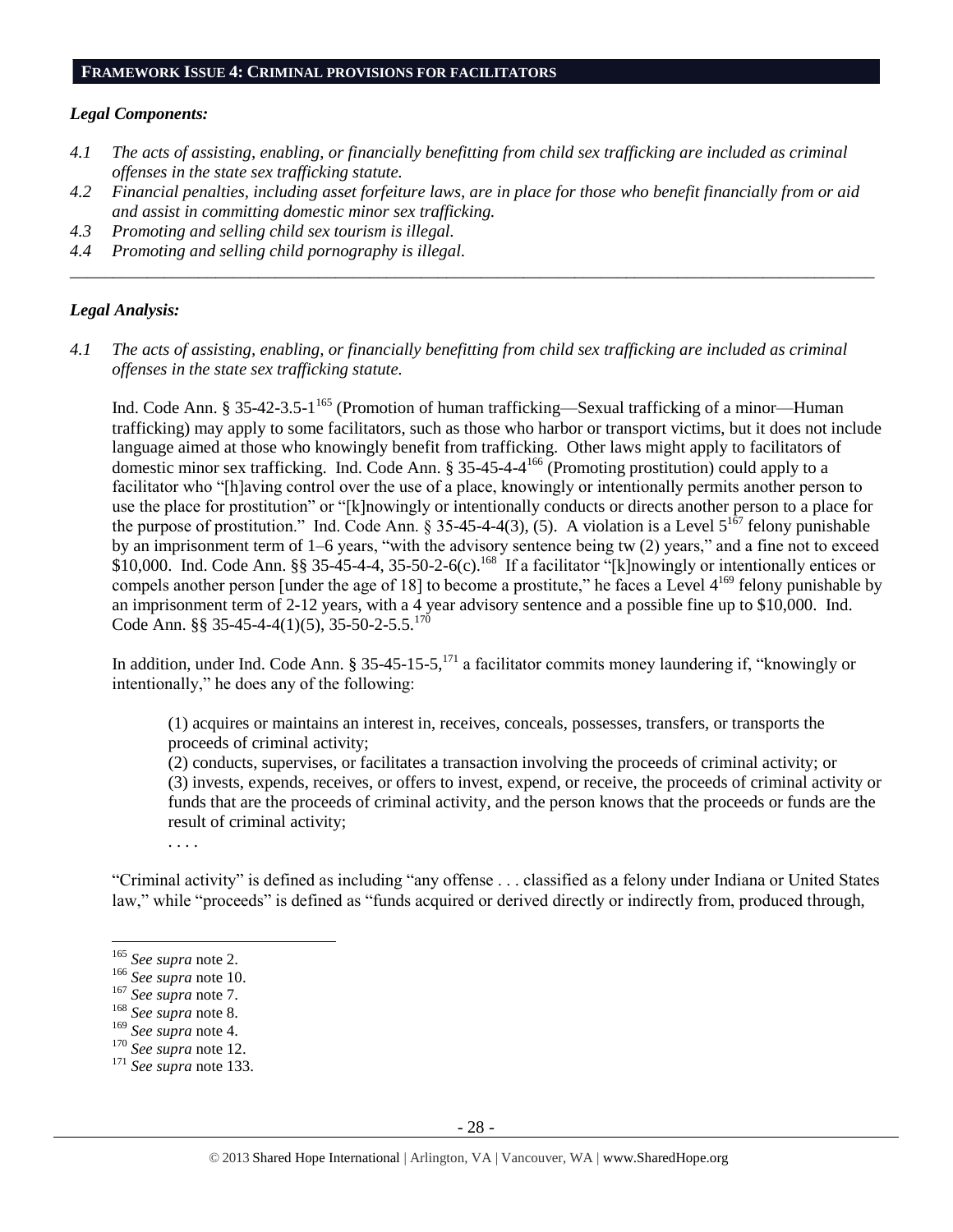or realized through an act." Ind. Code Ann. §§ 35-45-15-1, 35-45-15-4. Based on those definitions, a facilitator who receives money from promoting prostitution, sponsoring or distributing child pornography, or criminal gang activity could be convicted of money laundering, a Level  $6^{172}$  felony punishable by an imprisonment term of 6 months to 2½ years, with a one year advisory sentence, and a possible fine up to \$10,000. Ind. Code Ann.  $\S$ § 35-45-15-5(a), 35-50-2-7(b).<sup>173</sup> The offense is also subject to penalty enhancements, including where the proceeds are at least \$50,000, which increases the offense to a Level  $5^{174}$  felony punishable by an imprisonment term of 1–6 years, with a 2 year advisory sentence, and a possible fine up to \$10,000. Ind. Code Ann. §§ 35-45- 15-5(a), 35-50-2-6(c).

4.1.1 Recommendation: Amend Ind. Code Ann. § 35-42-3.5-1(a) (Promotion of human trafficking— Sexual trafficking of a minor—Human trafficking) to include those who "knowingly benefit" from trafficking to include more facilitators within the trafficking crime.

#### *4.2 Financial penalties, including asset forfeiture laws, are in place for those who benefit financially from or aid and assist in committing domestic minor sex trafficking.*

Facilitators convicted of Ind. Code Ann. § 35-45-4-4<sup>175</sup> (Promoting prostitution), § 35-42-4-4(b) (Child exploitation), § 35-45-9-3 (Criminal Gang Activity), § 35-45-6-2(1) (Corrupt business influence), or § 35-45- 15-5 (Money laundering), all felonies, may be ordered to pay fines up to \$10,000. Ind. Code Ann. §§ 35-50-2- 4<sup>176</sup> to -7. Additionally, under Ind. Code Ann. § 35-50-5-2 (Fine as alternative penalty for felony or misdemeanor), "In the alternative to the provisions concerning fines in this article, a person may be fined a sum equal to twice his pecuniary gain, or twice the pecuniary loss sustained by victims of the offense he committed." Ind. Code Ann. § 35-42-3.5-1<sup>177</sup> (Promotion of human trafficking—Sexual trafficking of a minor—Human trafficking) applies to some facilitators, subjecting those facilitators to a possible fine not to exceed \$10,000 and the trafficking law's mandatory restitution orders. Ind. Code Ann. § 35-42-3.5-2 (Restitution to victim) states, "In addition to any sentence or fine imposed for a conviction of an offense under section 1 [IC 35-42-3.5-1] of this chapter, the court shall order the person convicted to make restitution to the victim of the crime under IC 35-50-5-3." Ind. Code Ann. § 35-50-5-3(k) states,

The court shall order a person convicted of an offense under IC 35-42-3.5 to make restitution to the victim of the crime in an amount equal to the greater of the following:

(1) The gross income or value to the person of the victim's labor or services.

(2) The value of the victim's labor as guaranteed under the minimum wage and overtime provisions of:

(A) the federal Fair Labor Standards Act of 1938, as amended (29 U.S.C. 201-209); or

(B) IC 22-2-2 (Minimum Wage);

whichever is greater.

Restitution may be ordered, at the court's discretion, for violations of CSEC and sexual offense laws under Ind. Code Ann. § 35-50-5-3(a) (Restitution orders), which permits the court to order a defendant convicted of a felony or misdemeanor to make restitution to the victim. In determining the amount of restitution a defendant must pay, pursuant to Ind. Code Ann. § 35-50-5-3(a), the court will consider the following:

(1) property damages of the victim incurred as a result of the crime, based on the actual cost of repair (or replacement if repair is inappropriate);

 $\overline{a}$ 

<sup>172</sup> *See supra* not[e 29.](#page-7-1)

<sup>173</sup> *See supra* not[e 25.](#page-6-3)

<sup>174</sup> *See supra* not[e 7.](#page-2-3)

<sup>175</sup> *See supra* not[e 10.](#page-2-6)

<sup>176</sup> *See supra* not[e 6.](#page-2-5)

<sup>177</sup> *See supra* not[e 2.](#page-0-0)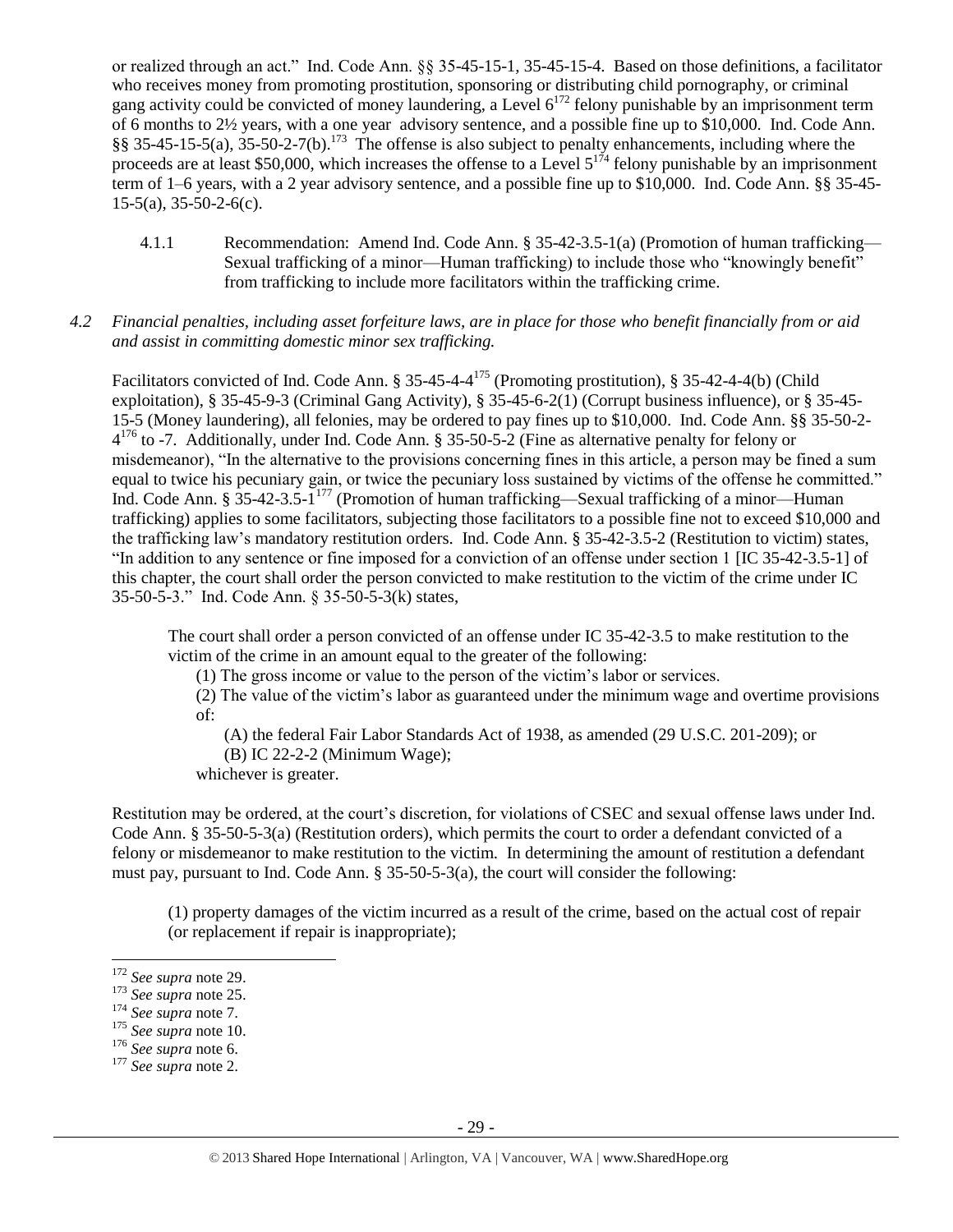(2) medical and hospital costs incurred by the victim (before the date of sentencing) as a result of the crime;

(3) the cost of medical laboratory tests to determine if the crime has caused the victim to contract a disease or other medical condition;

(4) earnings lost by the victim (before the date of sentencing) as a result of the crime including earnings lost while the victim was hospitalized or participating in the investigation or trial of the crime; and (5) funeral, burial, or cremation costs incurred by the family or estate of a homicide victim as a result of the crime.

Moreover, restitution is mandatory for criminal gang members. Pursuant to Ind. Code Ann. § 35-45-9-6, "In addition to any sentence or fine imposed on a criminal gang member for committing a felony or misdemeanor, the court shall order a criminal gang member convicted of a felony or misdemeanor to make restitution to the victim of the crime under IC 35-50-5-3." Also, under Ind. Code Ann. § 34-24-3-1 (Damages in civil action),

[i]f a person . . . suffers a pecuniary loss as a result of a violation of . . . IC 35-45-9 [Criminal gang control], the person may bring a civil action against the person who caused the loss for the following:

(1) An amount not to exceed three (3) times:

(A) the actual damages of the person suffering the loss, in the case of a liability that is not covered by IC 24-4.6-5, and other listed expenses.

Additional financial penalties apply to facilitators convicted of racketeering. Ind. Code Ann. § 35-45-6-2<sup>178</sup> (Corrupt business influence) is a Level  $5^{179}$  felony is punishable by an imprisonment term of 1–6 years, "with the advisory sentence being two (2) years," and a possible fine up to \$10,000. Ind. Code Ann. §§ 35-45-6-2,  $35 - 50 - 2 - 6(c).$ <sup>180</sup>

Ind. Code Ann. § 34-24-1-1(a)(3) (Property which may be seized) permits civil asset forfeiture at the discretion of the court. Ind. Code Ann. §34-24-1-1- permits the seizure of "[a]ny portion of real or personal property purchased with money that is traceable as a proceed of a violation of a criminal statute. In addition, "[a]ny equipment, including computer equipment and cellular telephones, used for or intended for use in preparing, photographing, recording, videotaping, digitizing, printing, copying, or disseminating matter in violation of IC 35-42-4 [Sex crimes]" may be seized, but only if it is proven "by a preponderance of the evidence that the owner of the equipment knowingly permitted the equipment to be used to engage in conduct that subjects it to seizure under subsection (a)(10)." Ind. Code Ann. § 34-24-1-1(a)(10), (c). Pursuant to Ind. Code Ann. §34-24- 1-9, "The money received under this subsection must be used solely for the benefit of any agency directly participating in the seizure or forfeiture for purposes consistent with federal laws and regulations." Seizure of such forfeitable property is governed by Ind. Code Ann. § 34-24-1-9.

*4.3 Promoting and selling child sex tourism is illegal*.

There is no specific provision under Indiana's laws prohibiting child sex tourism.

4.3.1 Recommendation: Enact a law that prohibits selling or offering to sell travel services that include or facilitate travel for the purpose of engaging in commercial sexual exploitation of a minor or prostitution of a minor, if the travel is occurring in Indiana.

l

<sup>178</sup> *See supra* not[e 44.](#page-9-1)

<sup>179</sup> *See supra* not[e 7.](#page-2-3)

<sup>180</sup> *See supra* not[e 8.](#page-2-0)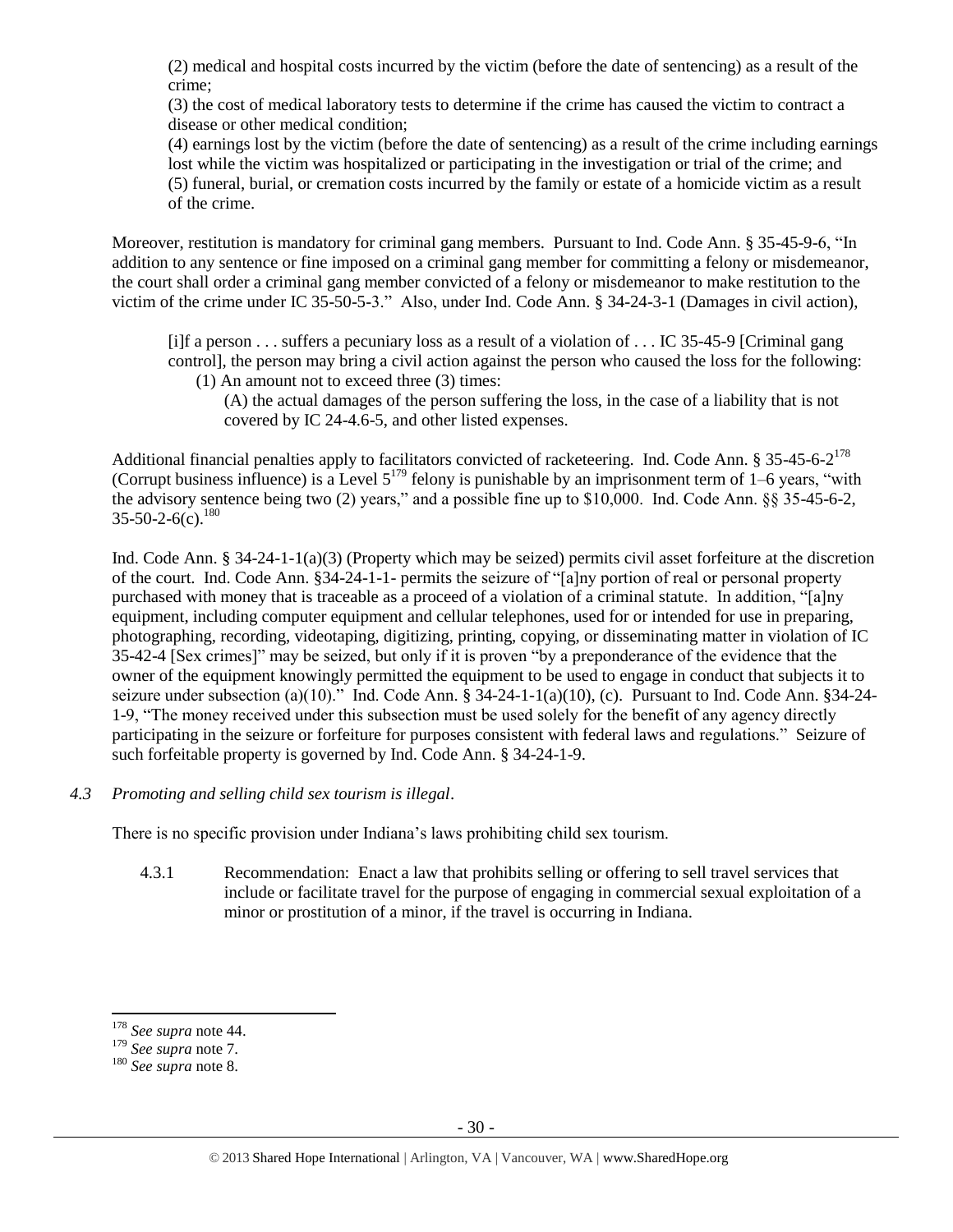## *4.4 Promoting and selling child pornography is illegal.*

Sponsoring, producing, and selling child pornography is illegal under Ind. Code Ann. § 35-42-4-4(b)<sup>181</sup> (Child exploitation). Ind. Code Ann. § 35-42-4-4(b) (Child exploitation) states that it is illegal when a person does any of the following:

(1) Knowingly or intentionally manages, produces, sponsors, presents, exhibits, photographs, films, videotapes, or creates a digitized image of any performance or incident that includes sexual conduct by a child under eighteen (18) years of age;

(2) Knowingly or intentionally disseminates, exhibits to another person, offers to disseminate or exhibit to another person, or sends or brings into Indiana for dissemination or exhibition matter that depicts or describes sexual conduct by a child under eighteen (18) years of age;

(3) Knowingly or intentionally makes available to another person a computer, knowing that the computer's fixed drive or peripheral device contains matter that depicts or describes sexual conduct by a child less than eighteen (18) years of age; or

(4) With the intent to satisfy or arouse the sexual desire of any person:

(A) Knowingly or intentionally:

- (i) manages;
- (ii) produces;
- (iii) sponsors;
- (iv) presents;
- (v) exhibits;
- (vi) photographs;
- (vii) films;
- (viii) videotapes; or
- (ix) creates a digitized image of;

any performance or incident that includes sexual conduct by a child under eighteen (18) years of age;

(B) knowingly or intentionally:

(i) disseminates to another person;

- (ii) exhibits to another person;
- (iii) offers to disseminate or exhibit to another person or;

(iv) sends or brings into Indiana for dissemination or exhibition;

matter that depicts the uncovered genitals of a child less than eighteen (18) years of age or the exhibition of the female breast with less than a fully opaque covering of any part of the nipple by a child less than eighteen (18) years of age; or

(C) makes available to another person a computer, knowing that the computer's fixed drive or peripheral device contains matter that depicts the uncovered genitals of a child less than eighteen (18) years of age or the exhibition of the female breast with less than a fully opaque covering of any part of the nipple by a child less than eighteen (18) years of age;

 $\overline{\phantom{a}}$ 

<sup>181</sup> *See supra* not[e 15.](#page-3-2)

H.E.A. No. 1006, effective July 1, 2014, alters under Ind. Code Ann. § 35-42-4-4(b) (child exploitation) to read: " A person who knowingly or intentionally:

 <sup>(1)</sup> manages, produces, sponsors, presents, exhibits, photographs, films, videotapes, or creates a digitized image of any performance or incident that includes sexual conduct by a child under eighteen (18) years of age;

 <sup>(2)</sup> disseminates, exhibits to another person, offers to disseminate or exhibit to another person, or sends or brings into Indiana for dissemination or exhibition matter that depicts or describes sexual conduct by a child under eighteen (18) years of age; or

 <sup>(3)</sup> makes available to another person a computer, knowing that the computer's fixed drive or peripheral device contains matter that depicts or describes sexual conduct by a child less than eighteen (18) years of age;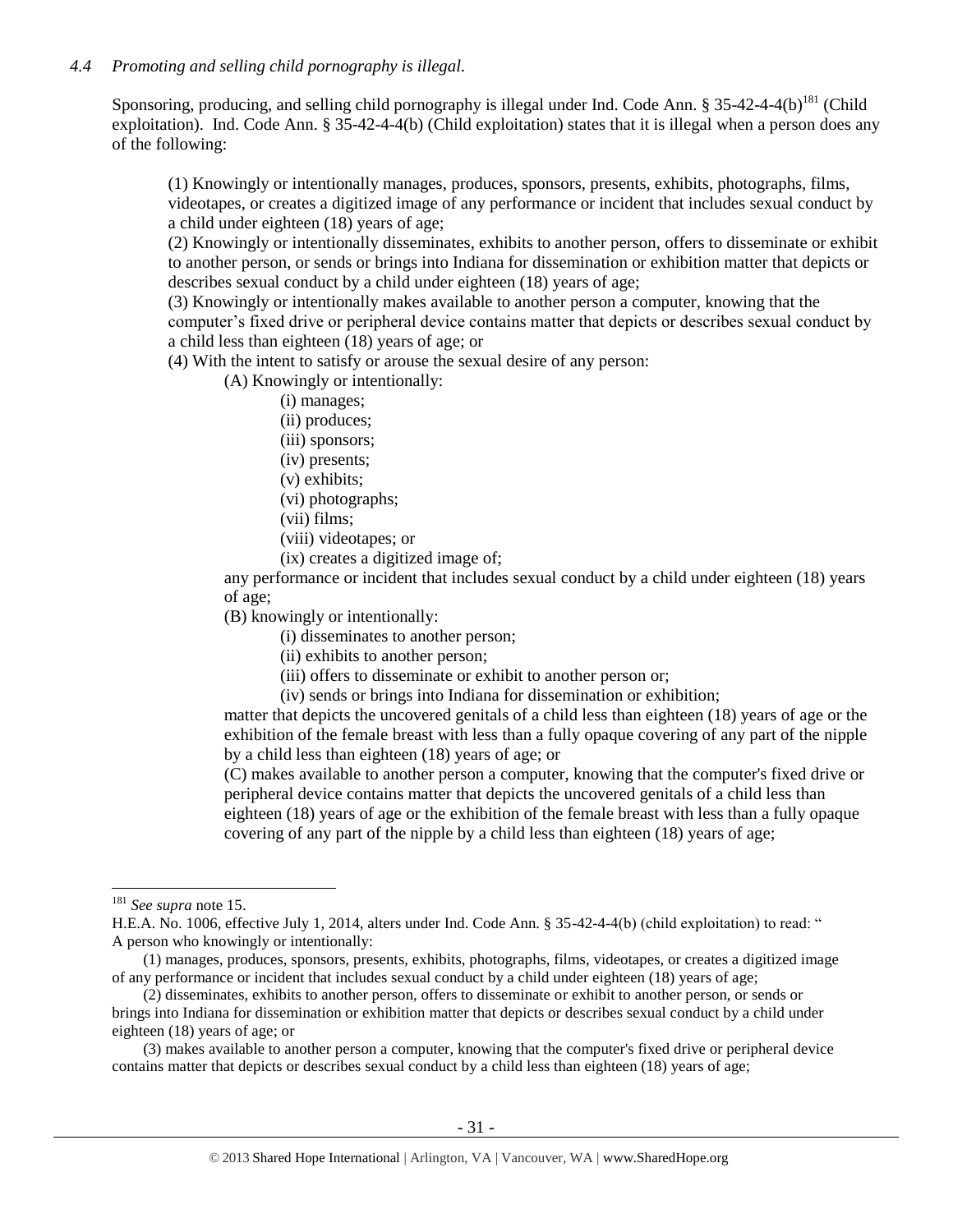. . . .

A violation is a Level  $5^{182}$  felony punishable by an imprisonment term of 1–6 years, with a two year advisory sentence, and a possible fine up to \$10,000. Ind. Code Ann. §§ 35-42-4-4(b), 35-50-2-6(c).<sup>183</sup>

Ind. Code Ann. § 35-49-3-2<sup>184</sup> (Activities related to obscene performance) states, "A person who knowingly or intentionally engages in, participates in, manages, produces, sponsors, presents, exhibits, photographs, films, or videotapes any obscene performance<sup>185</sup> commits a Class A misdemeanor. However, the offense is a Level  $6^{186}$ felony if the obscene performance depicts or describes sexual conduct involving any person who is or appears to be under sixteen (18) years of age." Ind. Code Ann. § 35-49-3-1<sup>187</sup> (Importation or distribution of obscene matter) states,

A person who knowingly or intentionally:

(1) Sends or brings into Indiana obscene matter for sale or distribution; or

(2) Offers to distribute, distributes, or exhibits to another person obscene matter;

commits a Class A misdemeanor. However, the offense is a Level  $6^{188}$  felony if the obscene matter depicts or describes sexual conduct involving any person who is or appears to be under sixteen (18) years of age.

 $\overline{\phantom{a}}$ 

<sup>182</sup> *See supra* not[e 7.](#page-2-3)

<sup>183</sup> *See supra* not[e 8.](#page-2-0)

<sup>184</sup> *See supra* not[e 141.](#page-22-0)

<sup>185</sup> *See supra* not[e 142.](#page-22-1)

<sup>186</sup> *See supra* not[e 29.](#page-7-1)

 $187$  The text of Ind. Code Ann. § 35-49-3-1 included here and elsewhere in this report includes amendments made by the passage of H.E.A. Nos. 1006 1053 during the second regular session of 118th Indiana General Assembly. H.E.A. 1053 includes the raising of the triggering age to "under 18" from "under 16" and is effective July 1, 2013. H.E.A. 1006 is effective July 1, 2014 and changes the penalties to reflect Indiana's new penalty scheme. However, it reverts back to "under 16" as the triggering age.

<sup>188</sup> *See supra* not[e 29.](#page-7-1)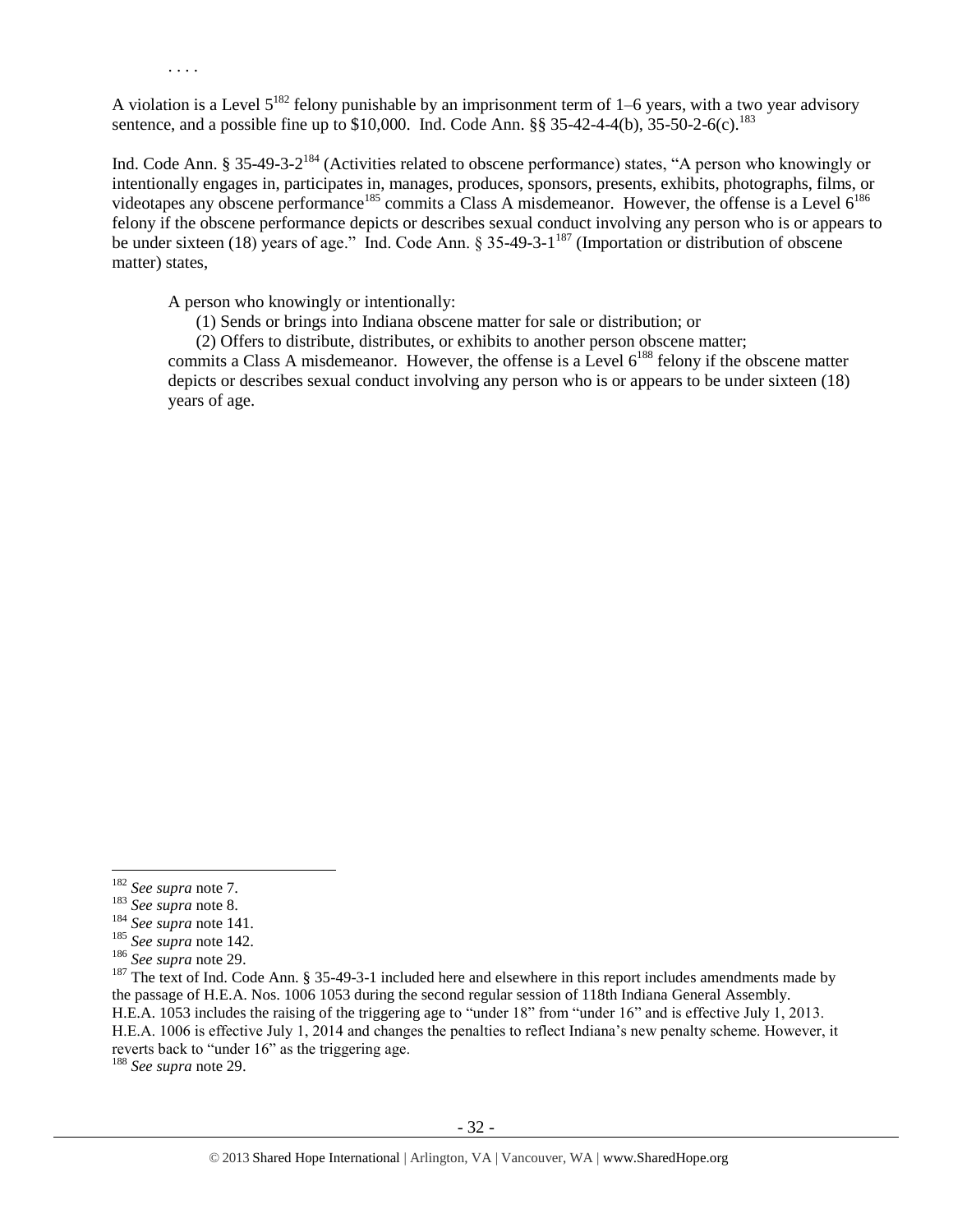#### **FRAMEWORK ISSUE 5: PROTECTIVE PROVISIONS FOR THE CHILD VICTIMS**

#### *Legal Components:*

- *5.1 Statutorily-mandated victim services define "victim" to specifically include victims of domestic minor sex trafficking or commercial sexual exploitation of children (CSEC) to ensure prompt identification and access to victims' rights and services.*
- *5.2 The state sex trafficking statute expressly prohibits a defendant from raising consent of the minor to the commercial sex acts as a defense.*
- *5.3 Prostitution laws apply only to adults, making minors under 18 specifically immune from this offense.*
- *5.4 Child victims of sex trafficking or commercial sexual exploitation are provided with a child protection response, including specialized shelter and services, and are not detained in juvenile detention facilities.*
- *5.5 Commercial sexual exploitation or sex trafficking is identified as a type of abuse and neglect within child protection statutes.*
- *5.6 The definition of "caregiver" (or similar term) in the child welfare statutes is broad enough to include a trafficker who has custody or control of a child in order to bring a trafficked child into the protection of child protective services.*
- *5.7 Crime victims' compensation is specifically available to a child victim of sex trafficking or commercial sexual exploitation of children (CSEC) without regard to ineligibility factors.*
- *5.8 Victim-friendly procedures and protections are provided in the trial process for minors under 18.*
- *5.9 Expungement or sealing of juvenile delinquency records resulting from arrests or adjudications for prostitution-related offenses committed as a result of, or in the course of, the commercial sexual exploitation of a minor is available within a reasonable time after turning 18.*
- *5.10 Victim restitution and civil remedies for victims of domestic minor sex trafficking or commercial sexual exploitation of children (CSEC) are authorized by law.*
- *5.11 Statutes of limitations for civil and criminal actions for child sex trafficking or commercial sexual exploitation of children (CSEC) offenses are eliminated or lengthened sufficiently to allow prosecutors and victims a realistic opportunity to pursue criminal action and legal remedies.*

*\_\_\_\_\_\_\_\_\_\_\_\_\_\_\_\_\_\_\_\_\_\_\_\_\_\_\_\_\_\_\_\_\_\_\_\_\_\_\_\_\_\_\_\_\_\_\_\_\_\_\_\_\_\_\_\_\_\_\_\_\_\_\_\_\_\_\_\_\_\_\_\_\_\_\_\_\_\_\_\_\_\_\_\_\_\_\_\_\_\_\_\_\_*

# *Legal Analysis:*

*5.1 Statutorily-mandated victim services define "victim" to specifically include victims of domestic minor sex trafficking or commercial sexual exploitation of children (CSEC) to ensure prompt identification and access to victims' rights and services.*

For the purposes of Ind. Code Ann. Title 35, Article 40 (Victim rights), a "victim" is "a person that has suffered harm as a result of a crime that was perpetrated directly against the person. The term does not include a person that has been charged with a crime arising out of the same occurrence." Ind. Code Ann. § 35-40-4-8.

Ind. Code Ann. § 35-42-3.5-4(a) (Additional rights of victim) specifically states in part that "an alleged victim of an offense" under the human trafficking law,

(1) may not be detained in a facility that is inappropriate to the victim's status as a crime victim;

(2) may not be jailed, fined, or otherwise penalized due to having been the victim of the offense; and (3) shall be provided protection if the victim's safety is at risk or if there is danger of additional harm by recapture of the victim by the person who allegedly committed the offense, including:

(A) taking measures to protect the alleged victim and the victim's family members from intimidation and threats of reprisals and reprisals from the person who allegedly committed the offense or the person's agent; and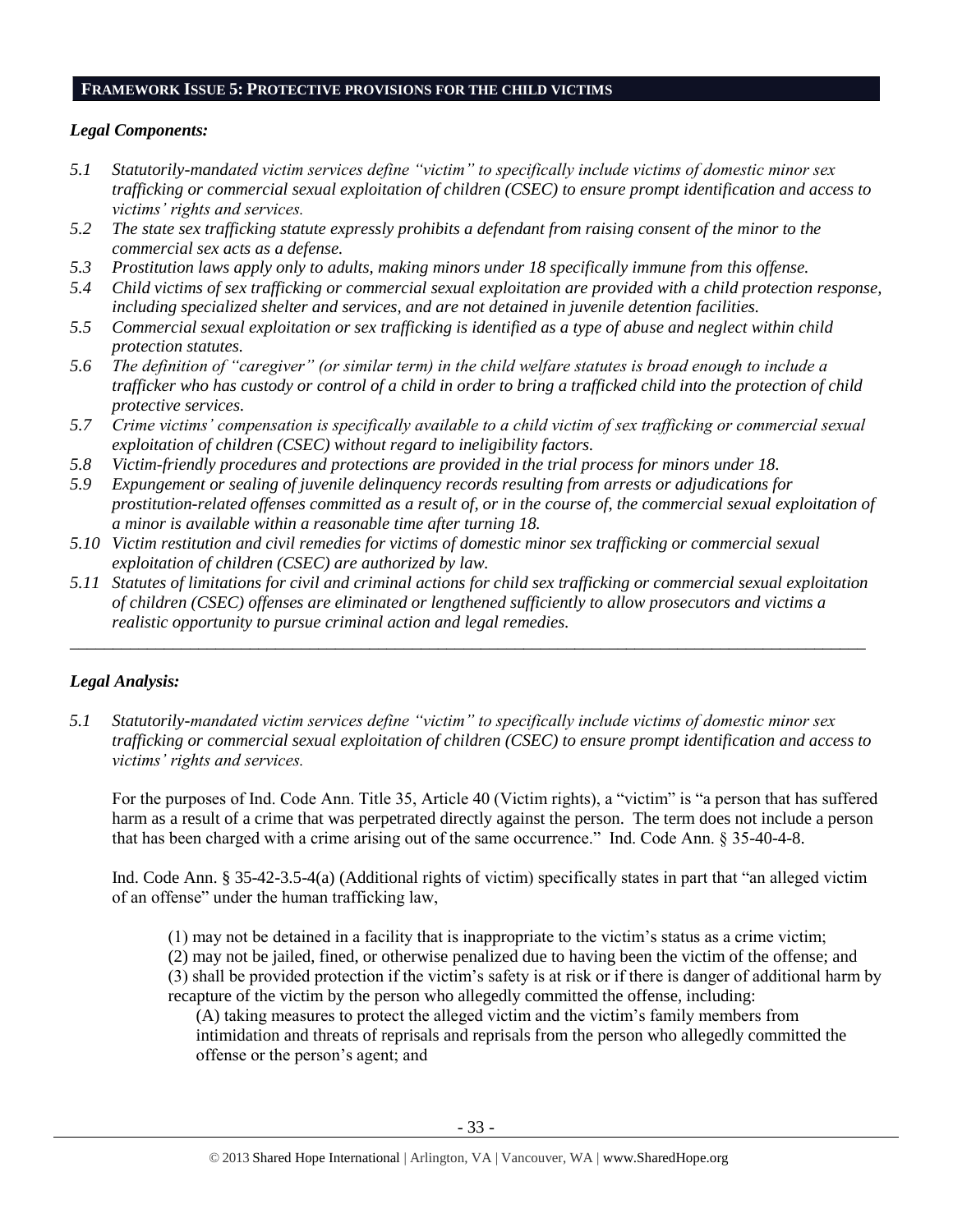(B) ensuring that the names and identifying information of the alleged victim and the victim's family members are not disclosed to the public.

This subsection shall be administered by law enforcement agencies and the Indiana criminal justice institute as appropriate.

For purposes of crime victim compensation, Ind. Code Ann. § 5-2-6.1-7 (Compensation for victims of violent crime). A "victim" is defined as "an individual who suffers bodily injury or death as a result of a violent crime." Violent crimes include, with some exceptions, those felonies or Class A misdemeanors that result in bodily injury or death to the victim. Ind. Code Ann. § 5-2-6.1-8(1). Violent crimes also include "Child Molesting [IC 35-42-4-3] and Child Seduction [IC 35-42-4-7]." Ind. Code Ann. § 5-2-6.1-8(1). "Bodily injury" is defined as: "(1) an impairment of a physical condition; (2) a visible injury; (3) physical pain; or (4) emotional trauma that stems directly from the impairment of a physical condition, a visible injury, or physical pain." Ind. Code Ann. § 5-2-6.1-0.5.

## *5.2 The state sex trafficking statute expressly prohibits a defendant from raising consent of the minor to the commercial sex acts as a defense.*

Ind. Code Ann. § 35-42-3.5-1(b)<sup>189</sup> (Promotion of human trafficking—Sexual trafficking of a minor—Human trafficking) prohibits a defense to prosecution for promotion of human trafficking of a minor under subsection (b) based on the child's consent "to engage in prostitution or to participate in sexual conduct," but a consent defense is not expressly prohibited for prosecutions under subsection (c), suggesting availability of this defense.

Similarly, no defense based on the consent of the minor to the unlawful sex act is referred to in Ind. Code Ann. § 35-45-4-4<sup>190</sup> (Promoting prostitution) or §35-42-4-4 (Child exploitation).

# *5.3 Prostitution laws apply only to adults, making minors under 18 specifically immune from this offense.*

Ind. Code Ann. § 35-45-4-2<sup>191</sup> (Prostitution) is age neutral, stating only, "A person who knowingly or intentionally: (1) Performs, or offers or agrees to perform, sexual intercourse or other sexual conduct (as defined in IC 35-31.5-2-221.5); or (2) Fondles, or offers or agrees to fondle, the genitals of another person; for money or other property commits prostitution, a Class A misdemeanor. However, the offense is a Level  $6^{192}$  felony if the person has two (2) prior convictions under this section."

- 5.3.1 Recommendation: Amend Ind. Code Ann. § 35-45-4-2 (Prostitution) to make minors expressly immune from prosecution for prostitution and identify all minors engaged in prostitution as victims of human trafficking pursuant to Ind. Code Ann. § 35-42-3.5-1 (Promotion of human trafficking—Sexual trafficking of a minor—Human trafficking) in order to ensure a protective response.
- *5.4 Child victims of sex trafficking or commercial sexual exploitation are provided with a child protection response, including specialized shelter and services, and are not detained in juvenile detention facilities.*

If identified properly as a victim of domestic minor sex trafficking, a minor will be provided with specific protections pursuant to Ind. Code Ann. § 35-42-3.5-4(a) (Additional rights of victim). Regardless of whether these protections are properly afforded to a victim of domestic minor sex trafficking, some protective provisions are available to commercially sexually exploited children. Specifically, pursuant to Ind. Code Ann. § 31-34-2-1

 $\overline{\phantom{a}}$ 

<sup>189</sup> *See supra* not[e 2.](#page-0-0)

<sup>190</sup> *See supra* not[e 10.](#page-2-6)

<sup>191</sup> *See supra* not[e 43.](#page-9-2)

<sup>192</sup> *See supra* note [29.](#page-7-1)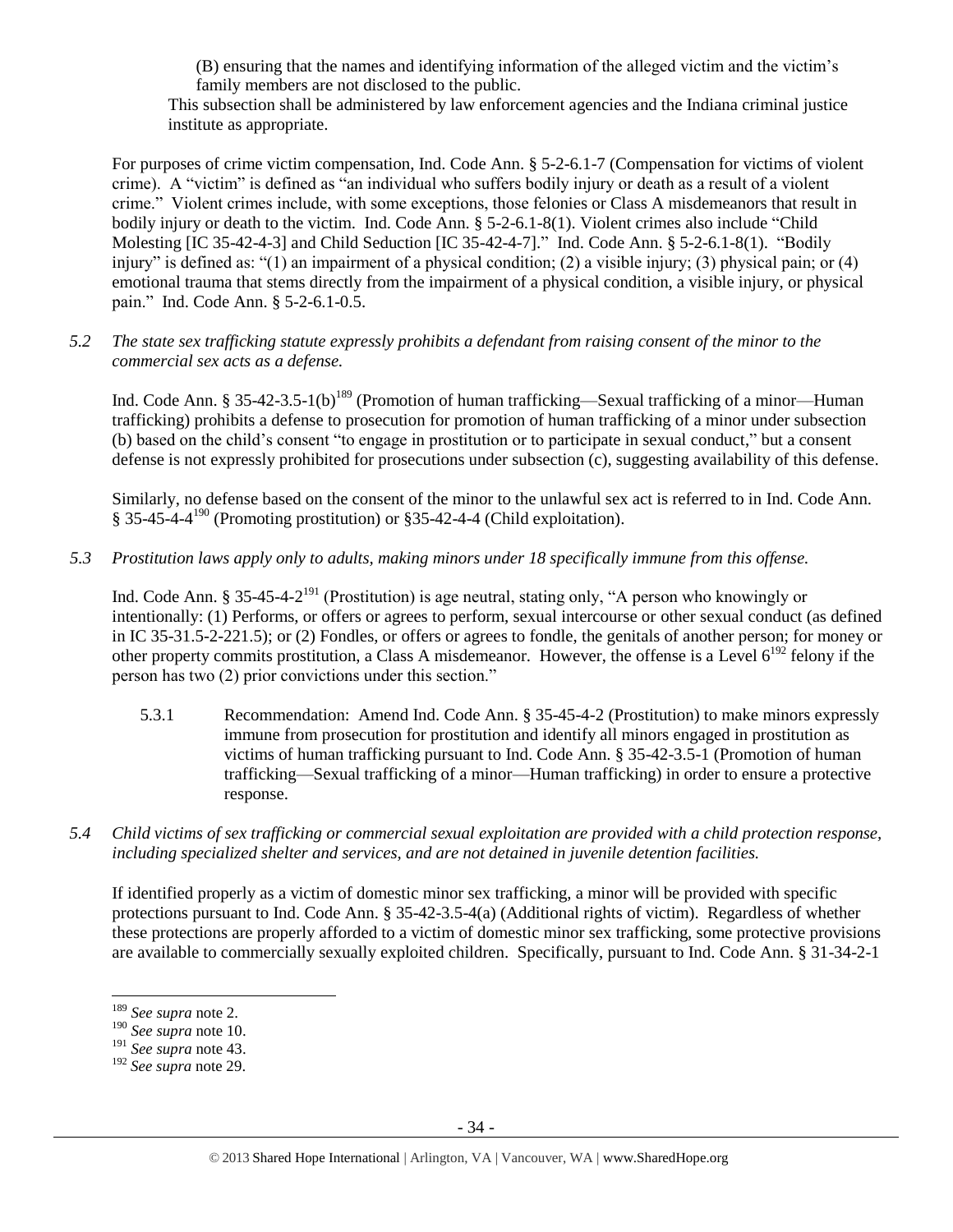(Taking a child into custody), in Article 34 (Juvenile Law: Child in Need of Services), "A child may be taken into custody by a law enforcement officer under an order of the court."

# **Child Identified as Abused/Neglected**

- *I. Initial Custody*
	- a. Authority

Upon a report of suspected child abuse or neglect to a law enforcement agency, Ind. Code Ann. § 31-33-7-7(a) requires the agency to "immediately communicate the report to the department, whether or not the law enforcement agency has reason to believe there exists an imminent danger to the child's health or welfare; and . . . conduct an immediate, onsite assessment of the report along with the department whenever the law enforcement agency has reason to believe that an offense has been committed."

# **Child Identified as CHINS**

Ind. Code Ann. § 31-34-1-3<sup>193</sup> (Victims of sex offenses) explains,

- (a) A child is a child in need of services if, before the child becomes eighteen (18) years of age: (1) the child is the victim of a sex offense under:
	- (A) IC 35-42-4-1 [Rape];
	- (C) IC 35-42-4-3 [Child molesting];
	- (D) IC 35-42-4-4 [Child exploitation];
	- (E) IC 35-42-4-7 [Child seduction];
	- (F) IC 35-42-4-9 [Sexual misconduct with a minor];
	- (G) IC 35-45-4-1 [Public indecency];
	- (H) IC 35-45-4-2 [Prostitution];
	- (I) IC 35-46-1-3 [Incest]; or
	- (J) the law of another jurisdiction, including a military court, that is substantially equivalent to any of the offenses listed in clauses (A) through (I); and
	- (2) the child needs care, treatment, or rehabilitation that:
		- (A) the child is not receiving; and
		- (B) is unlikely to be provided or accepted without the coercive intervention of the court.

Also, pursuant to subsection Ind. Code Ann. § 31-34-1-3(b), "A child is a child in need of services if, before the child becomes eighteen (18) years of age: (1) the child lives in the same household as another child who is the victim of a sex offense" listed above and,

- (2) the child lives in the same household as the adult who
- (A)committed the sex offense under subdivision (1) and the sex offense resulted in a conviction or a judgment under IC 31-34-11-2; or
- (B) has been charged with a sex offense listed in subdivision (1) and is awaiting trial;
- (3) the child needs care, treatment, or rehabilitation that:
	- (A) the child is not receiving; and
- (B) is unlikely to be provided or accepted without the coercive intervention of the court; and
- (4) a caseworker assigned to provide services to the child: (A) places the child in a program of informal adjustment or other family or rehabilitative services based upon the existence of the circumstances described in subdivisions (1) and (2) and the

l <sup>193</sup> *See supra* not[e 164.](#page-26-0)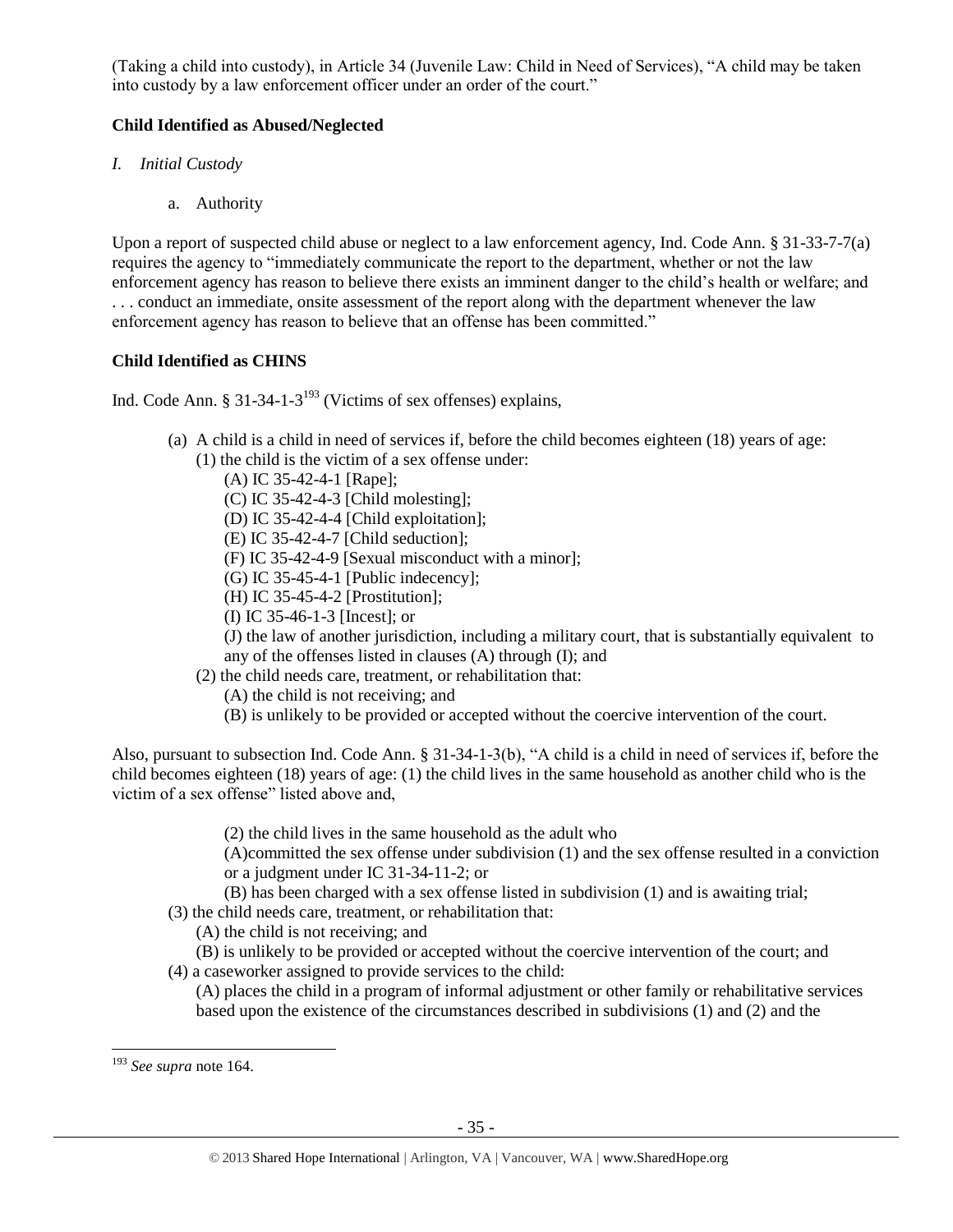assigned caseworker subsequently determines further intervention is necessary; or (B) determines that a program of informal adjustment or other family or rehabilitative services is inappropriate.

A child could also be considered in need of services if a "parent, guardian, or custodian" allows the child "to participate in an obscene performance (as defined by IC 35-49-2-2 or IC 35-49-3-2)" or "to commit a sex offense prohibited by IC 35-45-4 [Public indecency—Prostitution]" and the child needs care or treatment that he or she is not receiving and is not likely to receive without court intervention. Ind. Code Ann. §§ 31-34-1-4, 31- 34-1-5.

# *I. Initial Custody*

a. Authority

Law enforcement officers may bring a child in need of services into custody pursuant to Ind. Code Ann. § 31- 34-2-3(a) (Protection of safety of child—Probation officer or caseworker may take child into custody—Written documentation), which states,

If a law enforcement officer's action under section 2 [IC 31-34-2-2] of this chapter will not adequately protect the safety of the child, the child may be taken into custody by a law enforcement officer, probation officer, or caseworker acting with probable cause to believe the child is a child in need of services if:

(1) it appears that the child's physical or mental condition will be seriously impaired or seriously endangered if the child is not immediately taken into custody;

(2) there is not a reasonable opportunity to obtain an order of the court; and

(3) consideration for the safety of the child precludes the immediate use of family services to prevent removal of the child.

Under subsection (c), "If a person takes a child into custody under this section, the person shall make written documentation not more than twenty-four (24) hours after the child is taken into custody as provided in section 6 [IC 31-34-2-6] of this chapter."

A person also may "give an intake officer written information indicating that a child is a child in need of services. If the intake officer has reason to believe that the child is a child in need of services, the intake officer shall make a preliminary inquiry to determine whether the interests of the child require further action. Whenever practicable, the preliminary inquiry should include information on the child's background, current status, and school performance." Ind. Code Ann. § 31-34-7-1. After completing the preliminary inquiry, "and upon approval by the juvenile court, the intake officer may implement a program of informal adjustment if the officer has probable cause to believe that the child is a child in need of services." Ind. Code Ann. § 31-34-8-1.

# *II. Placement process pending adjudication/investigation*

Once taken into custody, a detention hearing must be held within 48 hours, weekends and holidays excluded, or the child will be released. Ind. Code Ann. § 31-34-5-1(a). A child in need of services may be detained if the court "makes written findings of fact upon the record of probable cause to believe that the child is a child in need of services and that: (1) detention is necessary to protect the child; (2) the child is unlikely to appear before the juvenile court for subsequent proceedings; (3) the child has a reasonable basis for requesting that the child not be released; (4) the parent, guardian, or custodian: (A) cannot be located; or (B) is unable or unwilling to take custody of the child; or (5) consideration for the safety of the child precludes the use of family services to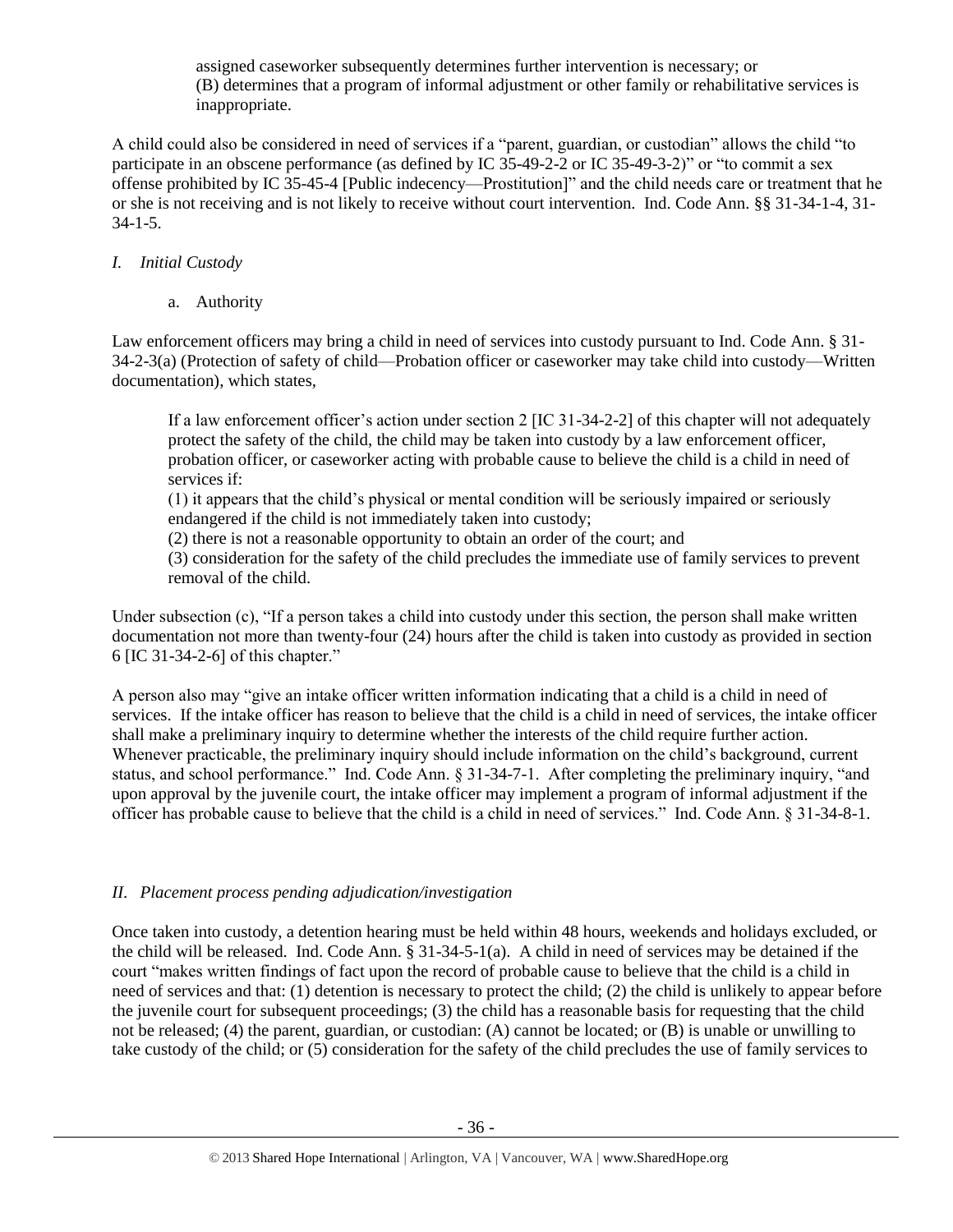prevent removal of the child." Ind. Code Ann. § 31-34-5-3(a). An alleged child in needs of services may not be placed in a secure facility or "a shelter care facility that houses persons charged with, imprisoned for, or incarcerated for crimes." Ind. Code Ann. § 31-34-6-1.

# **Child Identified as Delinquent**

Pursuant to Ind. Code Ann. §§ 31-37-1-2, "A child commits a delinquent act if, before becoming eighteen (18) years of age, the child commits an act that would be an offense if committed by an adult, except an act committed by a person over which the juvenile court lacks jurisdiction under IC 31-30-1."<sup>194</sup>  $\hat{A}$  child also "commits a delinquent act" if, before age 18, the child run away from home "without reasonable cause" and without parental permission. Ind. Code Ann. § 31-37-2-2.

Pursuant to Ind. Code Ann. § 31-37-2-1 (Delinquent child), a child is deemed "delinquent" if,

before becoming eighteen (18) years of age, the child:

- (1) commits a delinquent act described in this chapter; and
- (2) needs care, treatment, or rehabilitation that:
	- (A) the child is not receiving;
	- (B) the child is unlikely to accept voluntarily; and
	- (C) is unlikely to be provided or accepted without the coercive intervention of the court.

Because Ind. Code Ann. § 35-45-4-2<sup>195</sup> (Prostitution) is "an offense if committed by an adult," a domestic minor sex trafficking victim could be charged with prostitution and be considered a delinquent child.

## *I. Initial Custody*

b. Authority

Law enforcement officers in Indiana may take a child into custody pursuant to Ind. Code Ann. § 31-37-4-2 (Probable cause), without a court order, when they have "probable cause to believe that the child has committed a delinquent act." Under Ind. Code Ann. § 31-37-4-1 (Order of court), "A child may be taken into custody by a law enforcement officer under an order of the court."

Domestic minor sex trafficking victims also may be taken into custody, although not always detained, for curfew violations pursuant to Ind. Code Ann. §§ 31-37-3-2 to -3 (Curfew violations).

c. Placement

Once in custody without a court order, the child may be released to his or her "parent, guardian, or custodian upon the person's written promise to bring the child before the juvenile court at a time specified." Ind. Code

 $\overline{a}$ <sup>194</sup> Pursuant to Ind. Code Ann. § 31-30-1-1(1) (Juvenile court jurisdiction) "A juvenile court has exclusive original jurisdiction, except as provided in sections 9, 10, 12, and 13 [IC 31-30-1-9, IC 31-30-1-10, IC 31-30-1-12, and IC 31-30-1-13] of this chapter, in the following: (1) Proceedings in which a child, including a child of divorced parents, is alleged to be a delinquent child under IC 31-37." The titles for the bracketed statutes are: Ind. Code Ann. § 31-30-1-9 (Felony court concurrent jurisdiction); § 31-30-1-10 (Establishment of paternity); § 31-30-1-12 (Concurrent jurisdiction with court having jurisdiction of child custody proceeding in a marriage dissolution); § 31- 30-1-13 (Concurrent jurisdiction with court having jurisdiction of child custody proceeding in a paternity proceeding).

<sup>195</sup> *See supra* not[e 43.](#page-9-2)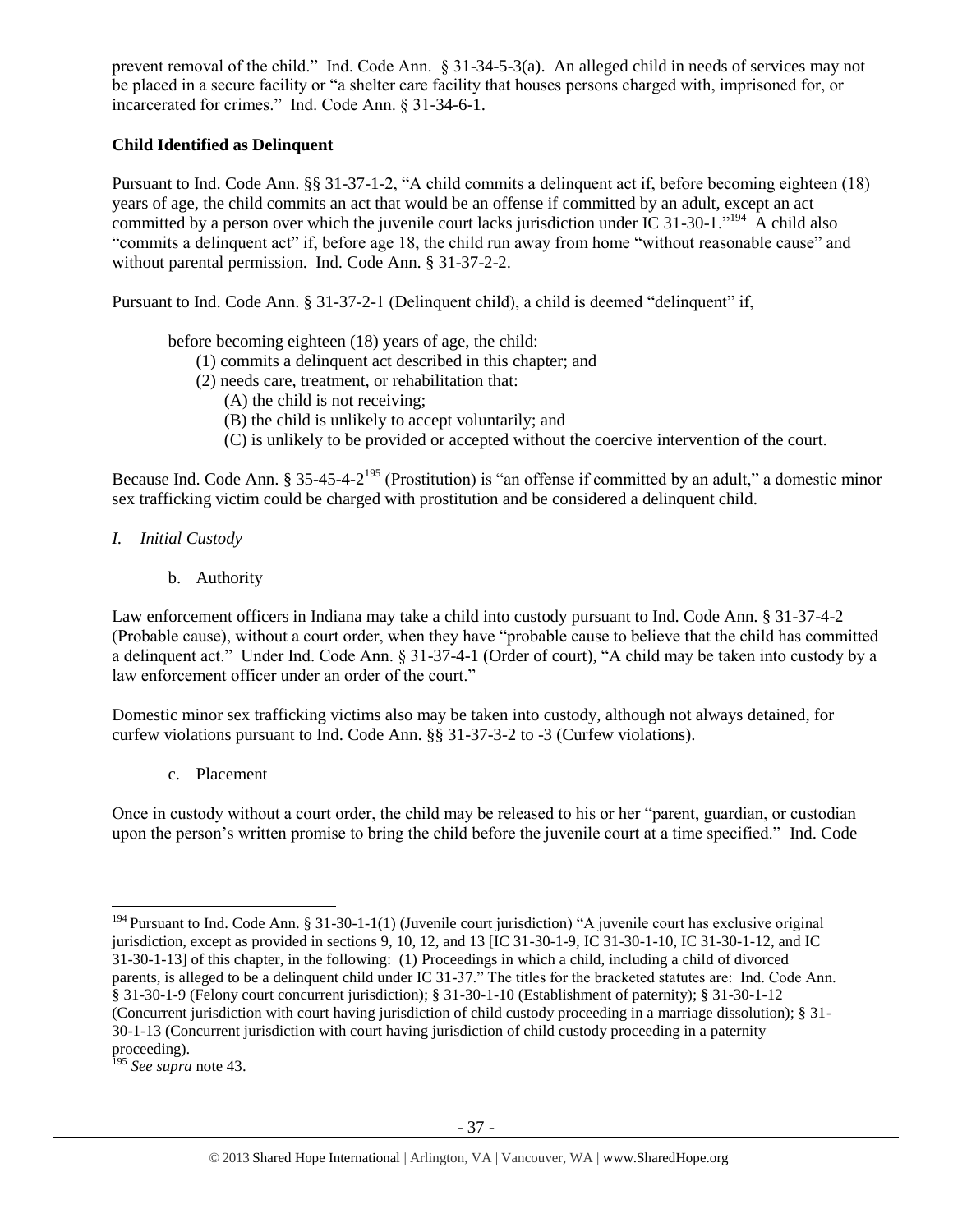Ann. § 31-37-5-5(a)<sup>196</sup>. Additionally, under Ind. Code Ann. § 31-37-5-3(a)<sup>197</sup>, if a law enforcement officer taking a child into custody may place the child in detention if there is a reasonable belief that

(1) the child is unlikely to appear before the juvenile court for subsequent proceedings;

(2) the child has committed an act that would be murder or a Level 1 felony, Level 2 felony, Level 3 felony, or Level 4 felony if committed by an adult;

- (3) detention is essential to protect the child or the community;
- (4) the parent, guardian, or custodian:
	- (A) cannot be located; or
	- (B) is unable or unwilling to take custody of the child; or
- (5) the child has a reasonable basis for requesting that the child not be released.<sup>198</sup>

Pursuant to subsection (b), "If a child is detained for a reason specified in subsection (a)(4) or (a)(5), the child shall be detained under IC 31-37-7-1."<sup>199</sup>

# *II. Placement process pending adjudication/investigation*

If the intake officer does not release the child, a detention hearing must be held no later than 48 hours (excluding weekends and Sundays) after the child is taken into custody, otherwise the child will be released. Ind. Code Ann. §§ 31-37-5-6, 31-37-6-2, 31-37-6-4. At the hearing, the juvenile court may release the child to the child's parent, guardian, or custodian or detain the child based on a consideration of similar factors to those the intake officer considered under Ind. Code Ann. § 31-37-5-3(a). Ind. Code Ann. § 31-37-6-6. If the child is detained because a parent is not available or will not take the child, returning the child home would be harmful to the child or contrary to his best interests, or "the child has a reasonable basis for requesting that the child not be released," the court must not detain the child in a secure facility or certain other facilities that house persons imprisoned for crimes unless they meet the exception in Ind. Code Ann. § 31-37-7-3. Ind. Code Ann. §§ 31-37- 6-6(a),(b), 31-37-7-1. Ind. Code Ann. § 31-37-7-3 (Length of confinement) permits a

child alleged to be a delinquent child because of an act under IC 31-37-2-2 [Delinquent act; leaving home without permission of parent, guardian, or custodian] may be held in a juvenile detention facility for:

(1) not more than twenty-four (24) hours before; and

(2) not more than twenty-four (24) hours immediately after; the initial court appearance, not including Saturdays, Sundays, and nonjudicial days.

However, a child alleged to be delinquent and detained under Ind. Code Ann. § 31-37-6-6 for reasons other than those mentioned above may be held in a secure facility for limited purposes, for up to six hours, or a juvenile detention facility. Ind. Code Ann. § 31-37-7-2. Nothing in Ind. Code Ann. § 31-37-7 (Detention of alleged

 196 The text of Ind. Code Ann. § 31-37-5-5 included here and elsewhere in this report includes amendments made by the passage of H.E.A. No. 1006 during the second regular session of 118th Indiana General Assembly.

<sup>&</sup>lt;sup>197</sup> The text of Ind. Code Ann. § 31-37-5-3 included here and elsewhere in this report includes amendments made by the passage of H.E.A. No. 1006 during the second regular session of 118th Indiana General Assembly.

<sup>&</sup>lt;sup>198</sup> Ind. Code Ann. § 31-37-5-3(c) states, "Unless a law enforcement officer determines that detention is essential to protect a child or the community, the law enforcement officer who detains a child for a violation of the curfew law under IC 31-37-3 shall make a good faith effort to release the child to the child's parent, guardian, or custodian within a reasonable time after the child is detained."

 $199$  Ind. Code Ann. § 31-37-7-1 (Places in which child may not be held) states "A child alleged to be a delinquent child under IC 31-37-2, except as provided in section 3 [IC 31-37-7-3] of this chapter, may not be held in: (1) a secure facility; or (2) a shelter care facility, a forestry camp, or a training school that houses persons charged with, imprisoned for, or incarcerated for crimes."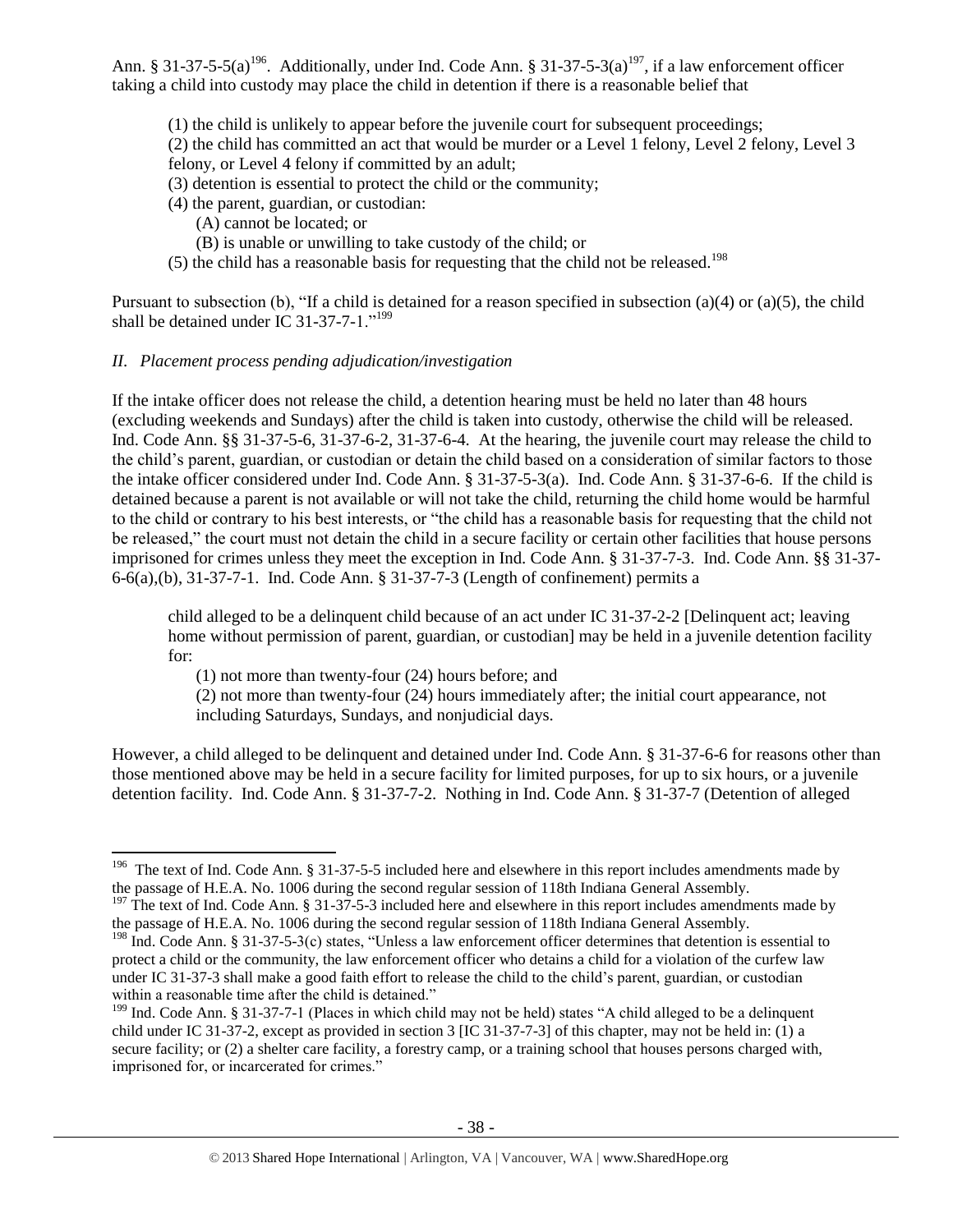delinquent child) refers to Ind. Code Ann. § 35-42-3.5-4(a) (Additional rights of victim) or states that a minor's involvement in prostitution does not constitute a delinquent act.

# *III. Adjudication or referral to alternate process*

a. Diversion or alternate process

For children delinquent under Ind. Code Ann. § 31-37-1, Ind. Code Ann. § 31-37-19-5(b) provides the juvenile court with several dispositional alternatives that may be taken in conjunction with the placement options in Ind. Code Ann. § 31-37-19-6, including ordering probationary supervision of the child, ordering outpatient treatment, ordering wardship, and ordering the attendance of an alcohol and drug program.

# *IV. Outcomes*

For a child who admits to being a delinquent child, or one found by the court to be a delinquent child, the court must enter judgment of delinquency, order a predispositional report, and schedule a dispositional hearing, at which it must consider, among other things, "[a]lternatives for the care, treatment, rehabilitation, or placement of the child." Ind. Code Ann. §§ 31-37-18-1(1), 31-37-12-9(a), 31-37-13-2(3). Pursuant to Ind. Code Ann. § 31-37-19-1(a) (Delinquent children—Decrees), if the child is found to be delinquent under Ind. Code Ann. § 31-37-2 (Delinquent children who commit certain other acts and who need care, treatment, or rehabilitation), the court may enter certain dispositional decrees, including placing the child under the supervision of the probation department, ordering outpatient treatment for the child, removing the child from his or her home and placing the child in a different home or a shelter, making the child a ward of a person or a shelter, and partially or completely emancipating the child. The juvenile court must meet several requirements under Ind. Code Ann. § 31-37-19-1(b) to remove a child from the home including approving a permanency plan, designating responsibility to the probation department for the child's care and placement, determining whether "reasonable efforts were made to prevent or eliminate the need for removal," and whether the child's best interests, health, and welfare will benefit from removal from the home.

Ind. Code Ann. § 31-37-19-6 provides the placement options through a juvenile court disposition for a child determined delinquent pursuant to Ind. Code Ann. § 31-37-1 (Delinquent children who commit acts that would be offenses if committed by adults) including awarding wardship to the department of correction or a "community based correctional facility for children," awarding wardship to a person or to a shelter, removing the child from the home to be placed in another home or shelter, order the child confined for a period of time in a juvenile detention facility, or placing the child in a secure private facility. Juveniles who have committed more serious offenses are confined pursuant to Ind. Code Ann. § 31-37-19-10.

Children under 12 may not be awarded to the department of corrections under Ind. Code Ann. § 31-37-19-  $6(b)(2)(A)$  unless the child is 10 or 11 and "committed an act that would have been murder if committed by an adult." Ind. Code Ann. § 31-37-19-7(a), (b).

5.4.1 Recommendation: Establish a mandatory response law directing any minor involved in prostitution, pornography or sexual performance away from the criminal justice system and into a protective system.

# *5.5 Commercial sexual exploitation or sex trafficking is identified as a type of abuse and neglect within child protection statutes.*

For purposes of investigating possible instances of child abuse and neglect within family law, under Ind. Code Ann. § 31-32-11-1 (Privileged communications), § 31-33 (Juvenile law: reporting and investigation of child abuse and neglect), § 31-34-7-4 (Persons accused of child abuse or neglect entitled to access to report), and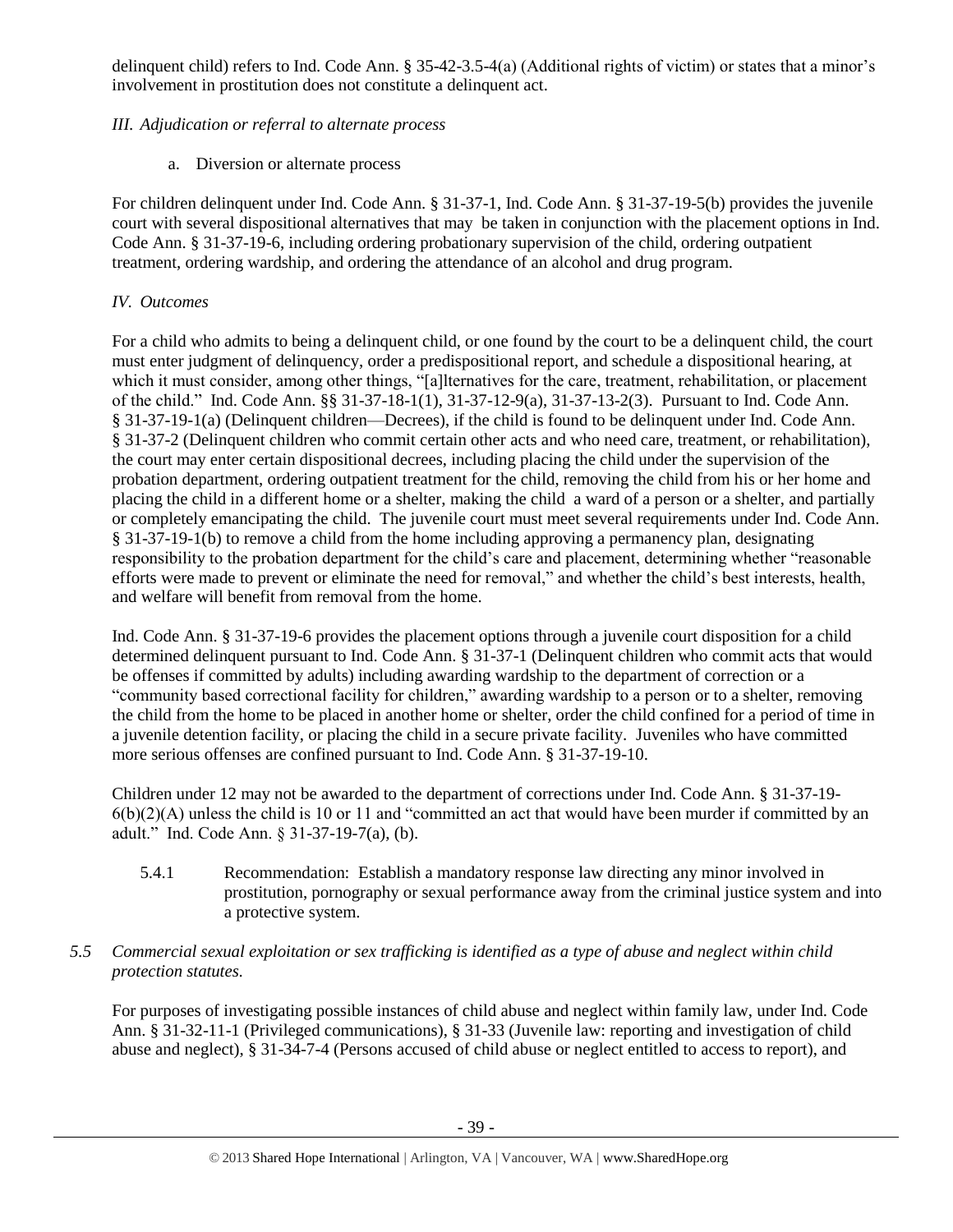§ 31-39-8-4 (Probative value of information—Unsubstantiated information), "child abuse and neglect . . . refers to a child described in IC 31-34-1-1 through IC 31-34-1-5, regardless of whether the child needs care, treatment, rehabilitation, or the coercive intervention of a court."<sup>200</sup> Ind. Code Ann. § 31-9-2-14. However, subsection (b) specifies that "child abuse and neglect" does not apply to a child who is alleged to be "a victim of a sexual offense under IC 35-42-4-3 $^{201}$  [Child molesting] unless the alleged offense under IC 35-42-4-3 involves the fondling or touching of the buttocks, genitals, or female breasts, regardless of whether the child needs care, treatment, rehabilitation, or the coercive intervention of a court." Under subsection (c), "'Child abuse or neglect', for purposes of IC 31-34-2.3 [Child protective orders for removal of alleged perpetrators], refers to acts or omissions by a person against a child as described in IC 31-34-1-1 through IC 31-34-1-9, regardless of whether the child needs care, treatment, rehabilitation, or the coercive intervention of a court."

Ind. Code Ann. § 31-34-1-3(a)(1)<sup>202</sup> (Victim of sex offenses) defines a "child in need of services" as a child who, before reaching the age of 18, is the victim of a specified sex offense, including a victim of Ind. Code Ann. § 35-42-4-3 (Child molesting), § 35-42-4-4 (Child exploitation), § 35-42-4-9 (Sexual misconduct with a minor), § 35-45-4-2 (Prostitution), or "the law of another jurisdiction . . . that is substantially equivalent to any of the offenses listed," and "the child needs care, treatment, or rehabilitation that: (A) the child is not receiving; and (B) is unlikely to be provided or accepted without the coercive intervention of the court."

A child also is a child in need of services if "the child lives in the same household as another child who is the victim of a sex offense" listed above; "the child lives in the same household as the adult who committed the sex offense," and the offense "resulted in a conviction or judgment," or the adult "has been charged with a sex offense listed in subdivision (1) and is awaiting trial;" the child needs care or treatment as noted above, and

a caseworker assigned to provide services to the child:

(A) places the child in a program of informal adjustment or other family or rehabilitative services based upon the existence of the circumstances described in subdivisions (1) and (2) and the assigned caseworker subsequently determines further intervention is necessary; or (B) determines that a program of informal adjustment or other family or rehabilitative services is inappropriate. Ind. Code Ann. § 31-34-1-3(b).

- 5.5.1 Recommendation: Amend Ind. Code Ann. § 31-34-1-3 (Victim of sex offenses) to include victims of Ind. Code Ann. § 35-42-3.5-1 (Promotion of human trafficking—Sexual trafficking of a minor—Human trafficking), § 35-42-4-5 (Vicarious sexual gratification), § 35-42-4-6 (Child solicitation), § 35-45-4-3 (Patronizing a prostitute), and § 35-45-4-4 (Promoting prostitution) as children in need of services.
- *5.6 The definition of "caregiver" (or similar term) in the child welfare statutes is broad enough to include a trafficker who has custody or control of a child in order to bring a trafficked child into the protection of child protective services.*

For juvenile law, "custodian" is defined as "a person with whom a child resides." Ind. Code Ann. § 31-9-2- 31(a). For purposes of the chapter on child in need of services, "custodian" is defined in Ind. Code Ann. § 31-9-  $2-31(b)$ , in part, as, including "any person who is . . . (3) a child caregiver, as defined in section 16.4 [IC 31-9-2-

 $\overline{a}$ <sup>200</sup> Ind. Code Ann. § 31-34-1-1 (Impairment or serious endangerment of physical or mental condition); Ind. Code Ann. § 31-34-1-2 (Endangerment of physical or mental health); Ind. Code Ann. § 31-34-1-3 (Victims of sex offenses); Ind. Code Ann. § 31-34-1-4 (Participation in obscene performances); Ind. Code Ann. § 31-34-1-5 (Sex offenses committed by child).

<sup>201</sup> *See supra* not[e 34.](#page-8-0)

<sup>202</sup> *See supra* not[e 164.](#page-26-0)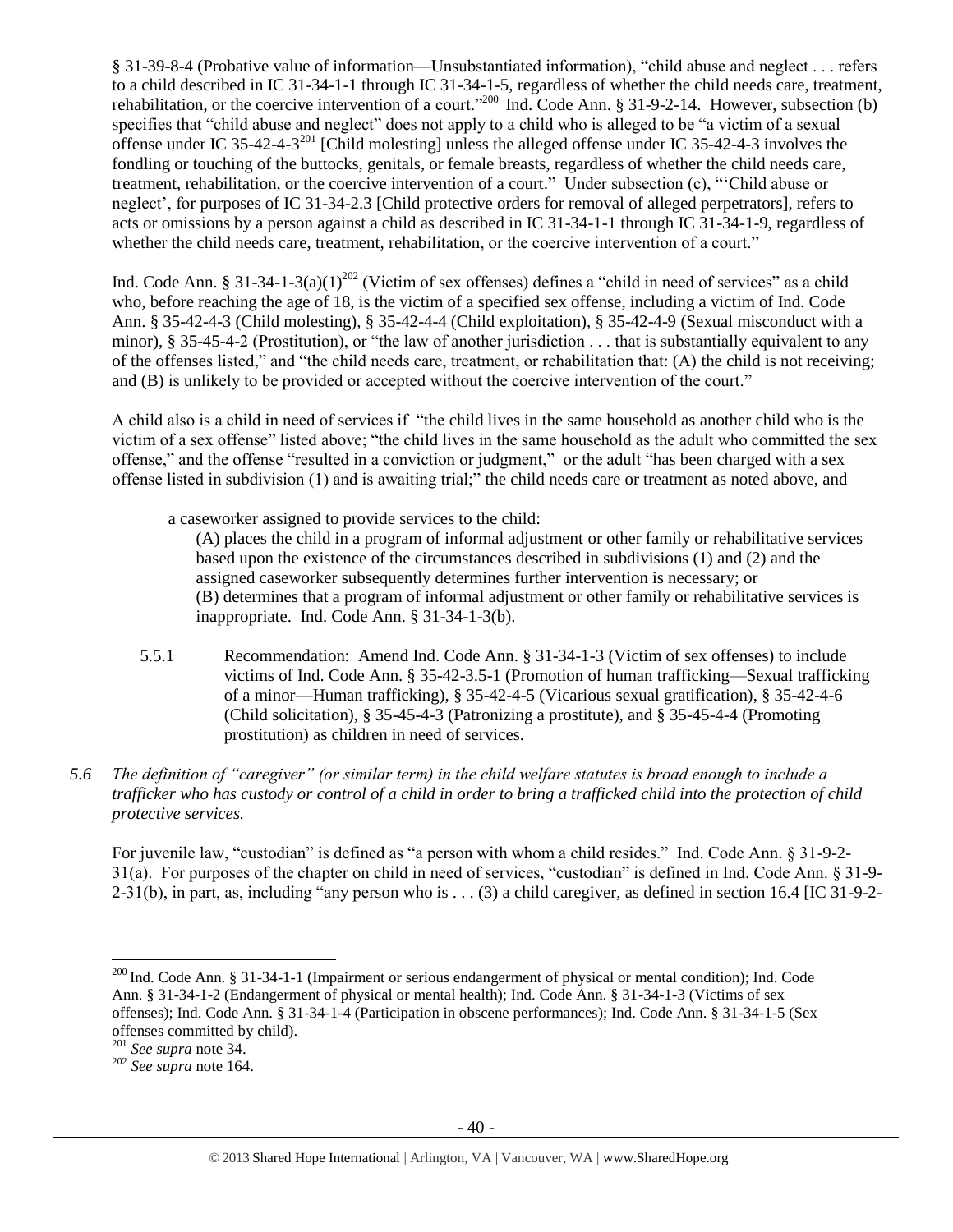16.4] of this chapter;<sup>203</sup> (4) a member of the household of the child's noncustodial parent; or (5) an individual who has or intends to have direct contact, on a regular and continuing basis, with a child for whom the individual provides care and supervision." These definitions may be sufficiently broad to capture a trafficker in the definition of "caregiver."

## *5.7 Crime victims' compensation is specifically available to a child victim of sex trafficking or commercial sexual exploitation of children (CSEC) without regard to ineligibility factors.*

Pursuant to Ind. Code Ann. § 5-2-6.1-12(1),<sup>204</sup> a victim of a violent crime is eligible to receive compensation under Title 5, Article 2, Chapter 6.1 (Compensation for victims of violent crime). A "victim" is defined as "an individual who suffers bodily injury or death as a result of a violent crime." Ind. Code Ann. § 5-2-6.1-7. Violent crimes include, with some exceptions, those felonies or Class A misdemeanors that result in bodily injury or death to the victim. Ind. Code Ann. § 5-2-6.1-8(1). Violent crimes also include Ind. Code Ann. § 35- 42-4-3 (Child molesting) and § 35-42-4-7 (Child seduction). Ind. Code Ann. § 5-2-6.1-8(1). "Bodily injury" is defined as: "(1) an impairment of a physical condition; (2) a visible injury; (3) physical pain; or (4) emotional trauma that stems directly from the impairment of a physical condition, a visible injury, or physical pain." Ind. Code Ann. § 5-2-6.1-0.5.

After proving "bodily injury," other requirements and ineligibility factors present special difficulties for domestic minor sex trafficking victims. A victim who "sustained the injury as a result of participating in or assisting in . . . a criminal act," or "profited or would have profited from the criminal act" may not receive victim's compensation benefits. Ind. Code Ann. § 5-2-6.1-13(a)(1), (3).<sup>205</sup> However, an exception to the reporting requirement exists for alleged victims of child sex crimes and may apply to CSEC victims. Ind. Code Ann. § 5-2-6.1-17(a) states "(a) Except for an alleged victim of a child sex crime,<sup>206</sup> the division may not award compensation under this chapter unless the violent crime was reported to a law enforcement officer not more than seventy-two (72) hours after the occurrence of the crime." In addition, if an eligible victim's application for compensation is not received within 180 days after the date of the crime, or within 2 years given a showing of good cause, compensation will not be granted to the victim. Ind. Code Ann. § 5-2-6.1-16(b). Nothing in Ind. Code Ann. § 5-2-6.1 (Compensation for victims of violent crime), however, explains what constitutes "good cause" for purposes of Ind. Code Ann. § 5-2-6.1-16(b) (Applications for assistance). An exception to this requirement may also apply to CSEC victims in some cases since "an alleged victim of a child sex crime may submit an application to the division until the victim becomes thirty-one (31) years of age." Ind. Code Ann. § 5-2-6.1-16(e). Finally, if "the claimant fails to fully cooperate with law enforcement personnel in the

<sup>204</sup> The text of Ind. Code Ann. § 5-2-6.1-12 included here and elsewhere in this report includes amendments made by the passage of H.E.A. No. 1093 during the first regular session of 118<sup>th</sup> Indiana General Assembly.

(5) incest (IC 35-46-1-3);

 $\overline{\phantom{a}}$ <sup>203</sup> A "child caregiver" is defined in Ind. Code Ann. § 31-9-2-16.4 as "a person who provides, or is responsible for providing, care and supervision of a child (other than a child of whom the person is a parent, stepparent, grandparent, aunt, uncle, sibling, legal guardian or custodian with whom the person resides) at a residential property that is not the child's place of residence, if the person: (1) is not required to be licensed as the operator of . . . a child care home . . . a foster family home . . . ; (2) provides care and supervision of a child while unattended by the child's: (A) parent; (B) guardian; or (C) custodian with whom the child resides; and (3) receives more than two thousand dollars (\$2,000) in annual compensation for providing care and supervision of a child or children."

<sup>&</sup>lt;sup>205</sup> Pursuant to Ind. Code Ann. § 5-2-6.1-13(b), "If the victim is a dependent child or dependent parent of the person who commits a violent crime, compensation may be awarded where justice requires."

<sup>206</sup> Ind. Code Ann. § 5-2-6.1-7.5 provides,

As used in this chapter, "victim of a child sex crime" means an individual who was the victim of:

<sup>(1)</sup> child molesting (IC 35-42-4-3(a));

<sup>(2)</sup> vicarious sexual gratification (IC 35-42-4-5);

<sup>(3)</sup> child solicitation (IC 35-42-4-6);

<sup>(4)</sup> child seduction (IC 35-42-4-7); or

and was less than eighteen (18) years of age at the time the crime occurred.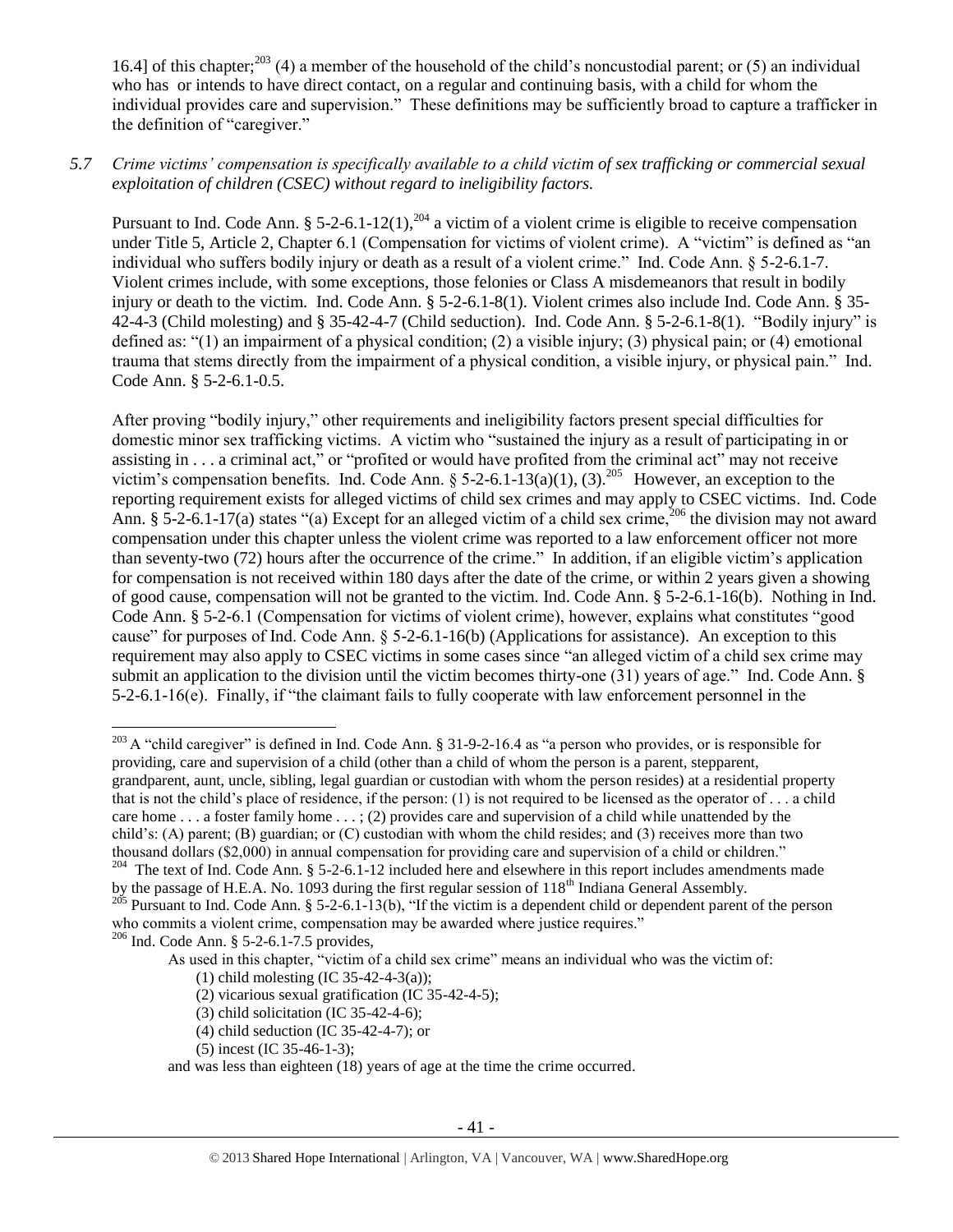investigation, apprehension, and prosecution of the offender," compensation may be denied. Ind. Code Ann. § 5-2-6.1-18.

- 5.7.1 Recommendation: Amend Ind. Code Ann. § 5-2-6.1-13(a) to specifically extend the exceptions to the reporting requirement and ineligibility criteria to victims of domestic minor sex trafficking.
- 5.7.2 Recommendation: Amend Ind. Code Ann. § 5-2-6.1-8(1) to include Ind. Code Ann. § 35-42- 3.5-1 (Promotion of human trafficking—Sexual trafficking of a minor—Human trafficking) within the definition of a violent crime, regardless of whether the victim suffers bodily injury or death as a result of the offense.

#### *5.8 Victim-friendly procedures and protections are provided in the trial process for minors under 18.*

Ind. Code Ann. § 35-42-3.5-4(a)(3) (Additional rights of victim) provides that human trafficking victims shall be provided protection if their "safety is at risk or if there is danger of additional harm by recapture of the victim by the person who allegedly committed the offense . . . ." Protections include "ensuring that the names and identifying information of the alleged victim and the victim's family members are not disclosed to the public." Ind. Code Ann. § 35-42-3.5-4(a)(3)(B).

In addition, victims of trafficking and sexual offenses who are under 14 are entitled to certain victim-friendly protections throughout the criminal justice process, as listed in Ind. Code Ann. Title 35, Article 37, Chapter 4 (Evidence). In prosecutions for certain listed crimes, including, Ind. Code Ann. § 35-42-3.5-1 (Promotion of human trafficking—Sexual trafficking of a minor—Human trafficking) and § 35-42-4 (Sex crimes), "On the motion of the prosecuting attorney, the court may order that the testimony of a protected person be taken in a room other than the courtroom, and that the questioning of the protected person by the prosecution and the defense be transmitted using a two-way closed circuit television arrangement that: (1) allows the protected person<sup>207</sup> to see the accused and the trier of fact; and  $(2)$  allows the accused and the trier of fact to see and hear the protected person." Ind. Code Ann. § 35-37-4-8(c). Videotaped testimony of a "protected person" may also be ordered by the court upon motion of the prosecuting attorney or the defendant under the same requirements of Ind. Code Ann. § 35-37-4-8(c). Ind. Code Ann. § 35-37-4-8(d). Pursuant to Ind. Code Ann. § 35-37-4-8(e), the court may not allow closed-circuit or videotaped testimony unless certain conditions are met, including the

As used in this section, "protected person" means:

- (A) is manifested before the individual is eighteen (18) years of age;
- (B) is likely to continue indefinitely;

- (3) an individual who is:
	- (A) at least eighteen (18) years of age; and

- (i) managing or directing the management of the individual's property; or
- (ii) providing or directing the provision of self-care.

 $\overline{\phantom{a}}$ <sup>207</sup> Pursuant to Ind. Code Ann. § 35-37-4-8(b), "protected person" is defined by referring to Ind. Code Ann. § 35-37-4-6. Ind. Code Ann. § 35-37-4-6(c) states,

<sup>(1)</sup> a child who is less than fourteen (14) years of age;

<sup>(2)</sup> an individual with a mental disability who has a disability attributable to an impairment of general intellectual functioning or adaptive behavior that:

<sup>(</sup>C) constitutes a substantial impairment of the individual's ability to function normally in society; and

<sup>(</sup>D) reflects the individual's need for a combination and sequence of special, interdisciplinary, or generic care, treatment, or other services that are of lifelong or extended duration and are individually planned and coordinated; or

<sup>(</sup>B) incapable by reason of mental illness, mental retardation, dementia, or other physical or mental incapacity of: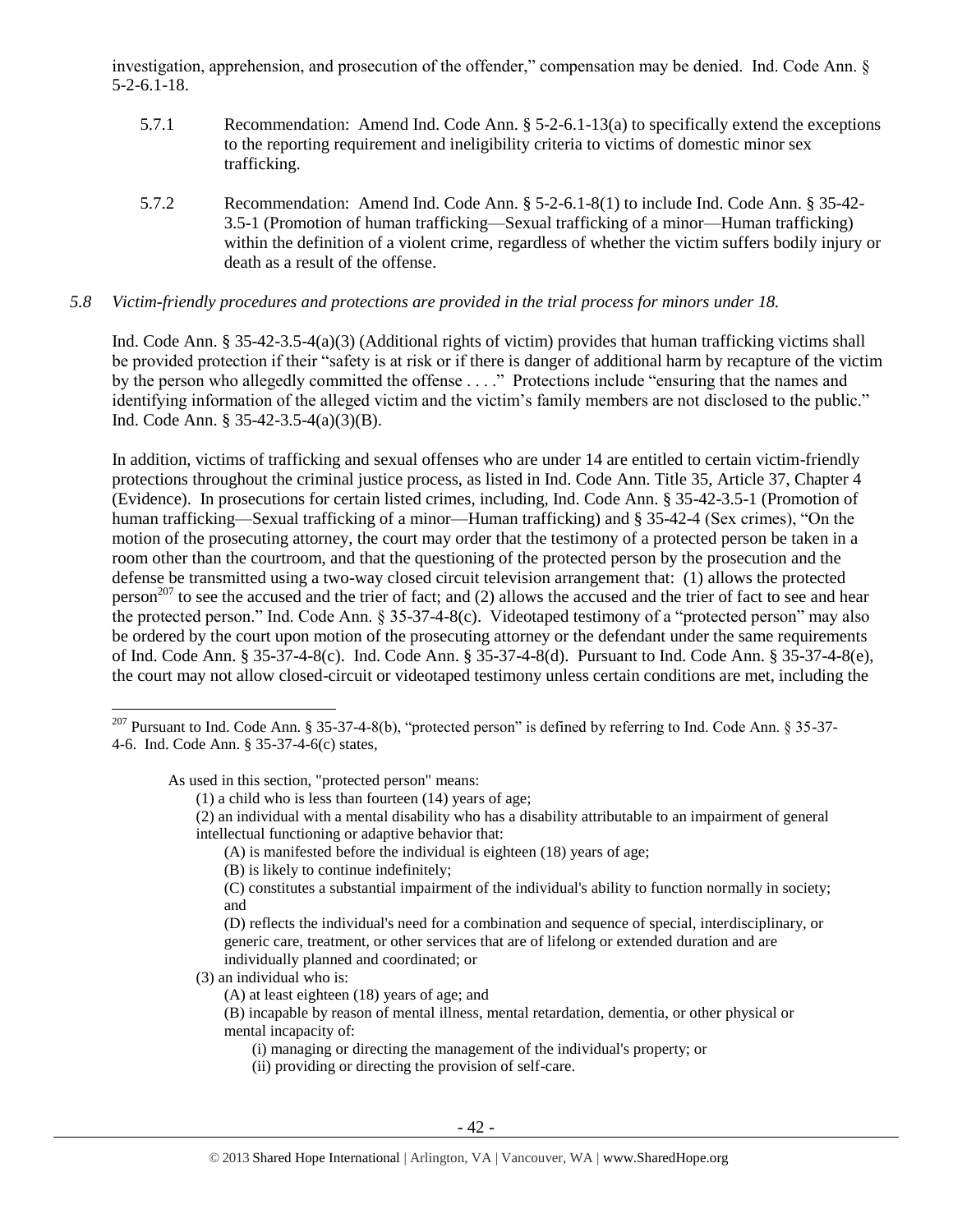conditions outlined in subsection  $(e)(1)(B)$  that the court find that the protected person should testify outside of court because

(i) the court finds from the testimony of a psychiatrist, physician, or psychologist and any other evidence that the protected person's testifying in the physical presence of the defendant would cause the protected person to suffer serious emotional harm and the court finds that the protected person could not reasonably communicate in the physical presence of the defendant to the trier of fact; (ii) a physician has certified that the protected person cannot be present in the courtroom for medical reasons; or

(iii) evidence has been introduced concerning the effect of the protected person's testifying in the physical presence of the defendant, and the court finds that it is more likely than not that the protected person's testifying in the physical presence of the defendant creates a substantial likelihood of emotional or mental harm to the protected person.

Ind. Code Ann. § 35-37-4-8 does not permit the defendant to be present in the room while the witness gives testimony via closed-circuit television. Ind. Code Ann. § 35-37-4-8(f). If the court allows testimony to be given via videotape, Ind. Code Ann. § 35-37-4-8(g) provides that only certain persons may be present in the room during the witness's testimony, including the defendant if he is not represented by an attorney. Ind. Code Ann. § 35-37-4-8(g)(3). Also, "if the defendant is not represented by an attorney, the defendant may question the protected person." Ind. Code Ann.  $\frac{1}{2}$  35-37-4-8(g)(7).

The court also must provide safeguards all sex trafficking victims, such as separate waiting rooms, "to minimize the contact of the victim of an offense" with the defendant and the defendant's friends and relatives during criminal proceedings. Ind. Code Ann. § 35-37-4-11(a), (b).

Furthermore, in prosecutions under Ind. Code Ann. § 35-42-4 (Sex crimes), evidence of the victim's past sexual conduct, including both opinion and reputation evidence, may not be admitted or referred to in the presence of the jury. Ind. Code Ann. § 35-37-4-4(a). However, pursuant to Ind. Code Ann. § 35-37-4-4(b), evidence

(1) Of the victim's or a witness's past sexual conduct with the defendant;

(2) Which in a specific instance of sexual activities shows that some person other than the defendant committed the act upon which the prosecution is founded; or

(3) That the victim's pregnancy at the time of the trial was not caused by the defendant; may be introduced if the judge finds, under the procedure provided in subsection (c) of this section, that it is material to a fact at issue in the case and its inflammatory or prejudicial nature does not outweigh its probative value.

Certain additional protections are afforded to children who are the victims of sex crimes. Under Ind. Code Ann. § 35-40-5-11 (Interview by defense counsel of child less than sixteen who is alleged victim of sex offense), defense counsel who wish to interview victims of sexual offenses under 16 after charges are filed must "contact the prosecuting attorney" rather than the child, and "[t]he child has the right . . . to confer with the prosecuting attorney before the interview occurs." Ind. Code Ann. § 35-40-5-11(c). "If the parties are unable to agree to the terms of the interview, the parties may petition the court for a hearing on the terms of the interview prior to the interview taking place. The court shall review the terms suggested by the parties and consider the age of the child, any special considerations, and the rights of victims provided by IC 35-40-5-1 in setting reasonable terms for the interview." Ind. Code Ann.  $§$  35-40-5-11(d).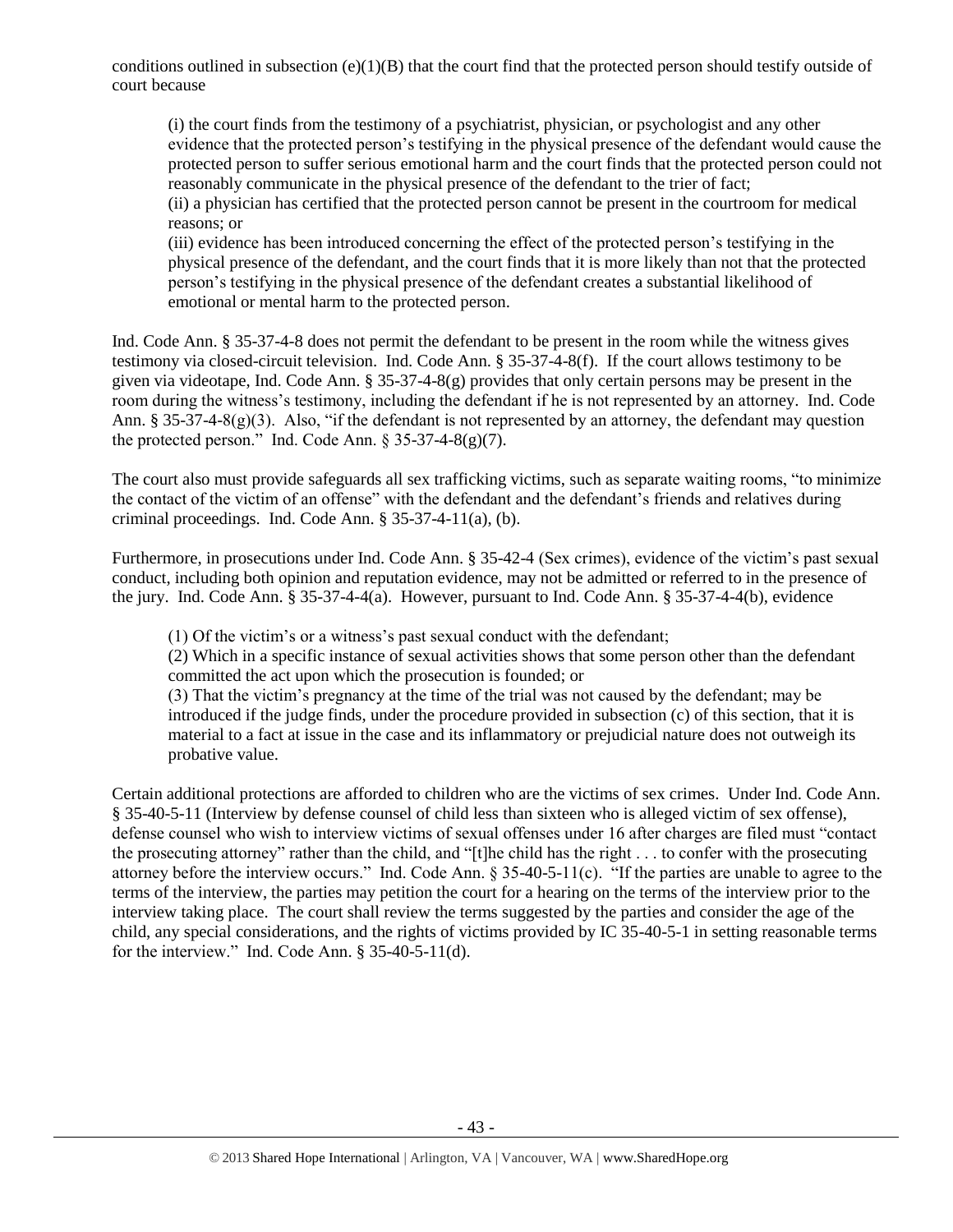*5.9 Expungement or sealing of juvenile delinquency records resulting from arrests or adjudications for prostitution-related offenses committed as a result of, or in the course of, the commercial sexual exploitation of a minor is available within a reasonable time after turning 18.*

Under Ind. Code Ann. § 31-39-8-2 (Petition to juvenile court for removal of records), "Any person may petition a juvenile court at any time to remove from: (1) the court's files; (2) the files of law enforcement agencies; and (3) the files of any other person who has provided services to a child under a court order; those records pertaining to the person's involvement in juvenile court proceedings." In determining whether to grant such a petition, Ind. Code Ann. § 31-39-8-3 states the court may consider the following:

(1) the best interests of the child;

(2) the age of the person during the person's contact with the juvenile court or law enforcement agency; (3) the nature of any allegations;

(4) whether there was an informal adjustment or an adjudication;

(5) the disposition of the case;

(6) the manner in which the person participated in any court ordered or supervised services;

(7) the time during which the person has been without contact with the juvenile court or with any law enforcement agency;

- (8) whether the person acquired a criminal record; and
- (9) the person's current status.

Furthermore, a person who was arrested but not charged with a criminal offense, or if the charges were dropped, may petition the court to have records related to the arrest expunged. Ind. Code Ann. § 35-38-5-1(a). If the petition is granted, "no information concerning the arrest may be placed or retained in any state central repository for criminal history information or in any other alphabetically arranged criminal history information system maintained by a local, regional, or statewide law enforcement agency. However, this chapter does not require any change or alteration in any record (such as a police blotter entry) made at the time of the arrest or in the record of any court in which the criminal charged were filed." Ind. Code Ann. § 35-38-5-3.

*5.10 Victim restitution and civil remedies for victims of domestic minor sex trafficking or commercial sexual exploitation of children (CSEC) are authorized by law.* 

Victim restitution for victims of human trafficking offenses is mandatory. Ind. Code Ann. § 35-42-3.5-2 (Restitution to victim) states, "In addition to any sentence or fine imposed for a conviction of an offense under section 1 [Ind. Code Ann. § 35-42-3.5-1 (Promotion of human trafficking—Sexual trafficking of a minor— Human trafficking)] of this chapter, the court shall order the person convicted to make restitution to the victim of the crime under IC 35-50-5-3." Ind. Code Ann. § 35-50-5-3(k) states,

The court shall order a person convicted of an offense under IC 35-42-3.5 to make restitution to the victim of the crime in an amount equal to the greater of the following:

(1) The gross income or value to the person of the victim's labor or services.

(2) The value of the victim's labor as guaranteed under the minimum wage and overtime provisions of:

(A) the federal Fair Labor Standards Act of 1938, as amended (29 U.S.C. 201-209); or

(B) IC 22-2-2 (Minimum Wage);

whichever is greater.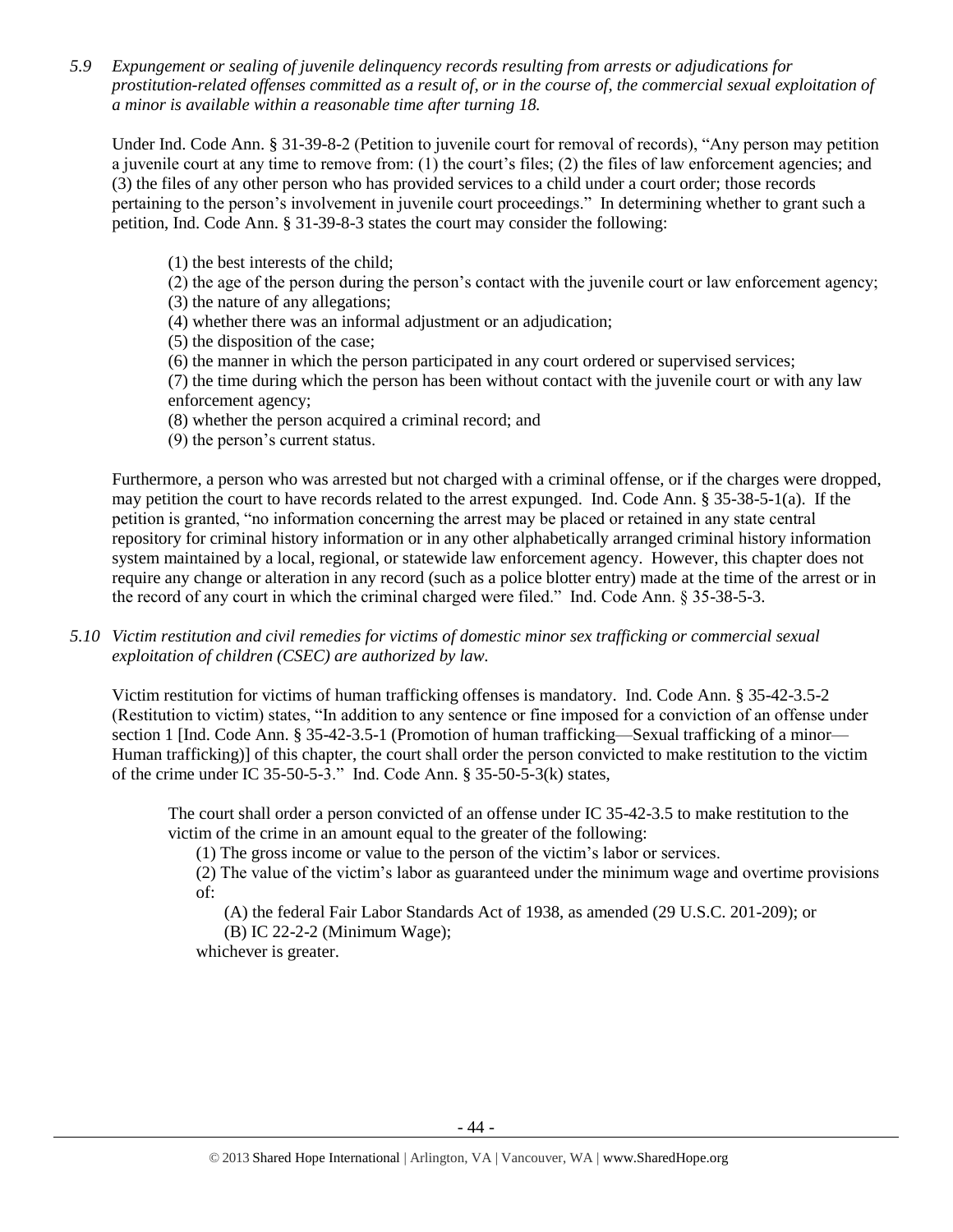In addition, persons convicted of Ind. Code Ann.  $\S 35-42-3.5-1<sup>208</sup>$  may also be liable to the victim for civil damages, including actual and punitive damages, reasonable attorney's fees, and court costs. Ind. Code Ann. § 35-42-3.5-3(a).

Victims are entitled to restitution more broadly under Ind. Code Ann. § 35-50-5-3(a) (Restitution orders), which permits the court to order a defendant convicted of any felony or misdemeanor to make restitution to the victim. This restitution provision is subject to the discretion of the court. In determining the amount of restitution a victim is entitled to, pursuant to Ind. Code Ann. § 35-50-5-3(a), the court will consider the following:

(1) property damages of the victim incurred as a result of the crime, based on the actual cost of repair (or replacement if repair is inappropriate);

(2) medical and hospital costs incurred by the victim (before the date of sentencing) as a result of the crime;

(3) the cost of medical laboratory tests to determine if the crime has caused the victim to contract a disease or other medical condition;

(4) earnings lost by the victim (before the date of sentencing) as a result of the crime including earnings lost while the victim was hospitalized or participating in the investigation or trial of the crime; and (5) funeral, burial, or cremation costs incurred by the family or estate of a homicide victim as a result of the crime.

Victims may also be entitled to receive "[a]n amount not to exceed three (3) times . . . the actual damages" they suffered as a result of a violation of Ind. Code Ann. § 35-45-9-3 (Criminal gang activity). Ind. Code Ann. § 34- 24-3-1.

Lastly, victims whose offenders are convicted of racketeering may pursue additional remedies. A victim who has suffered damages as a result of a violation of Ind. Code Ann.  $\S$  35-45-6-2<sup>209</sup> (Corrupt business influence) may bring a civil suit to recover three times the amount of damages incurred, attorney's fees, court costs, and any punitive damages the court may award. Ind. Code Ann. § 34-24-2-6(b). The trafficker or facilitator can also be ordered to forfeit "any property: (1) used in the course of; (2) intended for use in the course of; (3) derived from; or (4) realized through; conduct in violation of IC 35-45-6-2 [Corrupt business influence]." Ind. Code Ann. § 34-24-2-2(a). Pursuant to Ind. Code Ann. § 34-24-2-6(d), "an aggrieved person has a right or claim to forfeited property or to the proceeds derived from forfeited property superior to any right or claim the state has in the same property or proceeds."

*5.11 Statutes of limitations for civil and criminal actions for child sex trafficking or commercial sexual exploitation of children (CSEC) offenses are eliminated or lengthened sufficiently to allow prosecutors and victims a realistic opportunity to pursue criminal action and legal remedies.*

Pursuant to Ind. Code Ann. § 35-41-4-2(c)<sup>210</sup>, no statute of limitations applies to criminal prosecutions of Class A felonies (for a crime committed before July 1, 2014), or a Level 1 or 2 felony (for a crime committed after June 30, 2014), such as violations of Ind. Code Ann. § 35-42-3.5-1(b)<sup>211</sup> (Sexual trafficking of a minor) and, when aggravating factors are present, Ind. Code Ann. § 35-42-4-9(a) (Sexual misconduct with a minor).

 $\overline{\phantom{a}}$ <sup>208</sup> *See supra* not[e 2.](#page-0-0)

<sup>209</sup> *See supra* not[e 44.](#page-9-1)

<sup>&</sup>lt;sup>210</sup> The text of Ind. Code Ann. § 35-41-4-2 included here and elsewhere in this report includes amendments made by the passage of S.E.A. No. 142 during the first regular session of 118th Indiana General Assembly (effective July 1, 2014).

The passage of H.E.A. No. 1006 during the first regular session of the  $118<sup>th</sup>$  Indiana General Assembly (effective July 1, 2014) also amended § 35-41-4-2.

<sup>211</sup> *See supra* not[e 2.](#page-0-0)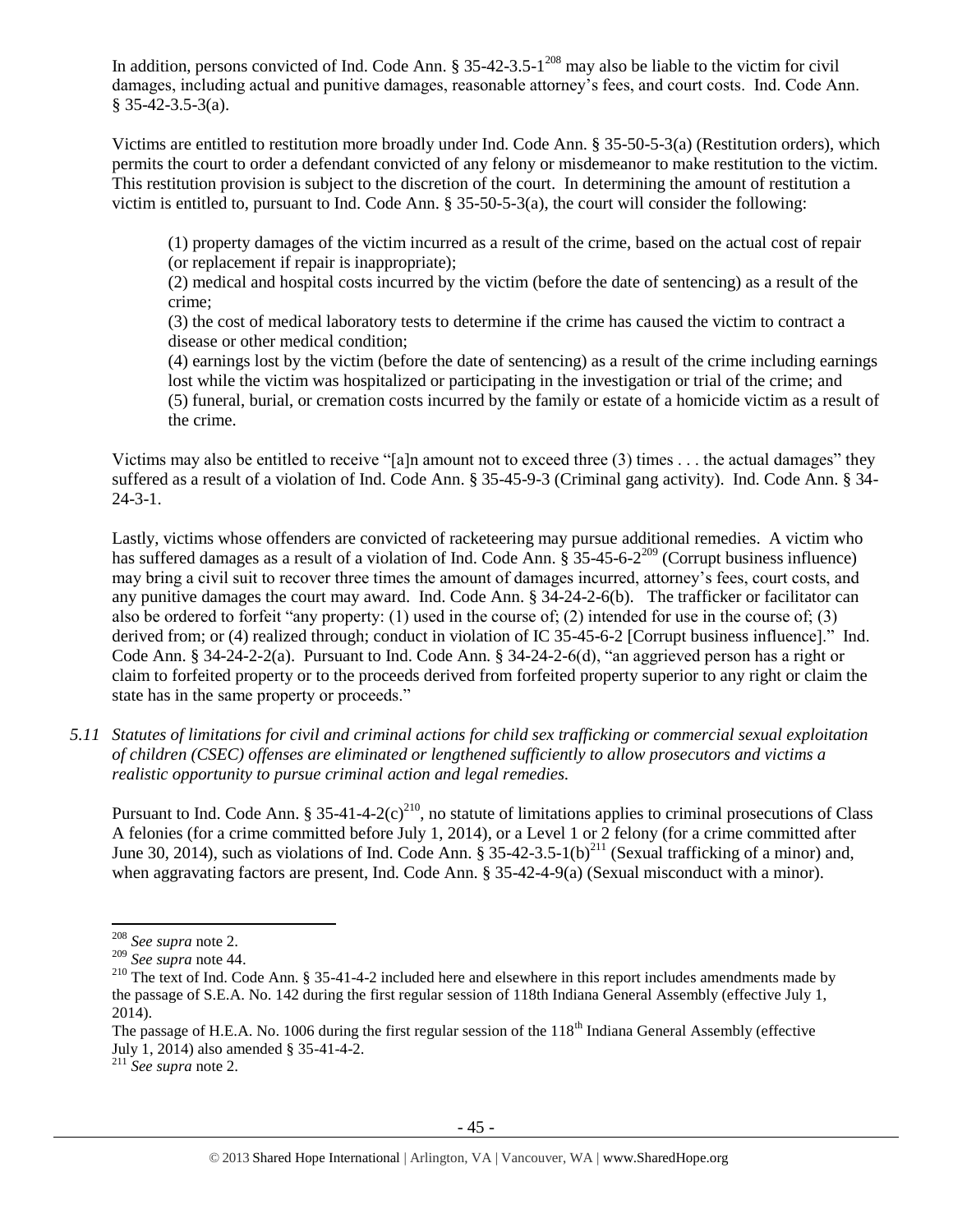Pursuant to Ind. Code Ann. § 35-41-4-2(m), a statute of limitations applies to sex offenses listed within IC 11-8- 8-4.5 (sex offender defined) if the offense is committed against a child. The case must be brought within 10 years of the offense, or within 4 years of when the victim gains their dependence from the alleged offender, "whichever occurs later." There are two exceptions to this rule. The first is for sex offenses that are Class A felonies (if committed prior to July 1, 2014), Level 1 or Level 2 felonies (if committed after June 30, 2014); actions for these offenses may be brought at any time. The second exception is for actions brought under Ind. Code Ann. §§ 35-42-4-3(a) (Child molesting), 35-42-4-5 (Vicarious sexual gratification), 35-42-4-6 (Child solicitation), 35-42-4-7 (Child seduction), and 35-46-1-3 (Incest). These cases may be brought until the victim reaches 31 years of age. Ind. Code Ann. § 35-41-4-2(e).

Pursuant to Ind. Code Ann.  $\S 35-41-4-2(a)(1)$ , a statute of limitations of 5 years applies to criminal prosecutions of Level 4, Level 5, or Level 6 felonies, such as violations of Ind. Code Ann. § 35-45-9-3 (Participation in criminal gang), § 35-45-9-5 (Criminal gang recruitment), § 35-45-6-2(1) (Corrupt business influence), and § 35- 45-15-5 (Money laundering). Pursuant to Ind. Code Ann. § 35-41-4-2(a)(2), a statute of limitations of 2 years applies to criminal prosecutions for any misdemeanor, such as Ind. Code Ann. § 35-42-4-13(c) (Inappropriate communication with a child) and § 35-45-4-3 (Patronizing a prostitute).

For civil claims, a 2-year statute of limitations, running from the date of the offender's conviction, applies to domestic minor sex trafficking victims civil claims for damages under Ind. Code Ann. § 35-42-3.5-3(a) (Civil cause of action). Ind. Code Ann. § 35-42-3.5-3(b).

5.11.1 Recommendation: Amend Ind. Code Ann. § 35-41-4-2(e) to include Ind. Code Ann. § 35-42- 3.5-1(a) and (d) (Promotion of human trafficking—Sexual trafficking of a minor—Human trafficking) as an offense for which prosecution is not barred until the victim of the offense reaches the age of 31.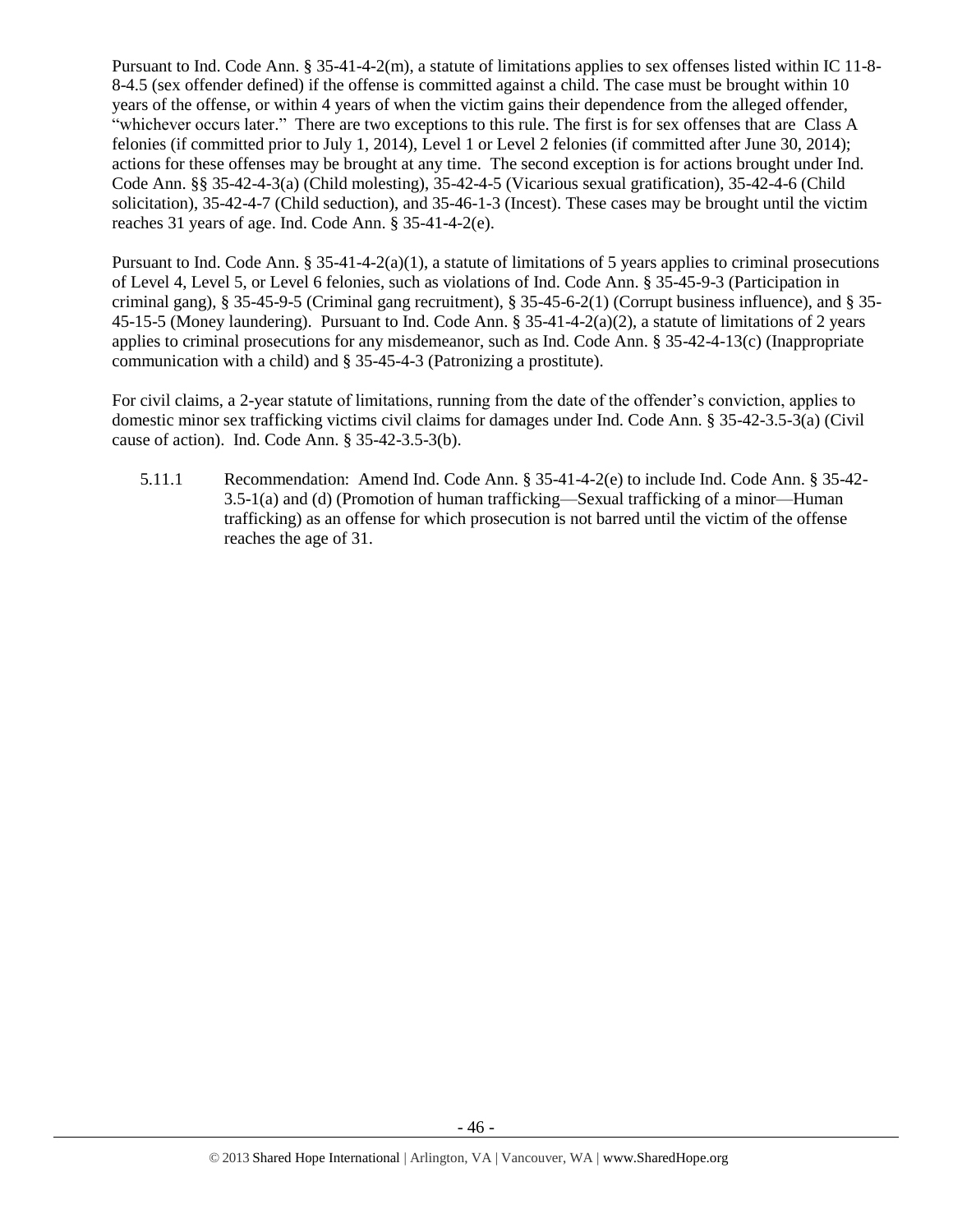# **FRAMEWORK ISSUE 6: CRIMINAL JUSTICE TOOLS FOR INVESTIGATION AND PROSECUTIONS**

## *Legal Components:*

- *6.1 Training on human trafficking and domestic minor sex trafficking for law enforcement is statutorily mandated or authorized.*
- *6.2 Single party consent to audiotaping is permitted in law enforcement investigations.*
- *6.3 Wiretapping is an available tool to investigate domestic minor sex trafficking.*
- *6.4 Using a law enforcement decoy posing as a minor to investigate buying or selling of commercial sex acts is not a defense to soliciting, purchasing, or selling sex with a minor.*
- *6.5 Using the Internet to investigate buyers and traffickers is a permissible investigative technique.*
- *6.6 Law enforcement and child welfare agencies are mandated to promptly report missing and recovered children. \_\_\_\_\_\_\_\_\_\_\_\_\_\_\_\_\_\_\_\_\_\_\_\_\_\_\_\_\_\_\_\_\_\_\_\_\_\_\_\_\_\_\_\_\_\_\_\_\_\_\_\_\_\_\_\_\_\_\_\_\_\_\_\_\_\_\_\_\_\_\_\_\_\_\_\_\_\_\_\_\_\_\_\_\_\_\_\_\_\_\_\_\_\_*

# *Legal Analysis:*

*6.1 Training on human trafficking and domestic minor sex trafficking for law enforcement is statutorily mandated or authorized.*

Pursuant to Ind. Code Ann. § 5-2-1-9(a)(10), which discusses mandatory training for law enforcement officers, the Indiana Law Enforcement Training Board is required to provide the following:

Minimum standards for a course of study on human and sexual trafficking that must be required for each person accepted for training at a law enforcement training school or academy and for in service training programs for law enforcement officers. The course must cover the following topics:

- (A) Examination of the human and sexual trafficking laws (IC 35-42-3.5).
- (B) Identification of human and sexual trafficking.
- (C) Communicating with traumatized persons.
- (D) Therapeutically appropriate investigative techniques.
- (E) Collaboration with federal law enforcement officials.
- (F) Rights of and protections afforded to victims.
- (G) Providing documentation that satisfies the Declaration of Law Enforcement Officer for Victim
- of Trafficking in Persons (Form I-914, Supplement B) requirements established under federal law.
- (H) The availability of community resources to assist human and sexual trafficking victims.

A law enforcement officer appointed after June 30, 1993 may not "(1) make an arrest; (2) conduct a search or a seizure of a person or property; or (3) carry a firearm" unless they complete basic training requirements. Ind. Code Ann. § 5-2-1-9(d).

*6.2 Single party consent to audiotaping is permitted in law enforcement investigations.*

Pursuant to Ind. Code Ann. § 35-33.5-5-4(a)(1), "[a] person whose communications are intercepted, disclosed, or used in violation of this article: (1) has a civil cause of action against a person who intercepts, discloses, uses, or procures another person to intercept, disclose, or use a communication in violation of this article." However, pursuant to Ind. Code Ann. § 35-31.5-2(176) (Definitions), "'[i]nterception," for purposes of IC 35-33.5, means the intentional recording or acquisition of the contents of an electronic communication by a person other than a sender or receiver of that communication, without the consent of the sender or receiver, by means of any instrument, device, or equipment under this article."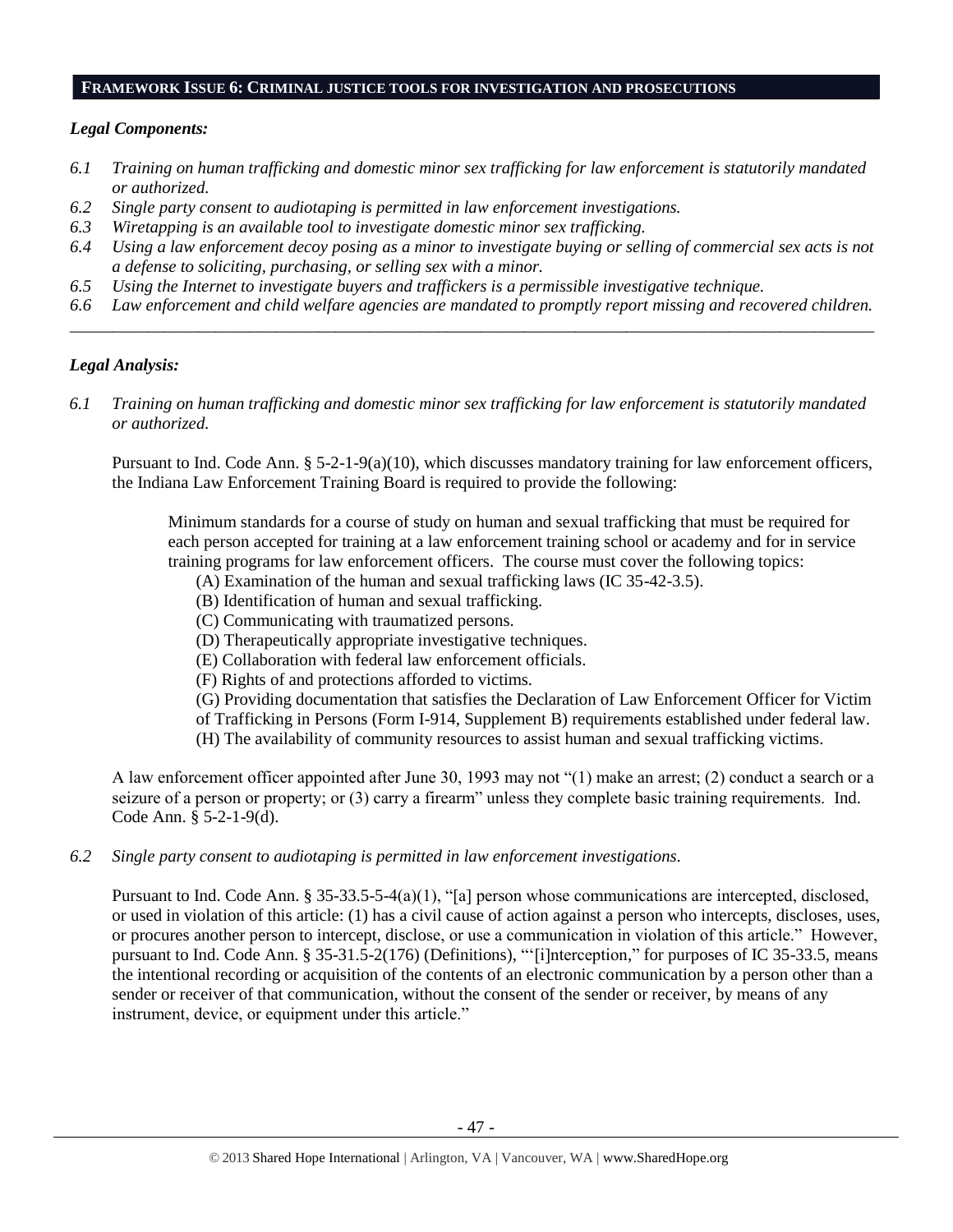# *6.3 Wiretapping is an available tool to investigate domestic minor sex trafficking.*

In general, an application for a warrant for intercepting electronic communications must be in writing and include, among other things, pursuant to Ind. Code Ann. § 35-33.5-2-2(a)(2)(A), "(2) An affidavit setting forth the facts relied upon by an applicant to show why a warrant should be issued or an extension granted, including the following: (A) Facts establishing probable cause for the belief that a designated offense allegedly has been, is being, or may be committed."

"Designated offense" is defined in Ind. Code Ann. § 35-31.5-2(91) "for purposes of IC 35-33.5" as including "human and sexual trafficking crimes under IC 35-42-3.5," as well as Ind. Code Ann. § 35-42-4-6 (Child solicitation). Notably, Ind. Code Ann. § 35-44-4-2 (Prostitution), § 35-45-4-3 (Patronizing a prostitute) and § 35-45-4-4 (Promoting prostitution) are not included as designated offenses.

Because human and sexual trafficking crimes under Ind. Code Ann. § 35-42-3.5-1<sup>212</sup> are considered "designated offenses," wiretapping may be used in domestic minor sex trafficking investigations. Furthermore, the contents and evidence received from the interception may be received into evidence, but only if "each party, not less than fourteen (14) days before the proceeding, has been furnished with a copy of the application, warrant, and any orders for an extension under which the interception was authorized." Ind. Code Ann. § 35-33.5-5-1. However, "[t]he fourteen (14) day period may be waived by the court if" certain findings are made by the court. Ind. Code Ann. § 35-33.5-5-1.

*6.4 Using a law enforcement decoy posing as a minor to investigate buying or selling of commercial sex acts is not a defense to soliciting, purchasing, or selling sex with a minor.*

The use of a decoy by law enforcement in the investigation of prostitution or sex trafficking appears to be permitted under both Ind. Code Ann. § 35-42-4-6(b)<sup>213</sup> and (c) (Child solicitation) and § 35-42-4-13(c) (Inappropriate communication with a child). Ind. Code Ann. § 35-42-4-6(b) (Child solicitation) uses the phrase "a child under fourteen (14) years of age, or an individual the person believes to be a child under fourteen (14) years of age." Similarly, Ind. Code Ann. § 35-42-4-6(c) (Child solicitation) uses the phrase "a child at least fourteen (14) years of age but less than sixteen (16) years of age, or an individual the person believes to be a child at least fourteen (14) years of age but less than sixteen (16) years of age." Ind. Code Ann. § 35-42-4-  $13(c)^{214}$  (Inappropriate communication with child) uses the phrase "an individual whom the person believes to be a child less than fourteen (14) years of age." These phrases indicate that the victim does not have to be a minor.

Indiana does provide a defense of entrapment when, "(1) The prohibited conduct of the person was the product of a law enforcement officer, or his agent, using persuasion or other means likely to cause the person to engage in the conduct; and (2) The person was not predisposed to commit the offense." Ind. Code Ann. § 35-41-3-9(a) (Entrapment). However, "merely affording a person an opportunity to commit the offense does not constitute entrapment." Ind. Code Ann. § 35-41-3-9(b).

Ind. Coe Ann. § 35-41-5-1 prohibits a defense based on the fact that the victim was a law enforcement decoy.<sup>215</sup> It states:

 $\overline{a}$ 

<sup>212</sup> *See supra* not[e 2.](#page-0-0)

<sup>213</sup> *See supra* not[e 22.](#page-5-0)

<sup>214</sup> *See supra* not[e 31.](#page-7-0)

<sup>&</sup>lt;sup>215</sup> The text of Ind. Code Ann. § 35-41-5-1 included here and elsewhere in this report includes amendments made by the passage of S.E.A. 347 during the first regular session of the 118th Indiana General Assembly (effective July 1, 2014).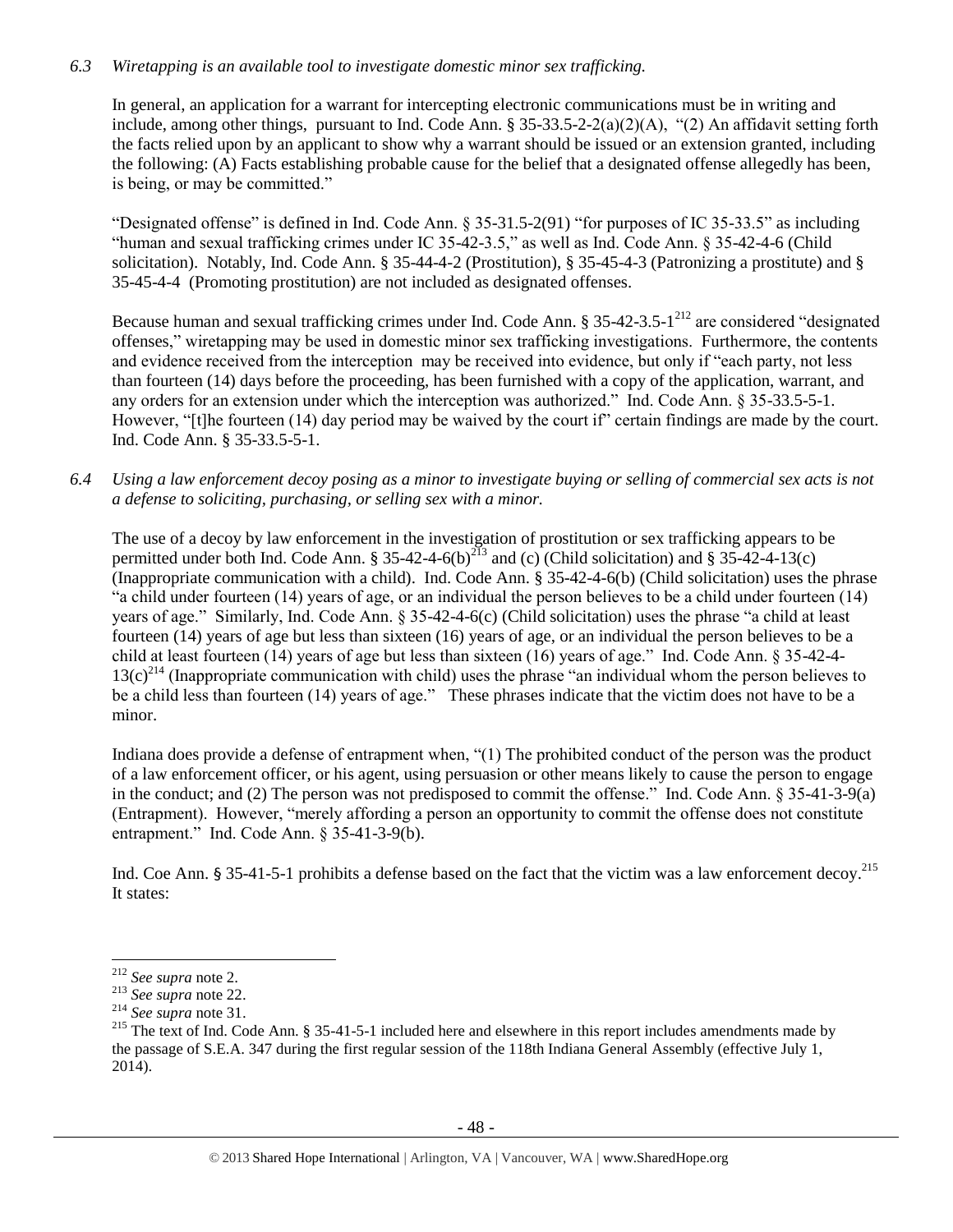(a) A person attempts to commit a crime when, acting with the culpability required for commission of the crime, he the person engages in conduct that constitutes a substantial step toward commission of the crime. An attempt to commit a crime is a felony or misdemeanor of the same class as the crime attempted.

(b) It is no defense that, because of a misapprehension of the circumstances, including the age of the intended victim in a prosecution for attempted child molesting (IC 35-42-4-3), it would have been impossible for the accused person to commit the crime attempted.

(c) For purposes of subsection (a), a person engages in conduct that constitutes a substantial step if the person, with the intent to commit a sex crime against a child or an individual the person believes to be a child:

(1) communicates with the child or individual the person believes to be a child concerning the sex crime; and

(2) travels to another location to meet the child or individual the person believes to be a child.

# *6.5 Using the Internet to investigate buyers and traffickers is a permissible investigative technique.*

Law enforcement can likely use the Internet to investigate offenses under Ind. Code Ann. § 35-42-4-6(b), $^{216}$  (c) (Child solicitation). Ind. Code Ann. § 35-42-4-6(b) makes it illegal if a person 18 or older to "knowingly or intentionally solicits a child under fourteen (14) years of age, or an individual the person believes to be a child under fourteen (14) years of age, to engage in" certain sexual acts.<sup>217</sup> Similarly, Ind. Code Ann. § 35-42-4-6(c) makes it illegal if a person 21 years of age or older to "knowingly or intentionally solicits a child at least fourteen (14) years of age but less than sixteen (16) years of age, or an individual the person believes to be a child at least fourteen (14) years of age but less than sixteen (16) years of age, to engage in" certain sexual acts. Ind. Code Ann. § 35-42-4-6(c). Ind. Code Ann. § 35-42-4-6(a) defines "solicit" as, "to command, authorize, urge, incite, request, or advise an individual: . . . (4) by using a computer network (as defined in IC 35-43-2-  $3(a)$ ; ... to perform an act described in [Ind. Code Ann. § 35-42-4-6(b) or (c)]."

Both of the above offenses provide enhanced crime classifications in the event the offense is committed through use of a computer network. Ind. Code Ann. § 35-42-4-6(b), (c).

## *6.6 Law enforcement and child welfare agencies are mandated to promptly report missing and recovered children.*

Pursuant to Ind. Code Ann. § 10-13-5-5 (Indiana clearing house for information on missing children and missing endangered adults established), Indiana has established the Indiana Clearinghouse for Information on Missing Children and Missing Endangered Adults (Clearinghouse). The Clearinghouse staff's duties include operating a "central data storage, retrieval, and information distribution system designed for the exchange of information on missing children,"<sup>218</sup> publishing a quarterly directory of missing children, and compiling statistics on missing children cases handled by the Clearinghouse each year. Ind. Code Ann. § 10-13-5-6(b)(2), (7), (8). Law enforcement agencies that receive notification of a missing child are required to prepare a report on the missing child within 5 hours. Ind. Code Ann.  $\S$ § 31-36-1-1, 31-36-1-2.<sup>219</sup> After completing the report,

 $\overline{\phantom{a}}$ 

…

<sup>216</sup> *See supra* not[e 22.](#page-5-0)

<sup>&</sup>lt;sup>217</sup> See supra Section 1.2 for discussion of relevant provisions.

<sup>&</sup>lt;sup>218</sup> A "missing child" is defined as "a person less than eighteen (18) years of age who: (1) is, or is believed to be: (A) a temporary or permanent resident of Indiana; (B) at a location that cannot be determined by the person's parent or legal custodian; and (C) reported missing to a law enforcement agency; or (2) is, or is believed to be: (A) a temporary or permanent resident of Indiana; and (B) a victim of the offense of criminal confinement (IC 35-42-3-3) or interference with custody (IC 35-42-3-4)." Ind. Code Ann. § 10-13-5-4.

<sup>&</sup>lt;sup>219</sup> An exception to the 5 hour reporting requirement applies where the law enforcement agency has received a prior, unrelated notification that the child was missing and the "agency has reason to believe that the child is missing because the child has committed a delinquent act." Ind. Code Ann. § 31-36-1-2.